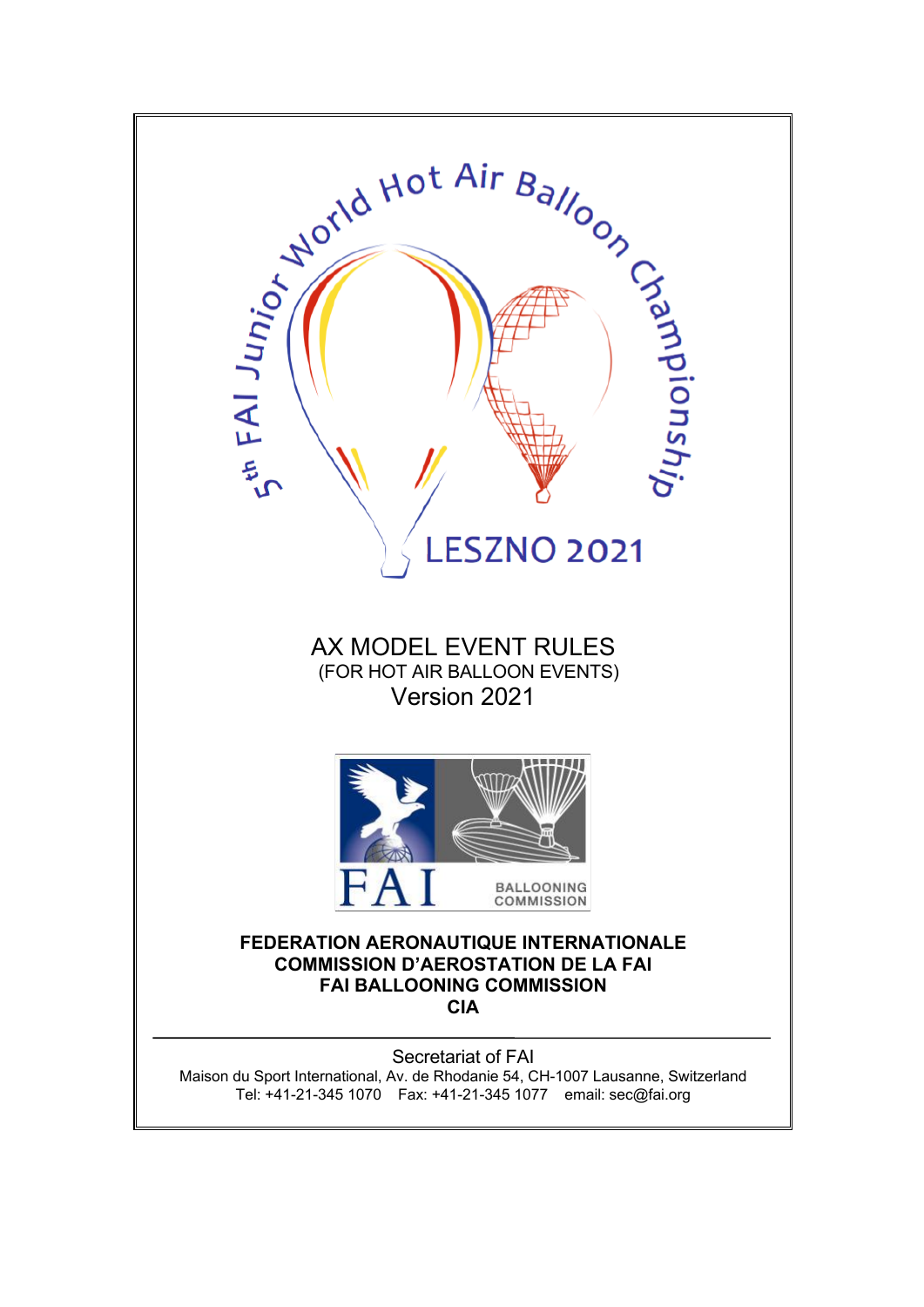| $\mathsf{L}$ 1 |                                                                      |  |
|----------------|----------------------------------------------------------------------|--|
| 1.2            |                                                                      |  |
| 1.3            |                                                                      |  |
| 1.4            |                                                                      |  |
| 1.5            |                                                                      |  |
| I. 6           |                                                                      |  |
| 1.7            |                                                                      |  |
| I. 8           |                                                                      |  |
| 1.9            |                                                                      |  |
| 1.10           |                                                                      |  |
| 1.11           |                                                                      |  |
| 1.12           |                                                                      |  |
|                |                                                                      |  |
| 1.13           |                                                                      |  |
|                |                                                                      |  |
| II. 1          |                                                                      |  |
| II.2           |                                                                      |  |
| II.3           |                                                                      |  |
| II. $4$        |                                                                      |  |
| II. $5$        |                                                                      |  |
| II. 6          |                                                                      |  |
| II. $7$        |                                                                      |  |
| II.8           |                                                                      |  |
| II.9           |                                                                      |  |
| II. 10         |                                                                      |  |
|                |                                                                      |  |
| II. 11         |                                                                      |  |
| II. 12         |                                                                      |  |
| II. 13         |                                                                      |  |
| II. 14         |                                                                      |  |
| II. $15$       | PUBLICATION TIMES ON THE LAST FLYING DAY (5.6.3)                     |  |
| II.16          |                                                                      |  |
| II. 17         |                                                                      |  |
| II.18          |                                                                      |  |
| II. 19         |                                                                      |  |
| II.20          | ASSESSED MARK (12.15.2) (for events with observers and no loggers) 5 |  |
| II.21          |                                                                      |  |
| II.22          | 2D/3D SCORING METHODS (12.22.2) (for events with logger scoring) 6   |  |
| II.23          |                                                                      |  |
| II.24          |                                                                      |  |
|                |                                                                      |  |
|                |                                                                      |  |
|                |                                                                      |  |
| 1.1            |                                                                      |  |
| 1.2            |                                                                      |  |
| 1.3            |                                                                      |  |
| 1.4            |                                                                      |  |
|                |                                                                      |  |
|                |                                                                      |  |
| 2.1            |                                                                      |  |
| 2.2            | COMPETITOR'S RIGHTS OF REPRESENTATION (GS 4.7.1, S1 5.1.1)2          |  |
| 2.3            |                                                                      |  |
| 2.4            |                                                                      |  |
| 2.5            |                                                                      |  |
| 2.6            |                                                                      |  |
| 2.7            | ACCEPTANCE OF SPORTING CODE, RULES AND REGULATIONS (GS               |  |
|                |                                                                      |  |
| 2.8            |                                                                      |  |
| 2.9            |                                                                      |  |
| 2.10           |                                                                      |  |
| 2.11           |                                                                      |  |
|                |                                                                      |  |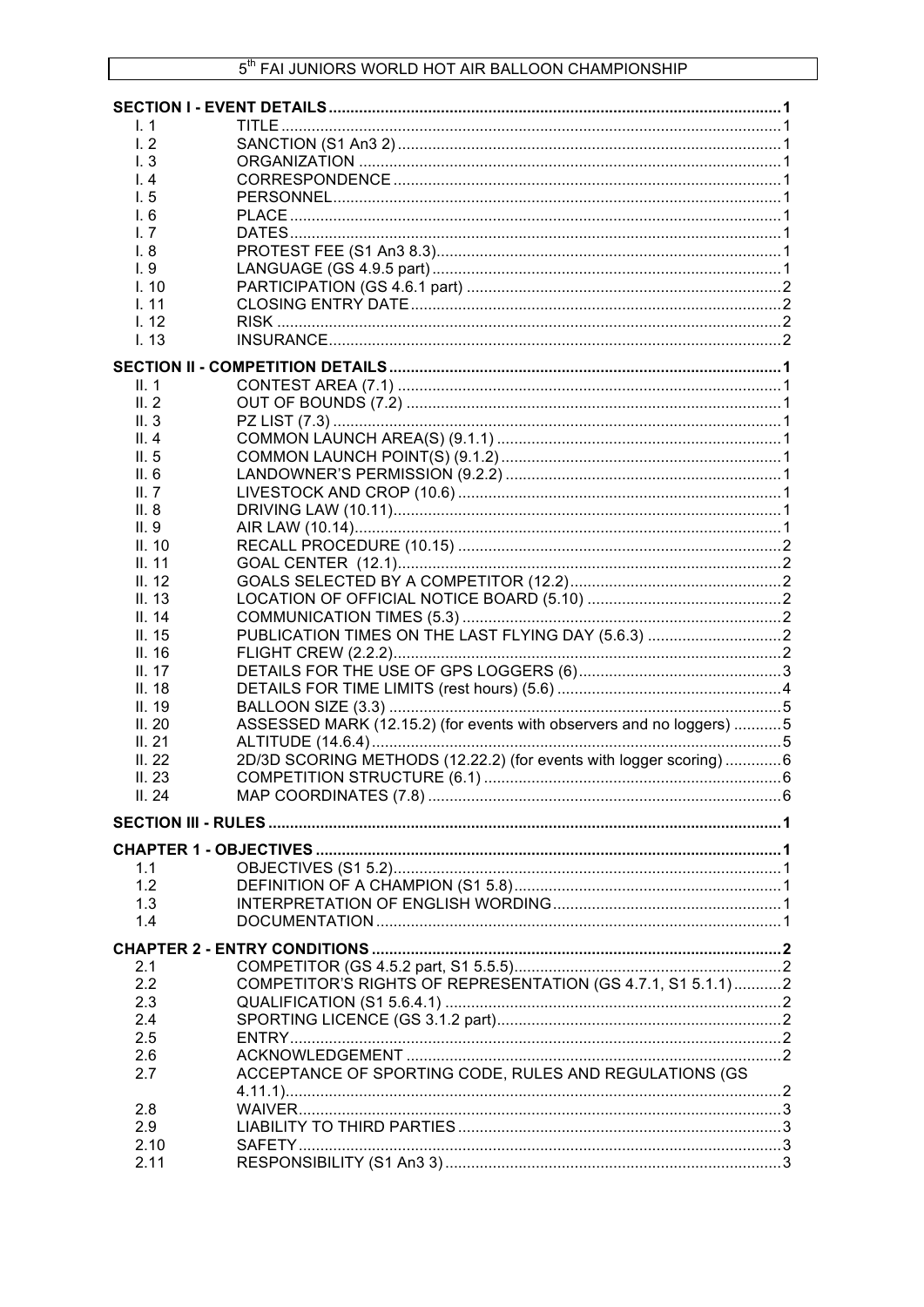| 2.12         |                                                                         |  |
|--------------|-------------------------------------------------------------------------|--|
|              |                                                                         |  |
| 3.1          |                                                                         |  |
| 3.2          |                                                                         |  |
| 3.3          |                                                                         |  |
| 3.4          |                                                                         |  |
| 3.5          |                                                                         |  |
| 3.6          |                                                                         |  |
| 3.7          |                                                                         |  |
| 3.8          |                                                                         |  |
| 3.9          |                                                                         |  |
| 3.10         |                                                                         |  |
|              |                                                                         |  |
| 4.1          |                                                                         |  |
| 4.2          |                                                                         |  |
| 4.3          | DUTIES OF THE INTERNATIONAL JURY (GS 5.4.1.1, 5.4.2.4, 5.4.2.5. S1 5.10 |  |
|              |                                                                         |  |
| 4.4          |                                                                         |  |
|              |                                                                         |  |
| 5.1          |                                                                         |  |
| 5.2          |                                                                         |  |
| 5.3          |                                                                         |  |
| 5.4          |                                                                         |  |
| 5.5          |                                                                         |  |
| 5.6          |                                                                         |  |
| 5.6.1        |                                                                         |  |
| 5.6.2        |                                                                         |  |
| 5.6.3        | SHORTENED TIME LIMITS FOR COMPLAINTS AND PROTESTS (S1 An3 7.6,          |  |
|              |                                                                         |  |
| 5.7          |                                                                         |  |
| 5.8          |                                                                         |  |
| 5.9          | JURY APPROVAL OF SCORES & PRIZEGIVING (GS 5.4.2.7.2, 4.16.1) 8          |  |
| 5.10         |                                                                         |  |
|              |                                                                         |  |
| 6.1          |                                                                         |  |
| 6.2          |                                                                         |  |
| 6.3          |                                                                         |  |
| 6.4          |                                                                         |  |
| 6.5          |                                                                         |  |
| 6.6          |                                                                         |  |
| 6.7          |                                                                         |  |
| 6.8          |                                                                         |  |
| 6.9          |                                                                         |  |
| 6.10         |                                                                         |  |
| 6.11         | FLIGHT REPORT FORM (FRF) (in events without observers)11                |  |
| 6.12<br>6.13 |                                                                         |  |
|              |                                                                         |  |
|              |                                                                         |  |
| 7.1          |                                                                         |  |
| 7.2          |                                                                         |  |
| 7.3          |                                                                         |  |
| 7.4          |                                                                         |  |
| 7.5          |                                                                         |  |
| 7.6          |                                                                         |  |
| 7.7          |                                                                         |  |
| 7.8          |                                                                         |  |
| 7.9          |                                                                         |  |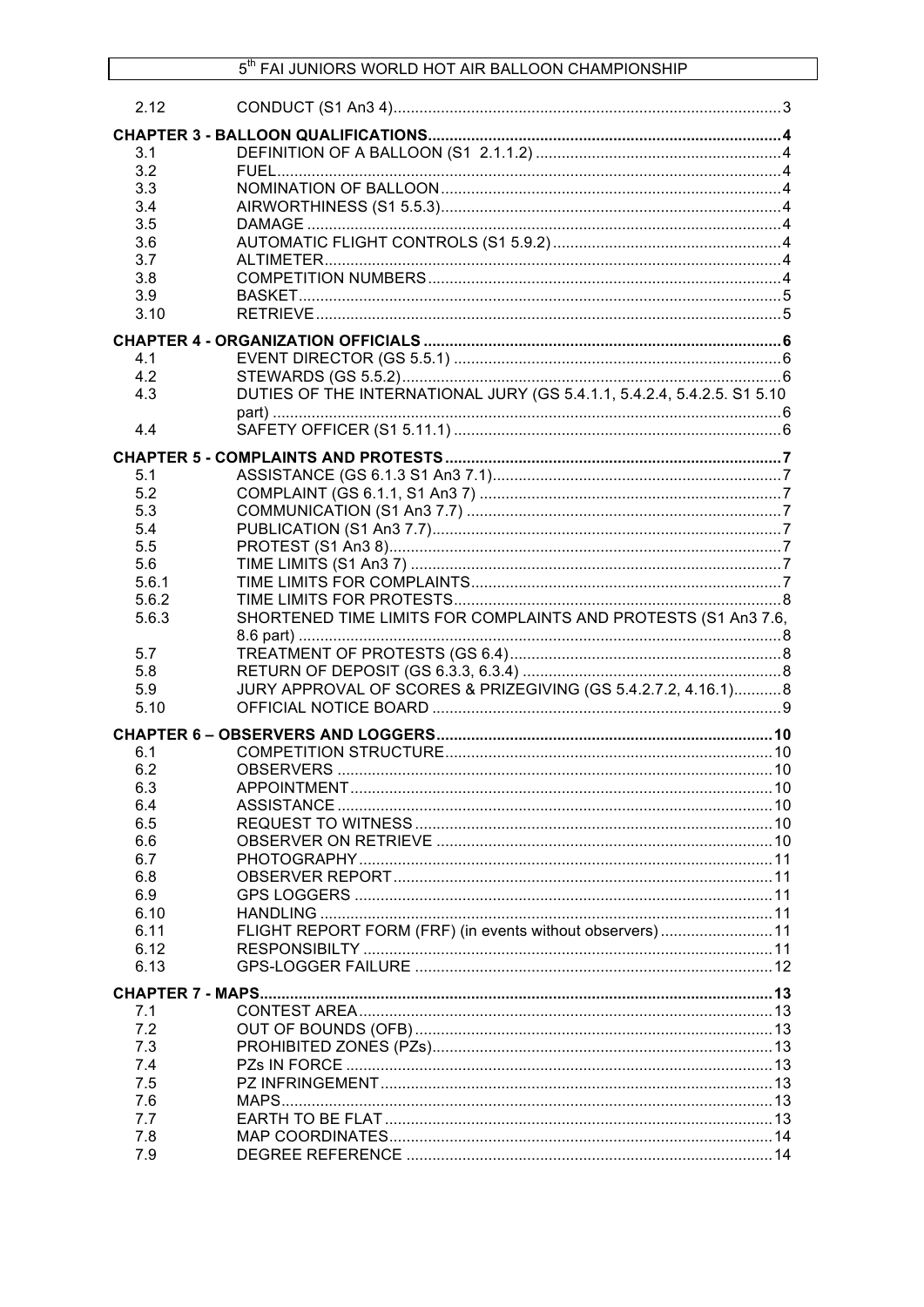| 8.1   |                                                  |  |
|-------|--------------------------------------------------|--|
| 8.2   |                                                  |  |
| 8.3   |                                                  |  |
| 8.4   |                                                  |  |
| 8.5   |                                                  |  |
| 8.6   |                                                  |  |
| 8.7   |                                                  |  |
| 8.8   |                                                  |  |
| 8.9   |                                                  |  |
| 8.10  |                                                  |  |
| 8.11  |                                                  |  |
| 8.12  |                                                  |  |
|       |                                                  |  |
|       |                                                  |  |
| 9.1   |                                                  |  |
| 9.2   |                                                  |  |
| 9.3   |                                                  |  |
| 9.4   |                                                  |  |
| 9.5   |                                                  |  |
| 9.6   |                                                  |  |
| 9.7   |                                                  |  |
| 9.8   |                                                  |  |
| 9.9   |                                                  |  |
| 9.10  |                                                  |  |
| 9.11  |                                                  |  |
| 9.12  |                                                  |  |
| 9.13  |                                                  |  |
| 9.14  |                                                  |  |
| 9.15  | PROCEDURES WHEN LAUNCH MASTERS ARE COMPULSORY 20 |  |
| 9.16  | PROCEDURES WHEN LAUNCH MASTERS ARE OPTIONAL20    |  |
| 9.17  |                                                  |  |
| 9.18  |                                                  |  |
| 9.19  |                                                  |  |
| 9.20  |                                                  |  |
| 9.21  |                                                  |  |
|       |                                                  |  |
|       |                                                  |  |
| 10.1  |                                                  |  |
| 10.2  |                                                  |  |
| 10.3  |                                                  |  |
| 10.4  |                                                  |  |
| 10.5  |                                                  |  |
| 10.6  |                                                  |  |
| 10.7  |                                                  |  |
| 10.8  |                                                  |  |
| 10.9  |                                                  |  |
| 10.10 |                                                  |  |
| 10.11 |                                                  |  |
| 10.12 |                                                  |  |
| 10.13 |                                                  |  |
| 10.14 |                                                  |  |
| 10.15 |                                                  |  |
|       |                                                  |  |
| 11.1  |                                                  |  |
| 11.2  |                                                  |  |
| 11.3  |                                                  |  |
| 11.4  |                                                  |  |
| 11.5  |                                                  |  |
|       |                                                  |  |
| 11.6  |                                                  |  |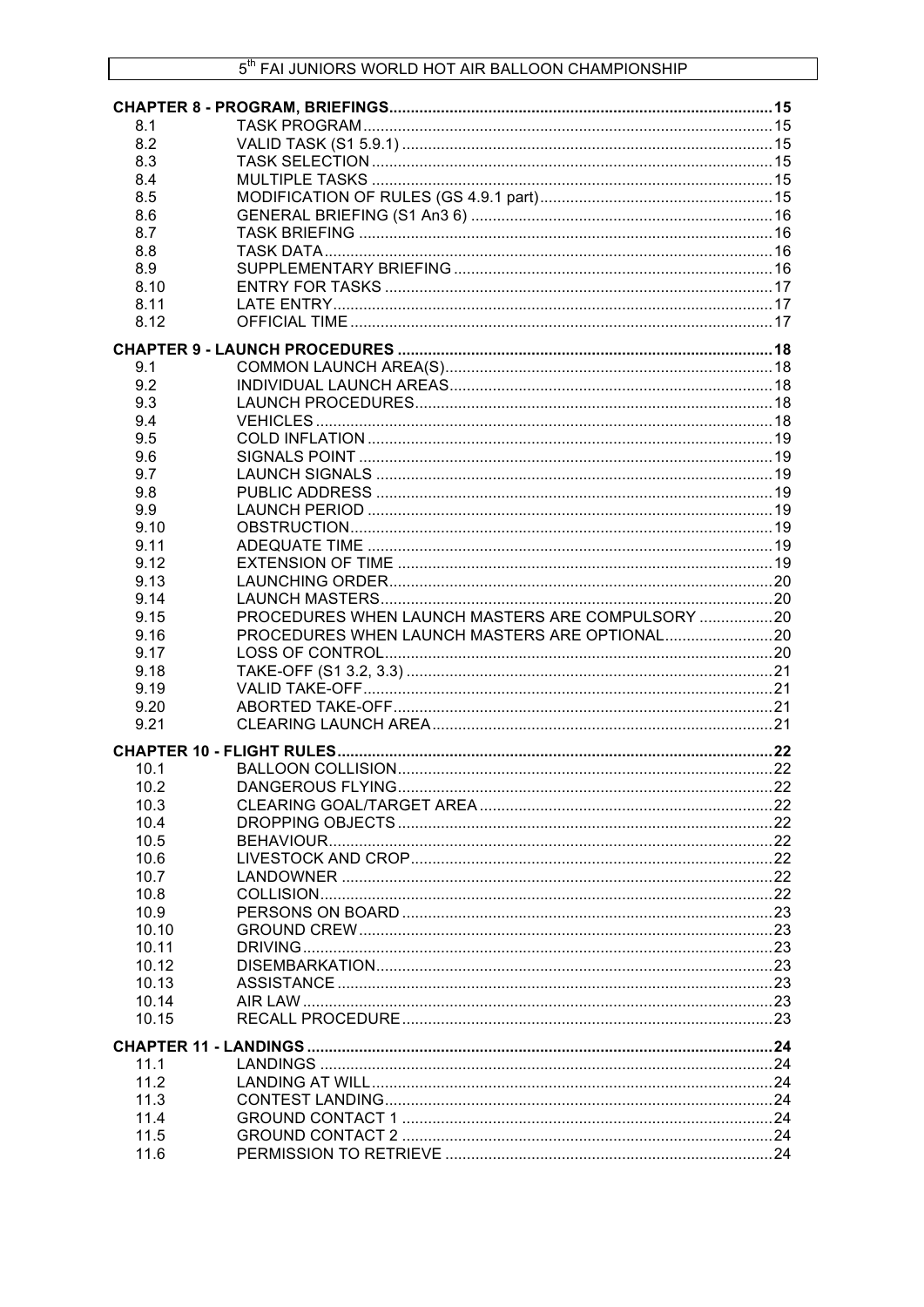| 12.1         |                                                                 |  |
|--------------|-----------------------------------------------------------------|--|
| 12.2         |                                                                 |  |
| 12.3         |                                                                 |  |
| 12.4         |                                                                 |  |
| 12.5         |                                                                 |  |
| 12.6         |                                                                 |  |
| 12.7         |                                                                 |  |
| 12.8         |                                                                 |  |
| 12.9         |                                                                 |  |
| 12.10        |                                                                 |  |
| 12.11        |                                                                 |  |
| 12.12        |                                                                 |  |
| 12.13        |                                                                 |  |
| 12.14        |                                                                 |  |
| 12.15        |                                                                 |  |
| 12.16        | LOST MARKER (in events with observers and no logger scoring) 28 |  |
| 12.17        |                                                                 |  |
| 12.18        |                                                                 |  |
| 12.19        |                                                                 |  |
| 12.20        |                                                                 |  |
| 12.21        |                                                                 |  |
| 12.22        |                                                                 |  |
| 12.23        |                                                                 |  |
| 12.24        |                                                                 |  |
|              |                                                                 |  |
|              |                                                                 |  |
| 13.1         | SERIOUS INFRINGEMENTS, UNSPORTING BEHAVIOUR (sS1 An3 5)30       |  |
| 13.2         |                                                                 |  |
| 13.3         |                                                                 |  |
| 13.4<br>13.5 |                                                                 |  |
|              |                                                                 |  |
|              |                                                                 |  |
| 14.1         |                                                                 |  |
| 14.2         |                                                                 |  |
| 14.3         |                                                                 |  |
| 14.4         |                                                                 |  |
| 14.5         |                                                                 |  |
| 14.6         |                                                                 |  |
| 14.7         |                                                                 |  |
| 14.8         |                                                                 |  |
| 14.9         |                                                                 |  |
|              |                                                                 |  |
| 15.1         |                                                                 |  |
| 15.2         |                                                                 |  |
| 15.3         |                                                                 |  |
| 15.4         |                                                                 |  |
| 15.5         |                                                                 |  |
| 15.6         |                                                                 |  |
| 15.7         |                                                                 |  |
| 15.8         |                                                                 |  |
| 15.9         |                                                                 |  |
| 15.10        |                                                                 |  |
| 15.11        |                                                                 |  |
| 15.12        |                                                                 |  |
| 15.13        |                                                                 |  |
| 15.14        |                                                                 |  |
| 15.15        |                                                                 |  |
| 15.16        |                                                                 |  |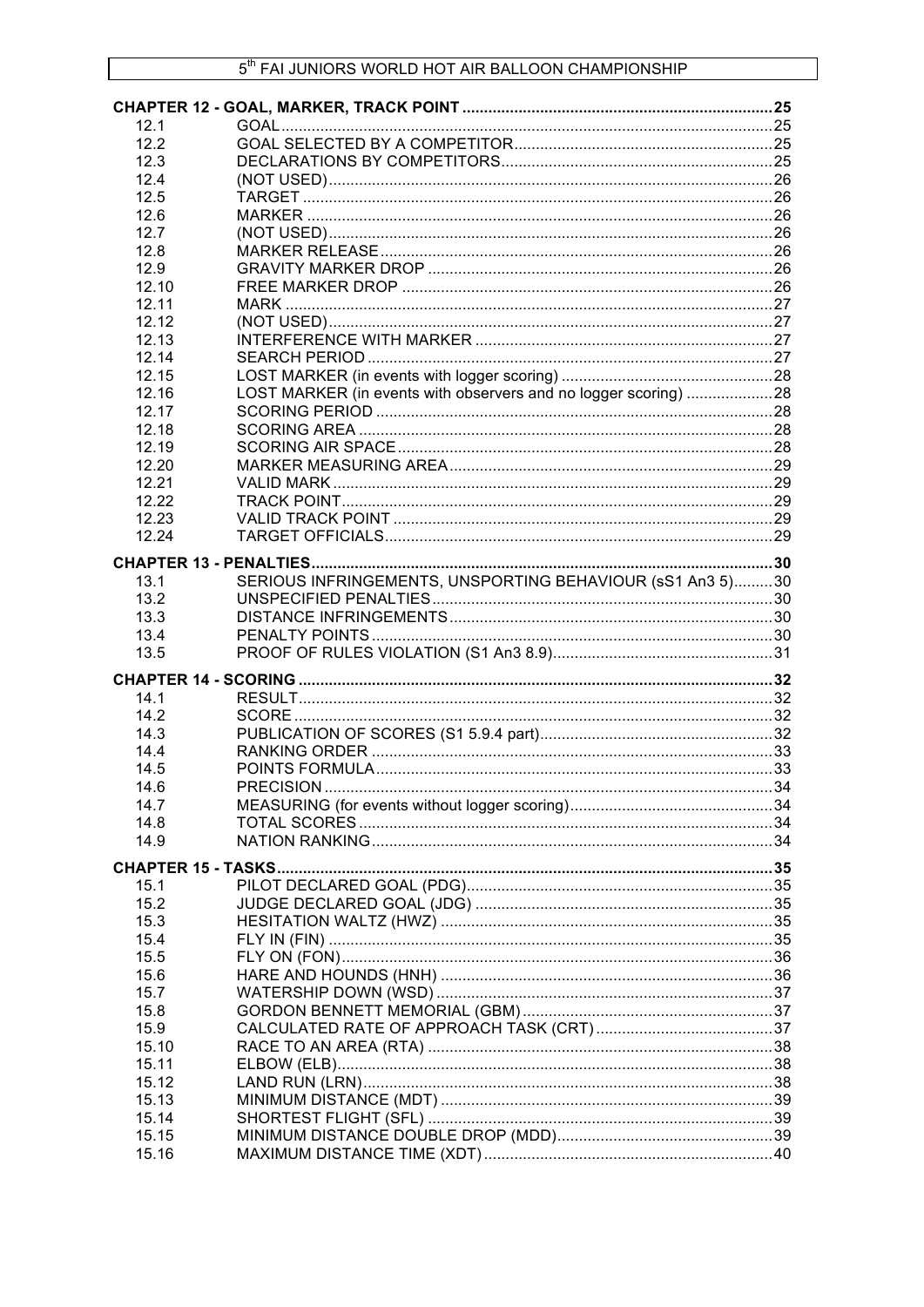## 5<sup>th</sup> FAI JUNIORS WORLD HOT AIR BALLOON CHAMPIONSHIP

| 15.17 |  |
|-------|--|
| 15.18 |  |
| 15.19 |  |
| 15.20 |  |

### ANNEX 1 - ABBREVIATION LIST

Related Documents (latest version):

- GS Sporting Code, General Section
- S1 Sporting Code, Section 1
- SOH Safety Officer Handbook
- COH Competition Operation Handbook

Note: Guidelines for software developers and scoring officials are provided in the COH. Furthermore, the Penalty Guide in the COH provides formulas to quickly calculate penalties for PZ infringements.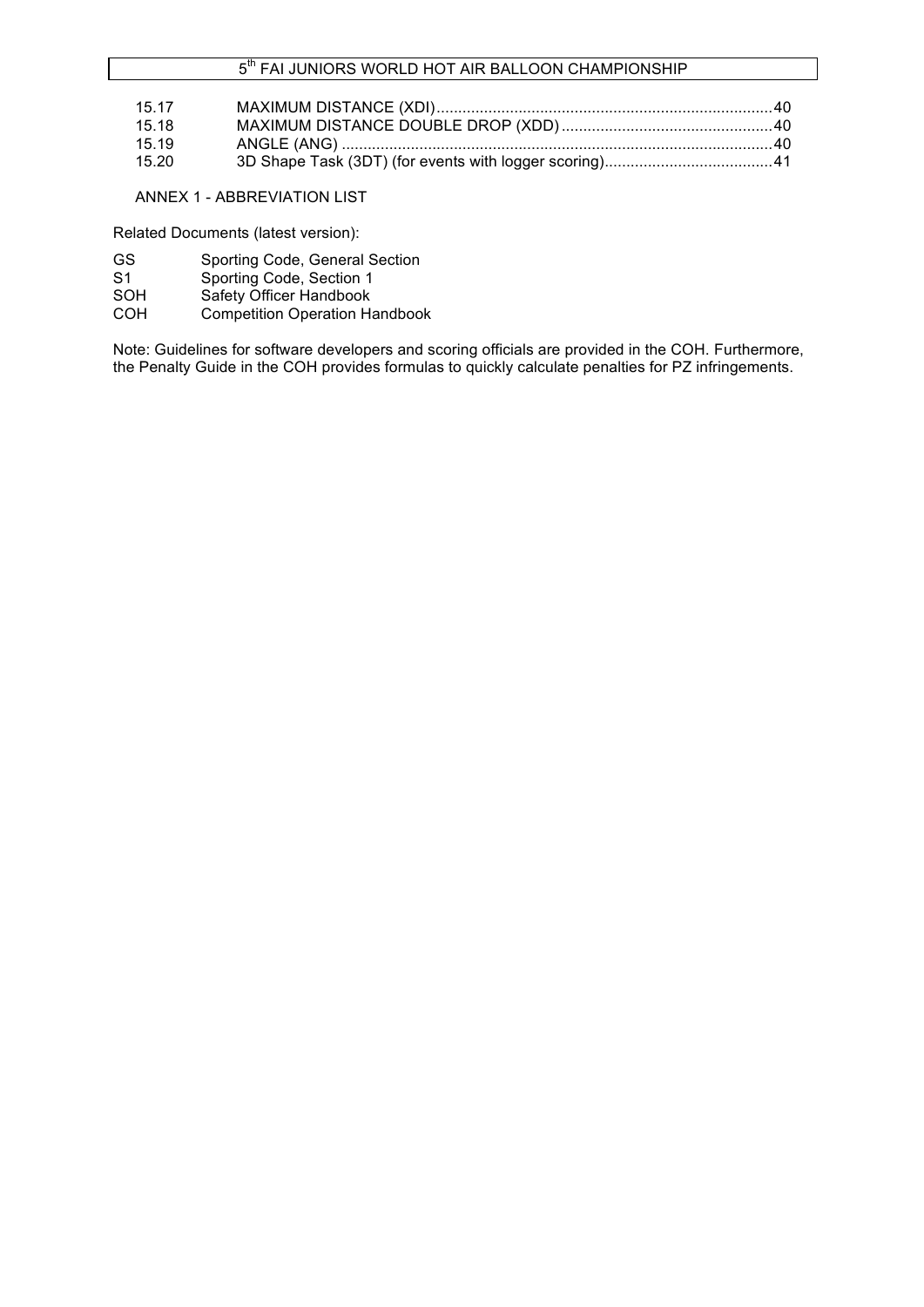### **SECTION I - EVENT DETAILS**

### **I. 1 TITLE**

The Event shall be known as: **5th FAI Junior World Hot Air Balloon Championship**

### **I. 2 SANCTION** (S1 An3 2)

THE EVENT IS AN APPROVED FAI FIRST CATEGORY SPORTING EVENT SANCTIONED BY THE FAI BALLOONING COMMISSION (CIA).

### **I. 3 ORGANIZATION**

The Event is organised by:

**Leszno Balloon Club**.

### **I. 4 CORRESPONDENCE**

All entries and official correspondence should be addressed to:

### **Leszno Balloon Club**

Francuska 21 64-100 Leszno. Poland Tel.: +48 605 68 1337 E-mail: zosiaprawicka@wp.pl Attn: Zosia Prawicka

### **I. 5 PERSONNEL**

| <b>Eugenijus KOMAS (LTU)</b>   |
|--------------------------------|
| <b>Adam GRUSZECKI (POL)</b>    |
| <b>Jerzy CZERNIAWSKI (POL)</b> |
| <b>Garry Lockyer (CAN)</b>     |
|                                |

### **I. 6 PLACE**

The Event will be held at:

#### **Leszno and Dolsk, Poland**.

#### **I. 7 DATES**

The Event will run from 09/08/2021. The last flying day will be 14/08/2021 AM unless the minimum tasks under rule 1.2 have not been achieved, in which case the last flying day will be 14/08/2021 PM.

### **I. 8 PROTEST FEE** (S1 An3 8.3)

THE PROTEST FEE TO ACCOMPANY A PROTEST SHALL BE 100 EUROS OR ITS EQUIVALENT IN LOCALLY RATED CURRENCY: 450 PLN.

## I. 9 LANGUAGE **(GS 4.9.5 part)**

- I. 9.1 THE OFFICIAL LANGUAGE(S) OF THE EVENT SHALL BE ENGLISH. IN ALL INTERPRETATIONS, THE ENGLISH LANGUAGE VERSION SHALL PREVAIL.
- I. 9.2 Printed material (e.g. Task Data, Meteorological information etc) shall be in English. The language used verbally during briefings shall be English.
- I.9.3 In the rules the masculine form is used as a standard. Wherever you find the masculine form, it is implied that the feminine form is included.

| Version<br>. 2021 | <b>Event Details</b><br>Section '<br>$\overline{\phantom{a}}$ | Page<br>. . |
|-------------------|---------------------------------------------------------------|-------------|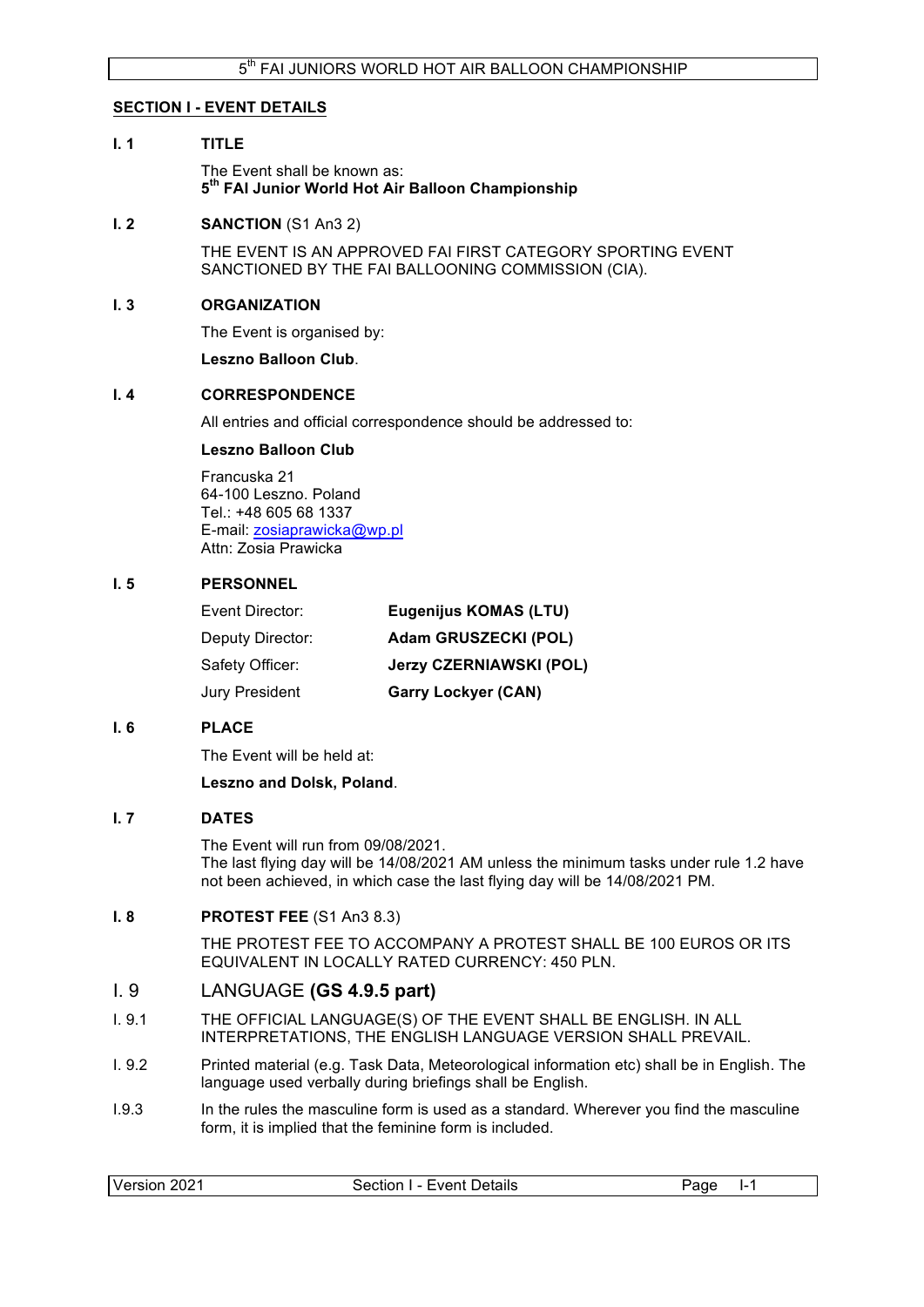### **I. 10 PARTICIPATION** (GS 4.6.1 part)

THE EVENT IS OPEN TO ALL NACs WHICH HAVE MET THEIR OBLIGATIONS TO THE FAI.

## **I. 11 CLOSING ENTRY DATE**

The closing entry date for the Event is: **30/04/2021.**

### **I. 12 RISK**

The balloon and other property of a competitor shall be at the risk of the competitor at all times. By entering an Event a competitor agrees to waive all claim for injury to himself or loss or damage to his property.

### **I. 13 INSURANCE**

Each balloon shall be insured against all claims by third parties (see below):

The competitor shall produce documentary evidence of this insurance valid for the period of the Event covering any balloon, which he may fly.

Each balloon shall be insured against all claims by third parties to a minimum as specified in the EU directives.

Third party:

| Less than $500$ kg: | 750 000 SDR ( $\sim$ 892 435 EUR) |
|---------------------|-----------------------------------|
| $500 - 1000$ kg:    | 1 500 000 SDR (~1 784 870 EUR)    |
| $1000 - 2700$ kg:   | 3 000 000 SDR (~3 569 741 EUR)    |
| $2700 - 6000$ kg:   | 7 000 000 SDR (~8 329 396 EUR)    |

Passenger liability / non-commercial flights:

100 000 SDR (~118 991 EUR) per passenger.

(Rate 14 February 2021: 1SDR=1.19 EUR. You can check actual rate here: http://coinmill.com/SDR\_calculator.html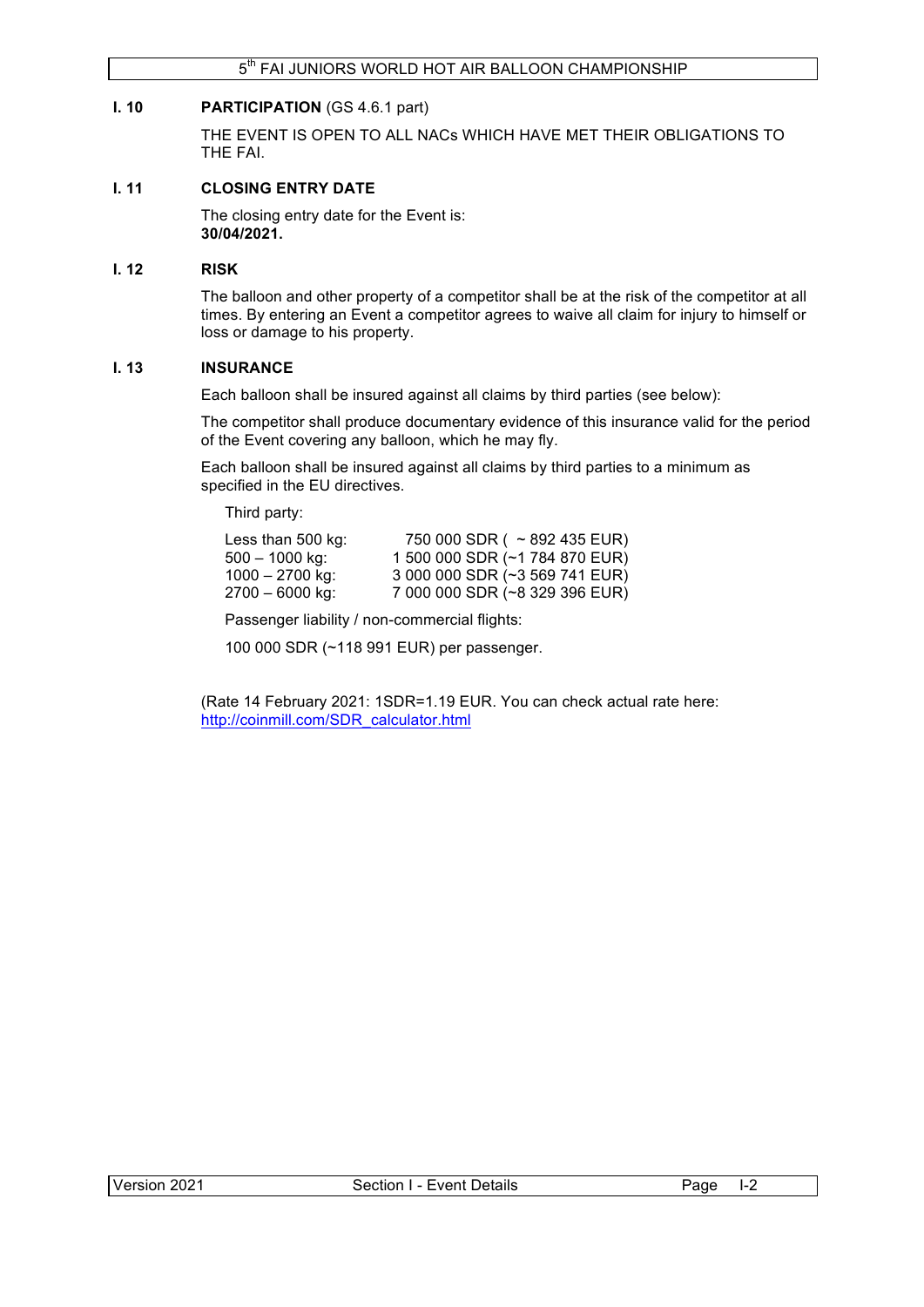### **SECTION II - COMPETITION DETAILS**

### **II. 1 CONTEST AREA** (7.1)

The competition map will consist of one sheet specially printed for the Event each for Leszno and Dolsk. The maps have the map datum - WGS84. The Leszno map has a UTM grid and the Dolsk map a USER grid.

Dolsk USER grid parameters: Longitude Origin E 019 00,000' Scale 0.9993000 False E:500000.0 False N:-5300000.0

The contest area in Leszno will be announced at the General Briefing. One flight is planned in Dolsk at the premises of Mroz. The contest area in Dolsk has a 13km radius around the map centre 51 ̊ 59'00"N, 017 ̊ 04'00"E.

### **II. 2 OUT OF BOUNDS** (7.2)

There are no Out of Bounds areas

### **II. 3 PZ LIST** (7.3)

| <b>PZ</b>       | JTM        | <b>USER</b> | Radius,<br>m             | Colour      | Altitude.<br>ft MSL | Reason  |
|-----------------|------------|-------------|--------------------------|-------------|---------------------|---------|
| PZ <sub>1</sub> | Leszno map | Leszno map  | $\overline{\phantom{0}}$ | <b>BLUE</b> | 5000                | Air Law |
| PZ2             | Dolsk map  | Dolsk map   | $\overline{\phantom{0}}$ | <b>BLUE</b> | 3500                | Air Law |

The list of PZs will be subject to changes and additions during the General Briefing or thereafter.

The penalty for PZ infringements will be calculated according to the formula given in the Competition Operation Handbook.

## **II. 4 COMMON LAUNCH AREA(S)** (9.1.1)

*TBA*

### **II. 5 COMMON LAUNCH POINT(S) (9.1.2)**

*TBA*

### **II. 6 LANDOWNER'S PERMISSION** (9.2.2)

Additionally, to Rule 9.2.2 the following applies: Public areas, such as public parks, squares and river sides, are considered as places without need for permission for takeoff and landings. Furthermore, a take-off without permission may be made from minor roads or tracks, if the balloon envelope can be laid out in the adjacent field and provided, it is freshly harvested and/or not cultivated and no damage is done. The road traffic may not be obstructed.

### **II. 7 LIVESTOCK AND CROP** (10.6)

Balloons shall not fly closer than **500 ft** from livestock or buildings containing livestock.

### **II. 8 DRIVING LAW** (10.11)

A standard Polish driving law applies. The actual information about driving in Poland you can find - https://internationaldriversassociation.com/poland-driving-guide/

### **II. 9 AIR LAW** (10.14)

Attention: Max altitude (Blue PZ!) in Dolsk area is 3500ft due to vicinity of Poznan airport.

| Version 2021<br>Section II - Competition Details<br>$II-1$<br>Page |
|--------------------------------------------------------------------|
|--------------------------------------------------------------------|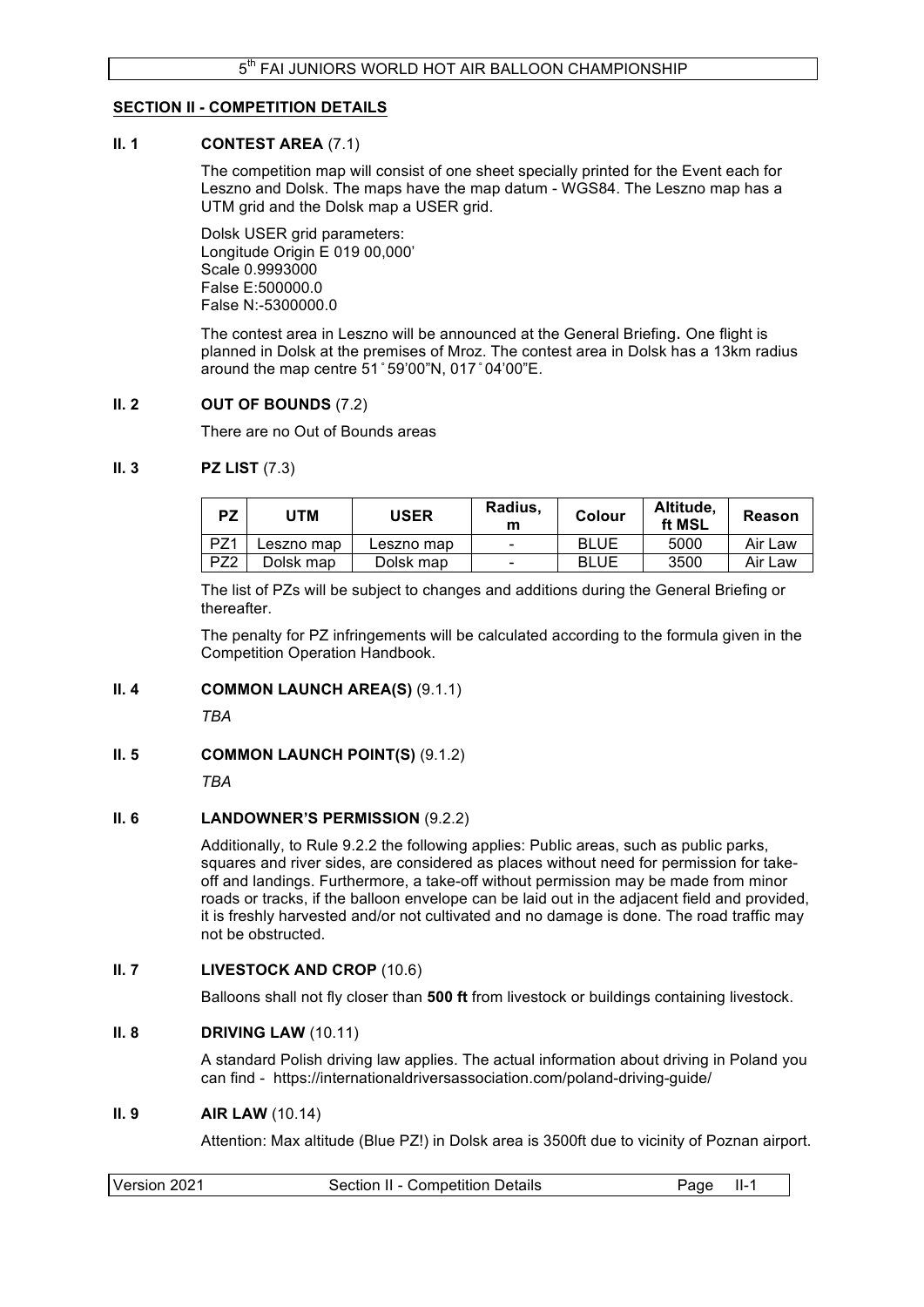### **II. 10 RECALL PROCEDURE** (10.15)

A recall will be published at the earliest possibility on the Electronic Notice Board and SMS's will be sent to the competitor and his crew chief.

#### **II. 11 GOAL CENTER (**12.1)

NOT USED

### **II. 12 GOALS SELECTED BY A COMPETITOR** (12.2)

Competitors will not be required to declare goals by reference to map features (junctions etc.)

When declaring a goal, competitors will be scored to the declared altitude. If an altitude below the ground or no altitude is declared, they will be scored to the 2D/3D separation altitude.

### **II. 13 LOCATION OF OFFICIAL NOTICE BOARD** (5.10)

To be announced at the General Briefing.

The link to Electronic Notice Board is: https://www.watchmefly.net/events/event.php?e=juniorworlds2021&v=enb



### **II. 14 COMMUNICATION TIMES** (5.3)

Replies to general inquiries or complaints will be posted immediately as available on the ONB. An electronic notification may be made using a text messaging system. Timing requirements of 5.6.2 will start at the time of the ONB posting.

### **II. 15 PUBLICATION TIMES ON THE LAST FLYING DAY** (5.6.3)

All scores, complaints, responses to complaints, protests and jury reports will be posted immediately as available. Electronic notification of postings to the ONB may be made simultaneously using a text messaging system.

## **II. 16 FLIGHT CREW** (2.2.2)

The rule 2.2.2 applied as written.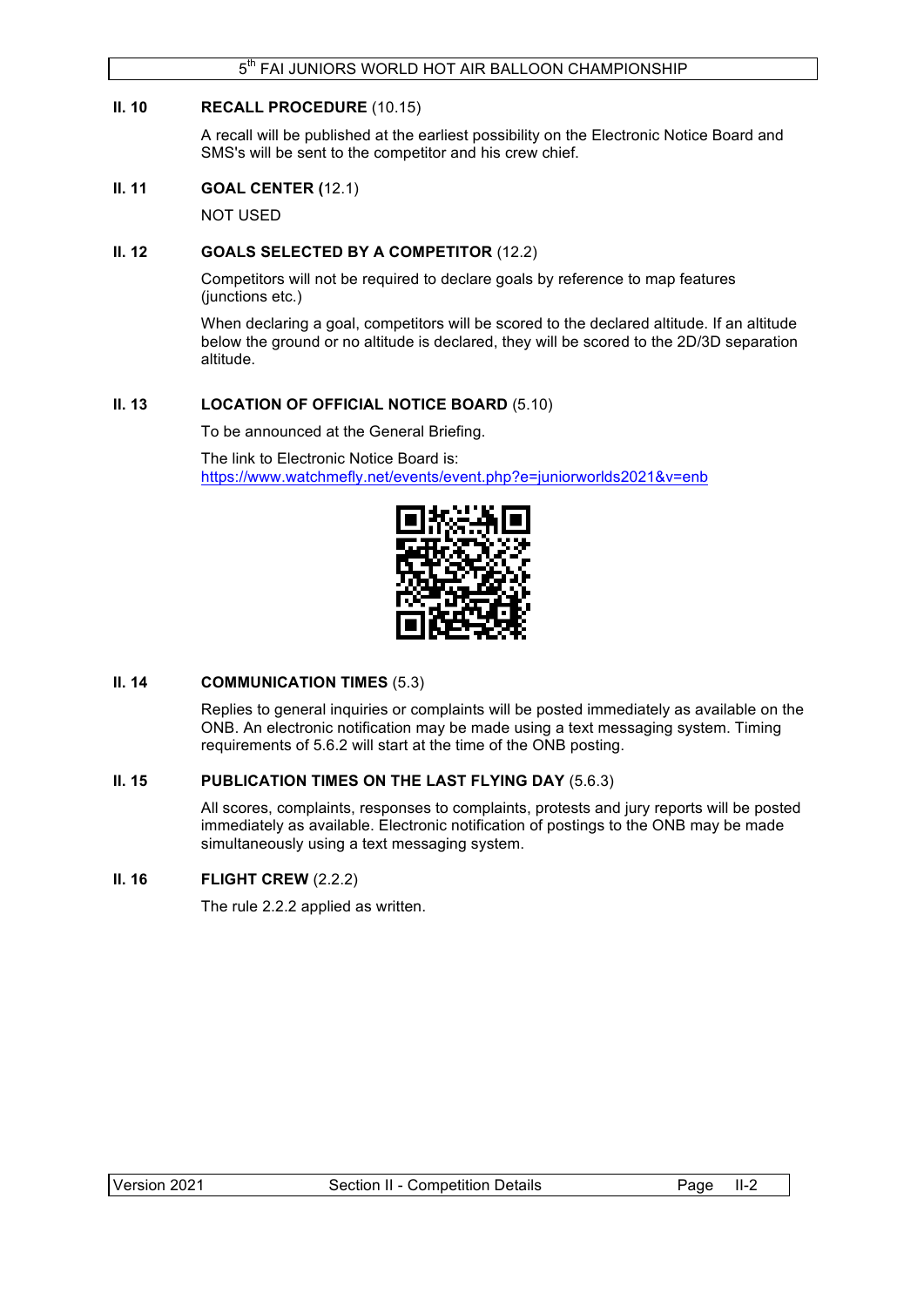## **II. 17 DETAILS FOR THE USE OF GPS LOGGERS** (6)

### *Option A The following are rules proposed for CIA loggers:*

#### **a) Logger:**

- The Logger used in this Event is the FAI/CIA Flytec logger.
- The logger will be configured by the Event Direction and at no time a competitor is allowed to interfere with the configuration. If the competitor notices a different setup he shall contact the appointed official.

Details on the operation of the logger can be seen on the website http://www.balloonloggers.org/ , a tutorial is available at http://www.debruijn.de/FAIlogger/lgrindex.php.

#### **b) Configuration:**

- The setup for this event will be:
	- time interval: 1 second
	- altitude: GPS
	- altitude unit: feet
	- date/time: local time
	- map datum: WGS84 / UTM

To qualify as backup a competitor's logger should be set up to a time interval of 5 seconds or less. Satellite based augmentation (WAAS) should be enabled.

#### **c) Handling by competitor:**

- The logger will be handed out at the General Briefing (GB). The competitor is responsible for storing, charging and handling the logger throughout the event.
- The logger must be switched on 10-5 min before the intended take-off to allow proper GPS initialization.
- During flight the logger must remain attached to the basket to ensure optimum GPS reception.
- Marker drops and goal declarations are registered at the time the OK key is pressed.
- Declarations in the logger must be made in 4/4 format unless otherwise stated in the TDS.
- Altitudes do not need to be declared unless otherwise stated in the TDS.
- 5-10 minutes after landing the logger must be switched off.
- The SD card in the logger may not be removed or used for any purpose by the competitor except with the explicit permission or instruction of the appointed official
- Competitors experiencing logger operation problems must contact the appointed official before any self-remedy is exercised.

#### **d) Scoring:**

- Unless otherwise stated in the TDS, an electronic mark is mandatory for each task where no valid mark has been achieved by physical marker.
- In case the same logger-goal is declared more than once the last valid declaration will be used.
- The Director should define an altitude competitors are scored to if a required altitude declaration is missing. <If not otherwise stated in the task data, in the case a required altitude declaration is missing, or the declared altitude is below the ground, the declared goal will be assumed to be at the separation altitude. >

#### **e) Track data:**

The GPS logger track is the property of the competitor but may be made available to the public for live tracking. In such case, explicit permission must be given by the competitor and the publication should have a minimum of 10 min delay.

Failure to follow the instructions 'Details for the use of GPS Loggers' may be penalized without warning.

| Version 2021<br>Section II - Competition Details | Page II-3 |
|--------------------------------------------------|-----------|
|--------------------------------------------------|-----------|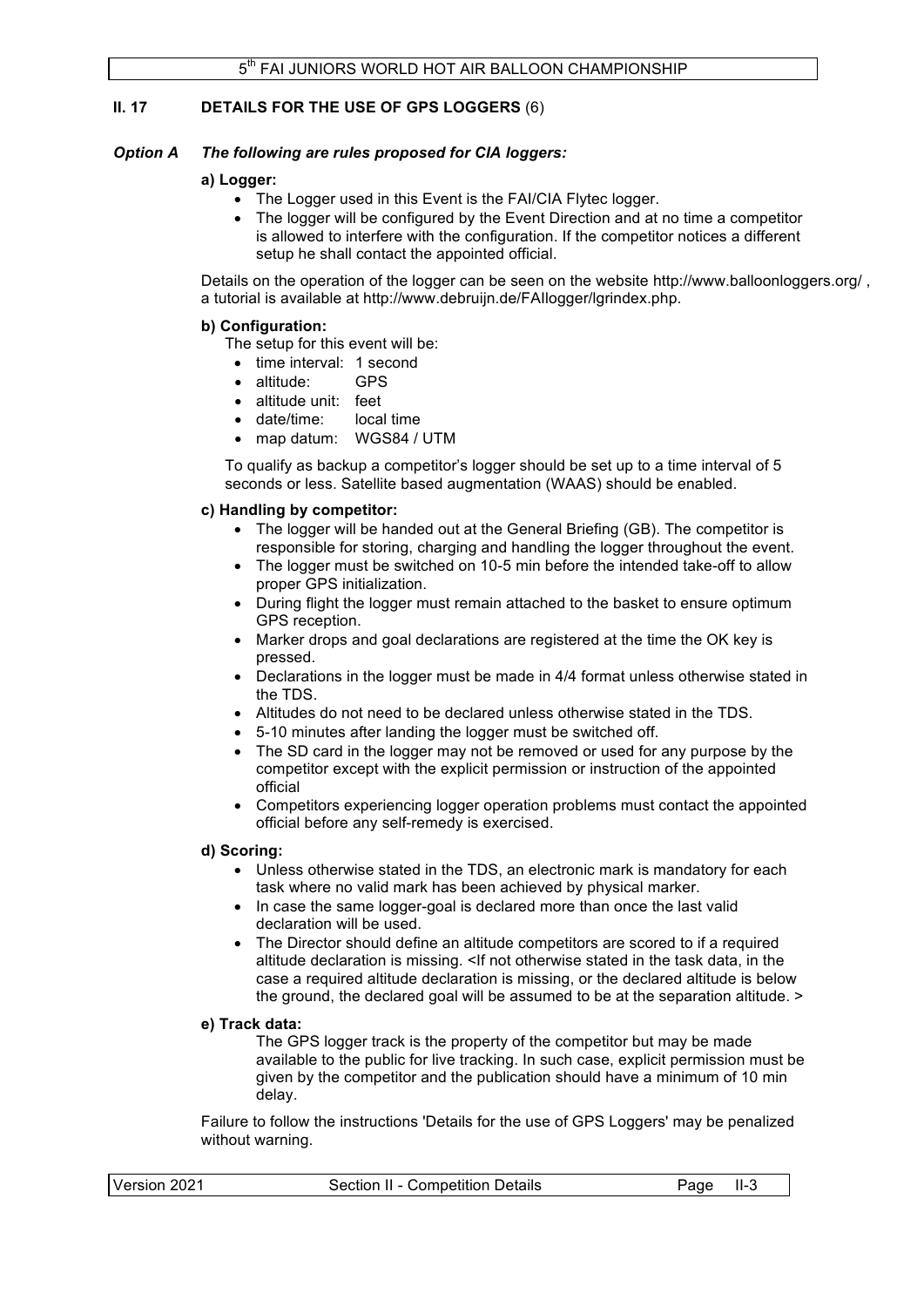## *Option B The following are rules proposed for the Balloon Live App ("pending approval"):*

## **a) Logger:**

The Logger used in this Event is the FAI "Balloon Live" app with a connected Balloon Live sensor. The app is available for iOS and Android and must be installed by each competitor beforehand on his own recording device (smartphone or tablet). Details and instructions on how to purchase and use can be found on balloonlive.org

### **b) Change the operation mode:**

Start the app "Balloon Live" > Menu > Change mode Select Application Mode

### **Training mode**

To test the app in training flights, the mode "TRAINING" must be used to familiarise with the use of the app. In this mode, no competition data (tracks, declarations and marker drops) is stored.

Pull down the red label to start a new flight.

## **Competition Mode**

When entering competition mode, the latest competition data is retrieved from the server. To enter this mode, you must enter the competition token send to you once registered to the event. The device must be online to do this. It is recommended to load the competition data during flight preparation.

The connection of a Balloon Live sensor is mandatory for all flights. Please make sure the sensor is connected using bluetooth before entering competition mode. To start the flight, the latest flight data must also be loaded from the server. This flight data is valid for 5 hours only. Therefor it is recommended to be online within the last 5 hours before the start of the recording, or just before start, to load the flight data.

Pull down the red label to start a new flight and transmit the track data to the server.

## **c) Preconfigured setup for this competition:**

- Competition name: xxxx
- Logging interval (seconds): 1
- UTC offset (seconds): 0
- Allow multiple marker drops: deactive
- Allow multiple goal declarations: active
- Declaration format: 4/4
- Altitude mode: Barometric Feet
- Geodetic system: UTM WGS84

Multiple recording devices may record the flight at the same time. The first started recording will be considered as the primary recording and will be used for scoring.

### **d) Handling by competitor:**

- Throughout the event the competitor is responsible for storing, charging, handling as well as the proper functioning of the devices used (phone, tablet, sensor )
- The Balloon Live app must be started 10-5 min before the intended take-off to allow proper GPS initialization. The recording must also be started at the same time by pulling down the red label.
- The competitor is considered entering the competition flight according to the selected TDS with the start of the track recording and the take off.
- During flight the recording device must remain attached to the basket (uprights or basket edge) to ensure optimum GPS reception.

| Version 2021 | Section II - Competition Details | Page | II-4 |
|--------------|----------------------------------|------|------|
|              |                                  |      |      |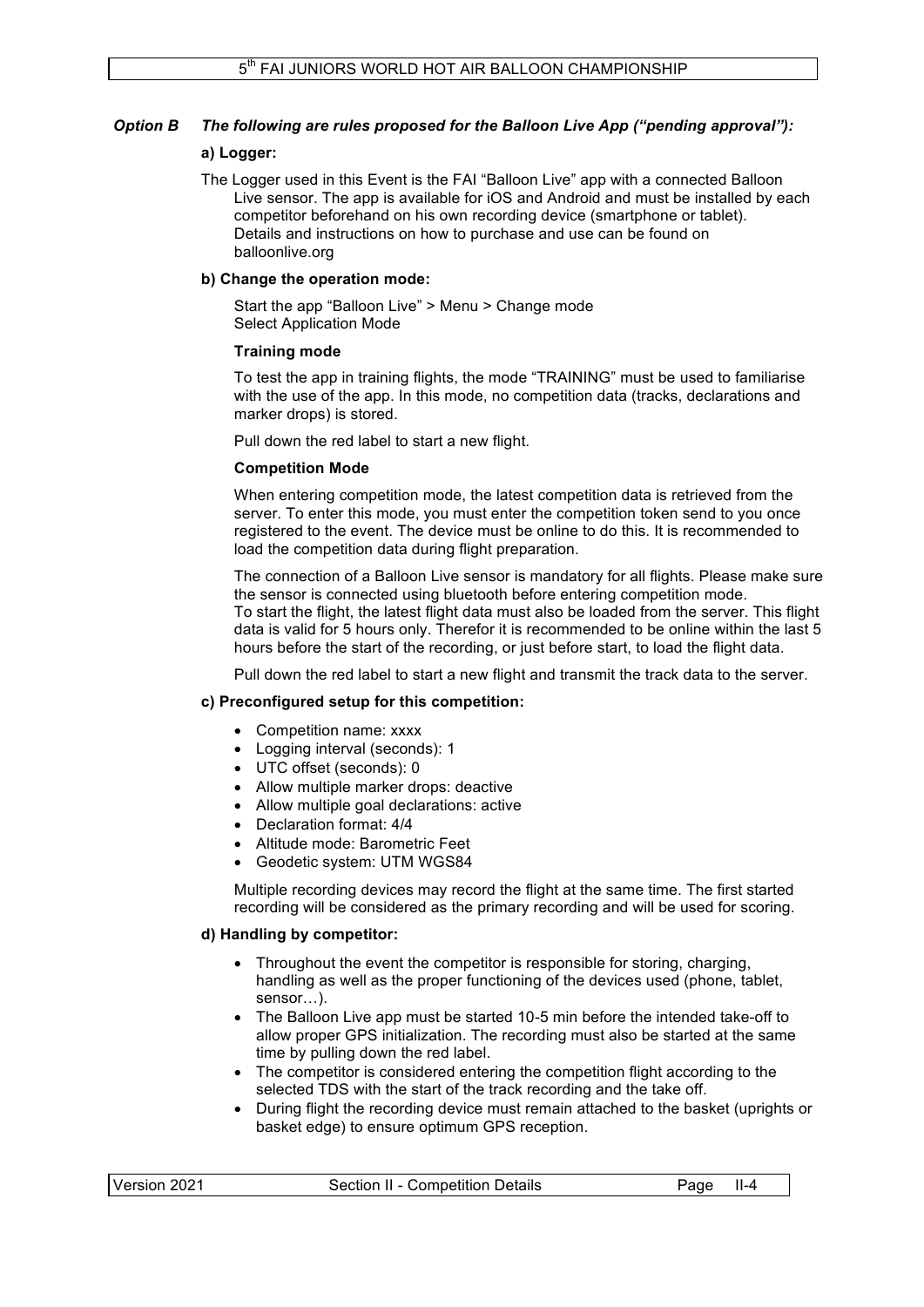- Declarations must be made in 4/4 format unless otherwise stated in the TDS.
- Altitudes do not need to be declared unless otherwise stated in the TDS. Altitudes must be indicated with the minimum needed digits.
- Goal declarations are registered at the time when the DECLARE button is pushed.
- Electronic marker drops are registered at the time when the DROP button is pushed.
- 5-10 minutes after landing track recording must be stopped by pulling down the green label in the Balloon Live app.

For the transfer of the data, please see under point f) below.

### **e) Scoring:**

- Unless otherwise stated in the TDS, an electronic mark is mandatory for each task where no valid mark has been achieved by physical marker.
- In case the same logger-goal is declared more than once the last valid declaration will be used.
- If an electronic mark is used more than once, the first mark will be used.

## **f) Track data:**

The track data is transferred to the server automatically if a data connection is available during flight or when made available after the flight. To resume the data transfer later after the flight, reopen the app and the transmission will start within a minute. Make sure all track points are sent before closing the app or disconnecting the internet connection of the device. The number of unsent track points is shown at the top right (number next to the cloud with the arrow) and will show 0 when all points are transferred.

The track must be transferred to the server latest 6 hours after the flight has been started. For tracks that are transferred later, the competitor will be penalised by 10 competition points per minute (or part) late in the last task.

The track data remains the property of the competitor but may be made available to the public for live tracking. In such case, explicit permission must be given by the competitor and the publication should have a minimum of 10 min delay.

### **g) Recommendations:**

- Only use devices in online mode as the accuracy of the recording is increased recording and the data transferred immediately.
- Use a powerbank to avoid problems with the battery capacity of your device.

Failure to follow the instructions 'Details for the use of GPS Loggers' may be penalized without warning.

### **II. 18 DETAILS FOR TIME LIMITS** (rest hours) (5.6)

The hours between 2200 and 0400, 1000 and 1400 in local time will be disregarded for the purpose of the time limits of complaints and protests.

## **II. 19 BALLOON SIZE** (3.3)

No other balloon size than stated under 3.3.

## **II. 20 ASSESSED MARK** (12.15.2) (for events with observers and no loggers)

NOT USED

## **II. 21 ALTITUDE** (14.6.4)

GPS altitude measurement method is used in the competition (in case of usage II.17 A option)

BAROMETRIC altitude measurement method is used In the competition (in case of usage II.17 B option).

| Version 2021<br>Section II - Competition Details<br>Page II-5 |  |
|---------------------------------------------------------------|--|
|---------------------------------------------------------------|--|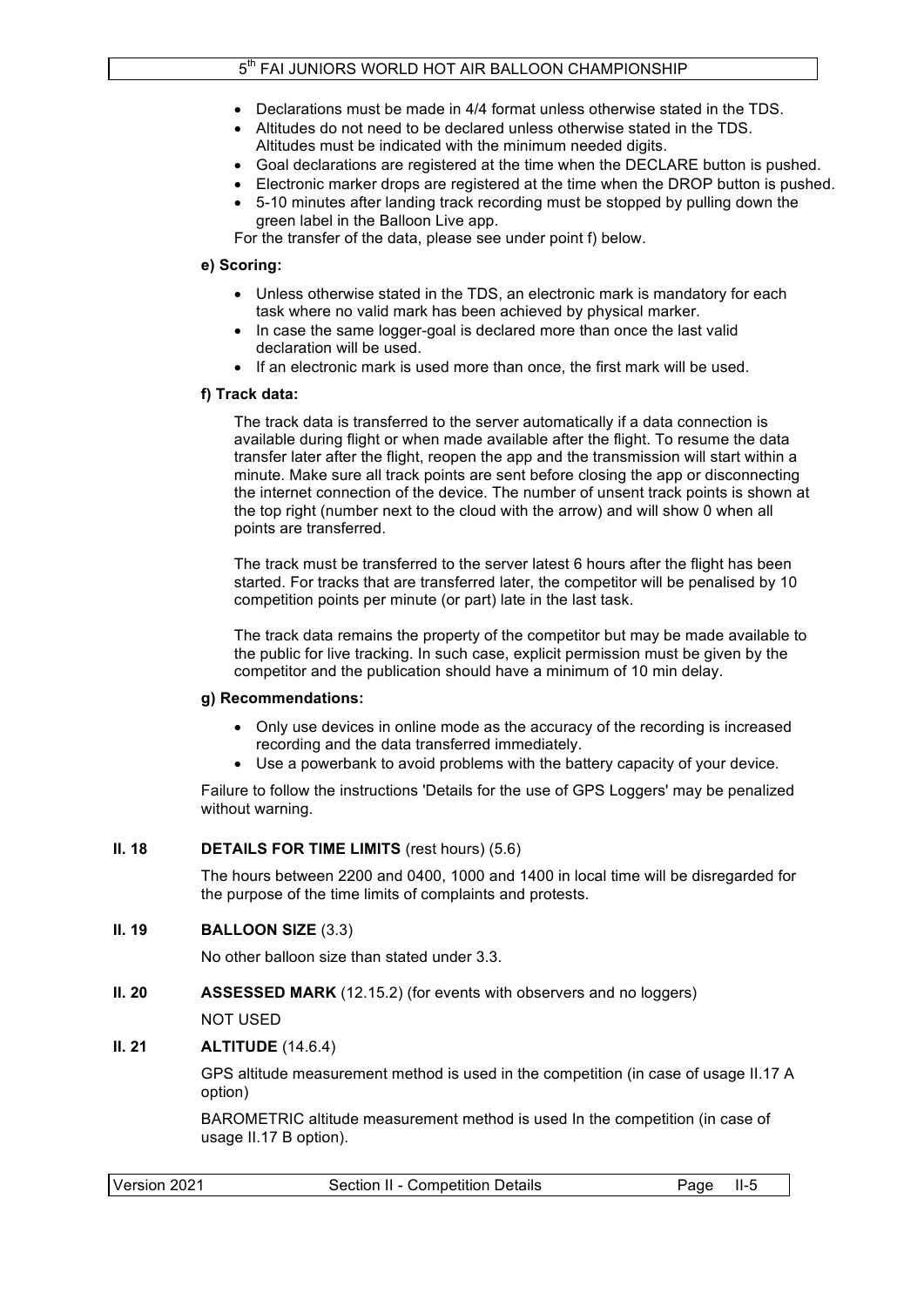## **II. 22 2D/3D SCORING METHODS (12.22.2) (for events with logger scoring)**

The separation altitude between 2D and 3D scoring in this event is 700ft MSL.

When goals or targets on the ground are used, results based on track points will be the:

- 3D-distance to the point at the separation altitude above the goal/target if the track point or electronic mark is above the separation altitude



or

- 2D-distance to the goal/target if

the track point/electronic mark is at or below the separation altitude.

When goals/targets above the ground are used, results based on track points will be the 3D-distance.

### **II. 23 COMPETITION STRUCTURE**  $(6.1)$

The competition will be conducted using *logger scoring only*.

### **II. 24 MAP COORDINATES** (7.8)

The basic map coordinate of a UTM map with WGS84 datum is:

33U (Zone reference, where 33=zone and U=latitude band) 604861 (6-digit Easting) 5742384 (7-digit Northing)

To identify a point on the competition map, the coordinates must be written in one of the following formats:

6-7 format: this complies with the standard UTM grid format. First six digits' easting and second, seven digits' northing. (e.g. 584037-5682384 alternatively 0584037-5682384)

4-4 format: this format uses two times four-digits. First four digits' easting and the second four digits' northing. (e.g. 8404-8238), leaving out the 1m digit.

Coordinates may be written in one of the following formats:

Easting's may be written with a leading 0 (zero) making it 7 digits.

Easting's may be separated from Northing's by: a carriage return (= new line), by a blank space, by the minus character or the slash character. In all cases the parts of the coordinates shall be clearly separated and with Easting's first.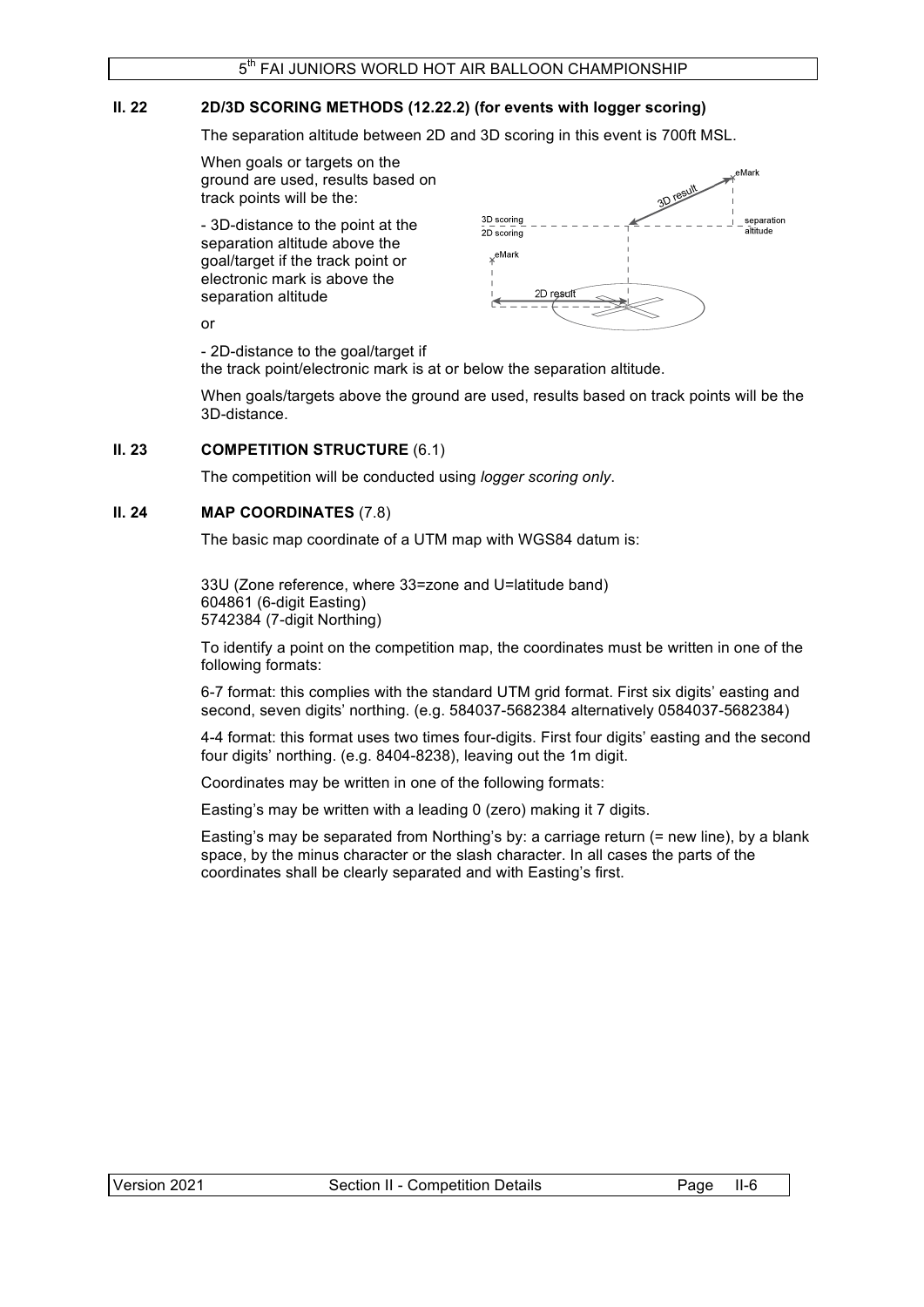## **SECTION III - RULES**

### **CHAPTER 1 - OBJECTIVES**

### **1.1 OBJECTIVES (S1 5.2)**

THE OBJECTIVES OF THE EVENT ARE:

- TO DETERMINE THE CHAMPION PILOT;
- TO STIMULATE THE DEVELOPMENT OF AEROSTATION BY AN INTERNATIONAL COMPARISON OF PERFORMANCE OF PILOTS AND AEROSTATS;
- TO REINFORCE FRIENDSHIP AMONGST AERONAUTS OF ALL NATIONS.

### **1.2 DEFINITION OF A CHAMPION (S1 5.8)**

- 1.2.1 THE WINNING COMPETITOR SHALL BE THE COMPETITOR WITH THE HIGHEST AGGREGATE SCORE AT THE END OF THE EVENT.
- 1.2.2 The winning nation shall be the NAC with the best Nation Ranking at the end of the event.
- 1.2.3 TO BE RECOGNIZED AS A FIRST CATEGORY SPORTING EVENT AND FOR A CHAMPION TO BE DECLARED, AT LEAST THREE TASKS MUST HAVE BEEN COMPLETED ON NOT LESS THAN TWO SEPARATE FLIGHTS.

#### **1.3 INTERPRETATION OF ENGLISH WORDING**

- 1.3.1 **Shall** and **Must** mean the application is mandatory. Failure to comply will normally lead to a penalty, disadvantageous interpretation or other disadvantages.
- 1.3.2 **Should** means that the application is recommended. Failure to comply may lead to penalties, disadvantageous interpretation or other disadvantages.
- 1.3.3 **May** means that the application is optional.

### **1.4 DOCUMENTATION**

The following documents will be inspected when each competitor registers on arrival at the Event.

- a. Pilot License
- b. Pilot Log Book
- c. Balloon Log Book
- d. Certificate of Airworthiness
- e. Certificate of Registration
- f. Certificate of Insurance
- g. FAI Sporting License
- h. Passport or Identity Document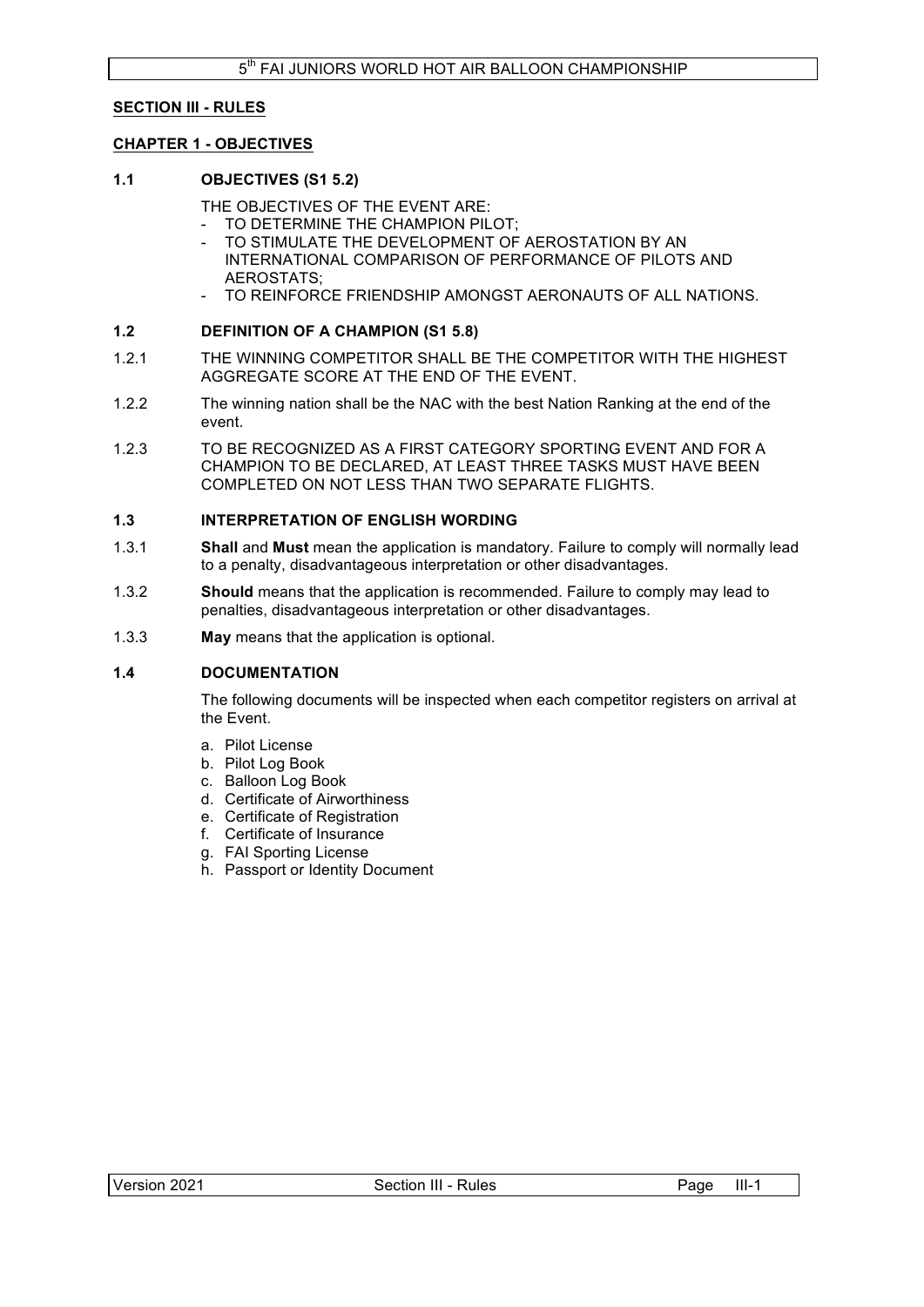### **CHAPTER 2 - ENTRY CONDITIONS**

### **2.1 COMPETITOR (GS 4.5.2 part, S1 5.5.5)**

- 2.1.1 A PERSON ENTERED AND COMPETING IN A SPORTING EVENT.
- 2.1.2 AFTER THE BEGINNING OF THE GENERAL BRIEFING OF A FIRST CATEGORY SPORTING EVENT, NO CHANGE OF COMPETITOR IS PERMITTED.

### **2.2 COMPETITOR'S RIGHTS OF REPRESENTATION (GS 4.7.1, S1 5.1.1)**

- 2.2.1 IN INTERNATIONAL SPORTING EVENTS, A COMPETITOR REPRESENTS THE NAC THAT ISSUED HIS FAI SPORTING LICENCE, UNLESS HE BELONGS TO AN INTERNATIONAL TEAM.
- 2.2.2 If a flight crew and/or passenger flying in the basket, other than the appointed observer, has competed in any previous national, continental or world championship or WAG, he must be of the same nationality as the competitor.
- 2.2.3 WORLD CHAMPIONSHIPS, CONTINENTAL REGIONAL CHAMPIONSHIPS AND SPECIAL INTERNATIONAL SPORTING EVENTS can be held in the following categories:

GENERAL: WITH NO GENDER OR AGE LIMITATION.

- FEMALE: WHERE ALL PERSONS ON BOARD OF THE AEROSTAT, EXCEPT FOR COMPETITION OFFICIALS, MUST BE FEMALE.
- JUNIOR: WHERE ALL PERSONS ON BOARD OF THE AEROSTAT, EXCEPT FOR COMPETITION OFFICIALS, MUST BE AGED LESS THAN the age limit defined in S1.

### **2.3 QUALIFICATION (S1 5.6.4.1)**

PILOTS-IN-COMMAND SHALL HAVE BEEN AUTHORIZED TO ACT AS PILOT-IN-COMMAND OF THAT SUB-CLASS OF AEROSTAT FOR WHICH THE FIRST CATEGORY EVENT IS HELD, AT LEAST TWELVE MONTHS PRIOR TO THE START OF THE EVENT. EACH PILOT-IN-COMMAND SHALL HAVE ACCUMULATED AT LEAST 50 HOURS AS PILOT-IN-COMMAND OF AEROSTATS OF THAT SUB-CLASS BY THE CLOSING ENTRY DATE.

#### **2.4 SPORTING LICENCE (GS 3.1.2 part)**

THE HOLDER OF A SPORTING LICENCE ACKNOWLEDGES THAT HE KNOWS AND UNDERSTANDS THE FAI SPORTING CODE AND COMMITS HIMSELF TO ABIDE BY IT.

### **2.5 ENTRY**

The completed entry form and entry fee for each competitor must reach the organisers by the closing entry date, except in the case of extra places offered by the organisers.

### **2.6 ACKNOWLEDGEMENT**

A competitor who has not received an acknowledgement of his entry within seven days after the closing entry date should make inquiries of the organisers.

### **2.7 ACCEPTANCE OF SPORTING CODE, RULES AND REGULATIONS (GS 4.11.1)**

THE ENTRANTS AND COMPETITORS ARE REQUIRED TO KNOW, UNDERSTAND, ACCEPT AND ABIDE BY THE SPORTING CODE AND THE RULES AND REGULATIONS FOR THE EVENT, AND BY ENTERING ARE DEEMED TO ACCEPT WITHOUT RESERVATION. THEY SHOULD APPRECIATE THAT THEY REPRESENT THEIR NAC AND THAT THEY SHOULD COMPETE IN A SPORTING MANNER AND THAT THEIR BEHAVIOUR MUST BE BEYOND REPROACH.

|--|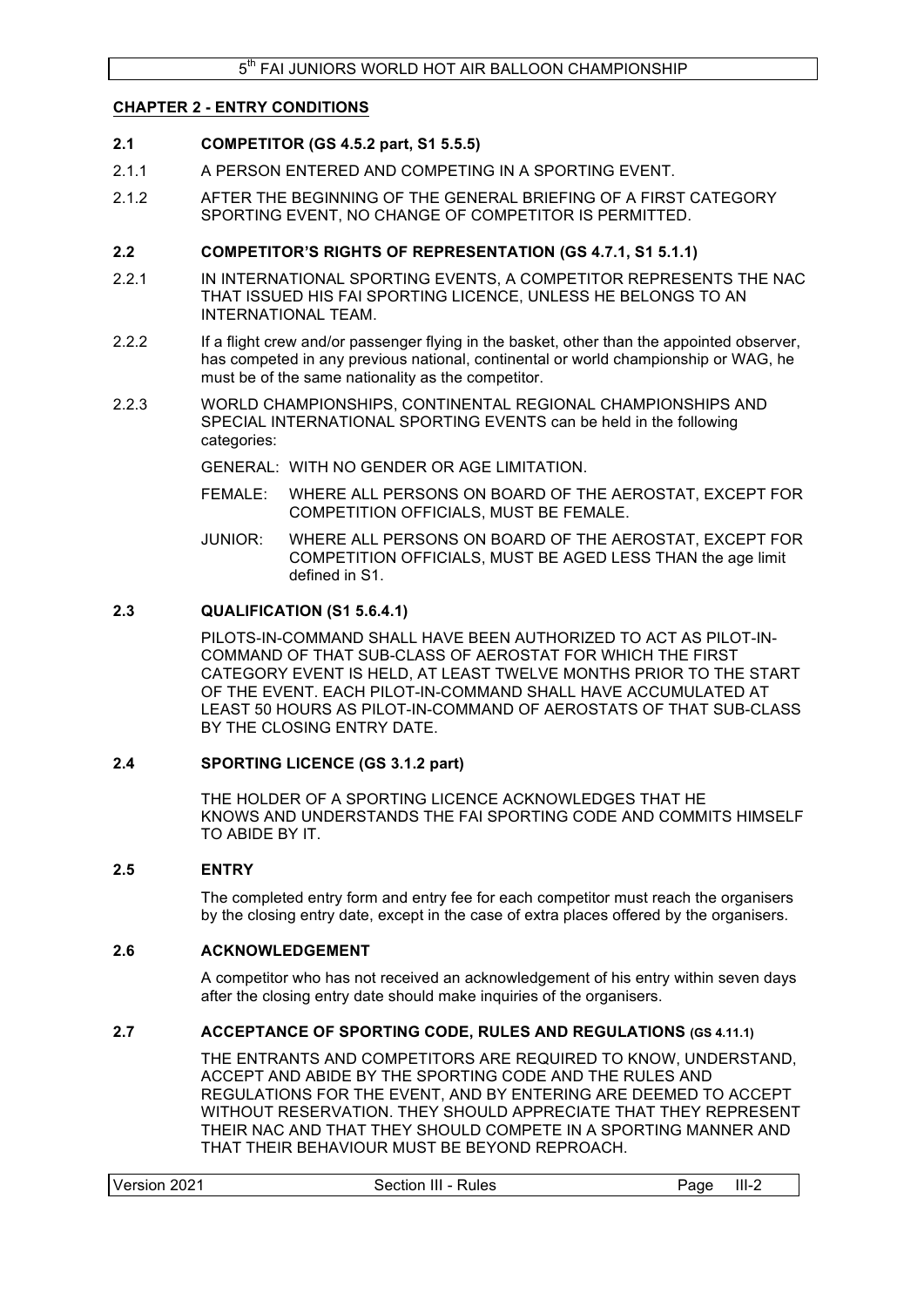## **2.8 WAIVER**

By entering the Event, a competitor waives any right of action against the organiser, the owner of any site and their respective members, employees or personnel for any loss or damage sustained by him in consequence of any act or omission on their part, or on the part of other competitors.

## **2.9 LIABILITY TO THIRD PARTIES**

By entering an Event a competitor assumes all liability for injury, loss or damage to third parties or their property caused by himself or his crew.

## **2.10 SAFETY**

Any meteorological report or forecast, or other safety or navigational information, is provided in good faith for the guidance of competitors. Officials may be appointed to regulate the inflation and launching of balloons. However, nothing shall diminish the responsibility of competitors under this chapter.

## **2.11 RESPONSIBILITY (S1 An3 3)**

ENTRANTS AND COMPETITORS REMAIN COMPLETELY RESPONSIBLE FOR THE SAFE OPERATION OF THEIR AEROSTATS AT ALL STAGES OF INFLATION, LAUNCH, FLIGHT AND LANDING. THEY MUST ENSURE THAT THEIR EQUIPMENT, THEIR CREW AND THEIR OWN LEVEL OF SKILL AND EXPERIENCE ARE SUITABLE FOR THE CONDITIONS IN THEIR OWN JUDGEMENT. A COMPETITOR IS RESPONSIBLE FOR ALL THE ACTIONS OF HIS CREW DURING THE EVENT.

## **2.12 CONDUCT (S1 An3 4)**

ENTRANTS AND COMPETITORS AND THEIR CREWS ARE REQUIRED TO BEHAVE IN A SPORTSMANLIKE MANNER, AND TO COMPLY WITH THE DIRECTIONS OF EVENT OFFICIALS. INCONSIDERATE BEHAVIOUR SHALL BE PENALISED BY THE EVENT DIRECTOR.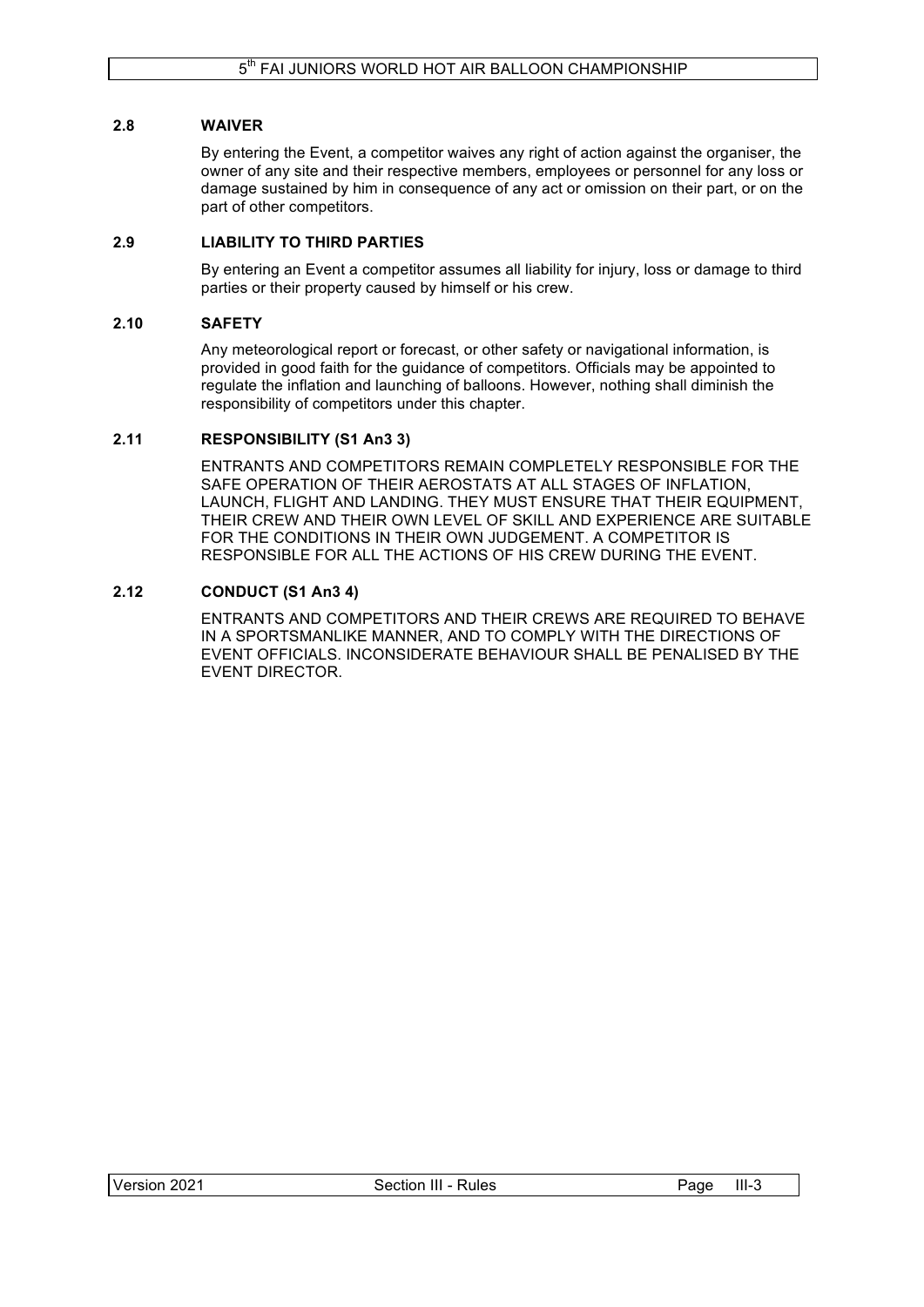### **CHAPTER 3 - BALLOON QUALIFICATIONS**

### **3.1 DEFINITION OF A BALLOON (S1 2.1.1.2)**

- 3.1.1 Aerostat an aircraft lighter-than-air. Free balloon - an aerostat supported statically in the air, with no means of propulsion by any power source.
- 3.1.2 SUB-CLASS AX FREE BALLOONS WHICH OBTAIN THEIR BUOYANCY SOLELY AS A RESULT OF HEATING AIR. THE ENVELOPE MAY CONTAIN NO GASES OTHER THAN AIR AND THE NORMAL PRODUCTS OF COMBUSTION.
- 3.1.3 The use of vents which are designed to propel a balloon is prohibited. Turning vents may only be operated in flight for the purpose of orienting the basket. Prolonged or excessive use of the turning vents is prohibited. Penalty 250 to 500 task points.

### **3.2 FUEL**

Each balloon shall carry sufficient fuel to complete the flight with an adequate reserve. Lack of fuel to complete a flight shall not be grounds for protest.

### **3.3 NOMINATION OF BALLOON**

Each competitor shall nominate the balloon he is to fly during the Event. No change of balloon may be made after the start of the first task briefing, except as provided in these rules. The maximum size category is AX8 (3000cbm/105000cft). For specific events e.g. alpine balloon events, other categories may be specified in Section II.

### **3.4 AIRWORTHINESS (S1 5.5.3)**

AEROSTATS FLOWN IN THE EVENT MUST HAVE CURRENT CERTIFICATES OF REGISTRATION AND AIRWORTHINESS, OR IN PLACE OF THE LATTER, AN EQUIVALENT DOCUMENT FROM THE RECOGNIZED AUTHORITY OF THE NATION CONCERNED. THE ORGANIZERS ARE EMPOWERED TO REJECT ANY AEROSTAT WHICH IN THEIR OPINION IS NOT OF A REASONABLE STANDARD OF AIRWORTHINESS.

#### **3.5 DAMAGE**

- 3.5.1 If a balloon is damaged during the Event, it may be repaired. Damaged components may be replaced or repaired, except that a complete envelope may be replaced only at the discretion of the Director.
- 3.5.2 Any damage to a balloon affecting its airworthiness must be reported to the Director before it is entered for a further flight, and the balloon may only be flown after approval of any repairs. Penalty: up to 1000 competition points.

### **3.6 AUTOMATIC FLIGHT CONTROLS (S1 5.9.2)**

ANY DEVICE DESIGNED TO ACT AS AN AUTOMATIC FLIGHT CONTROL IS PROHIBITED, REGARDLESS OF THE SPECIFIC NATURE OF THE DEVICE.

### **3.7 ALTIMETER**

Each balloon shall carry a serviceable altimeter.

#### **3.8 COMPETITION NUMBERS**

The organiser will provide two banners (as specified in the COH) which will be displayed on opposite sides of the basket during tasks. All crew vehicles shall be clearly identified on opposite sides with competition numbers.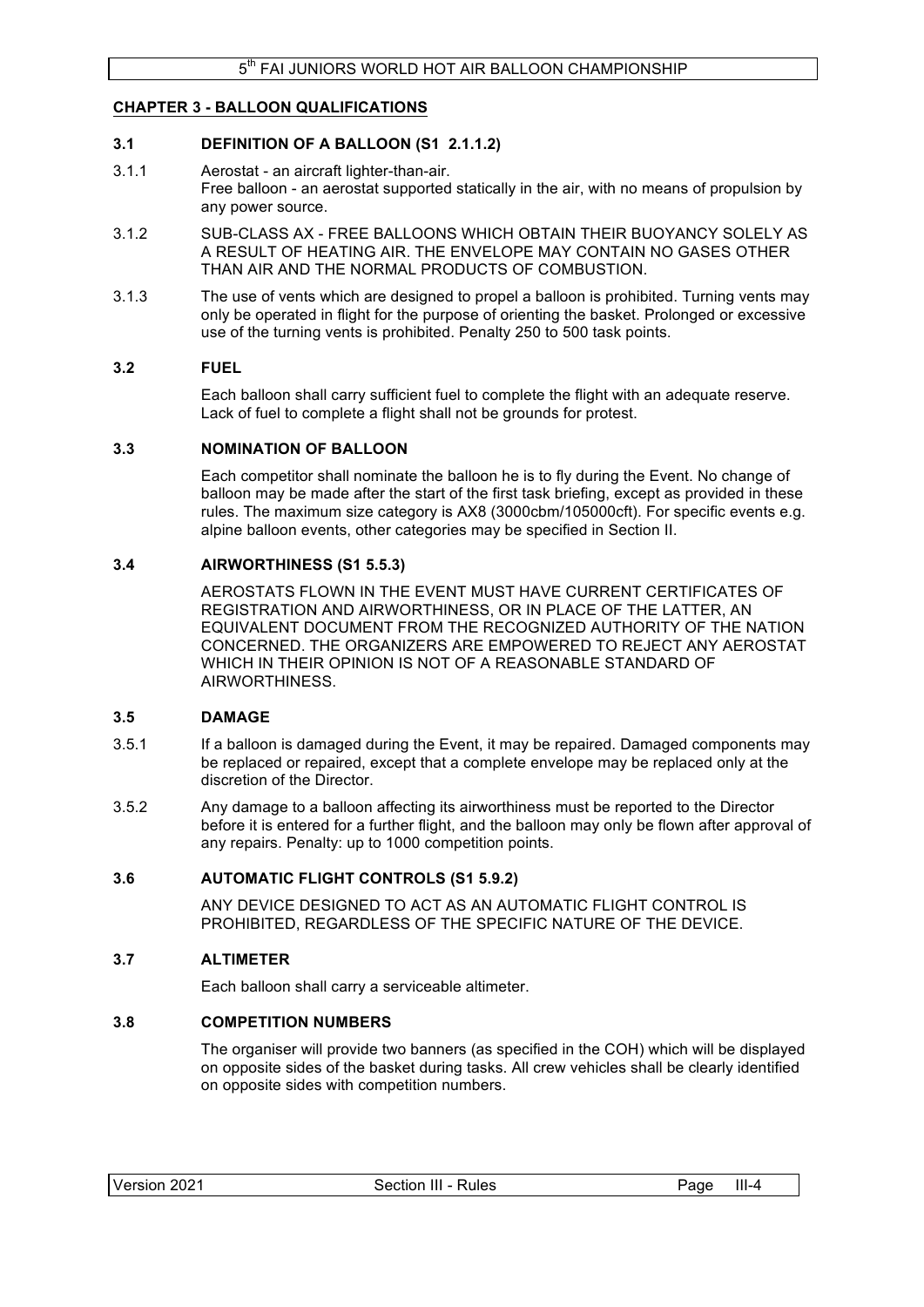## **3.9 BASKET**

The term "basket" includes any crew or passenger compartment, regardless of its construction.

### **3.10 RETRIEVE**

- 3.10.1 Retrieve Crew shall not be within any MMA or within 100 m radius of a target except with permission and in presence of an official. Crews are not allowed to make permanent marks on an intersection (temporary marks are permitted, e.g. paper).
- 3.10.2 All vehicles used to aid the retrieval of a balloon shall be marked with the competition number.
- 3.10.3 Retrieve vehicles shall not be parked within any MMA or within 100m of a goal/target set by the Director or selected by the competitor.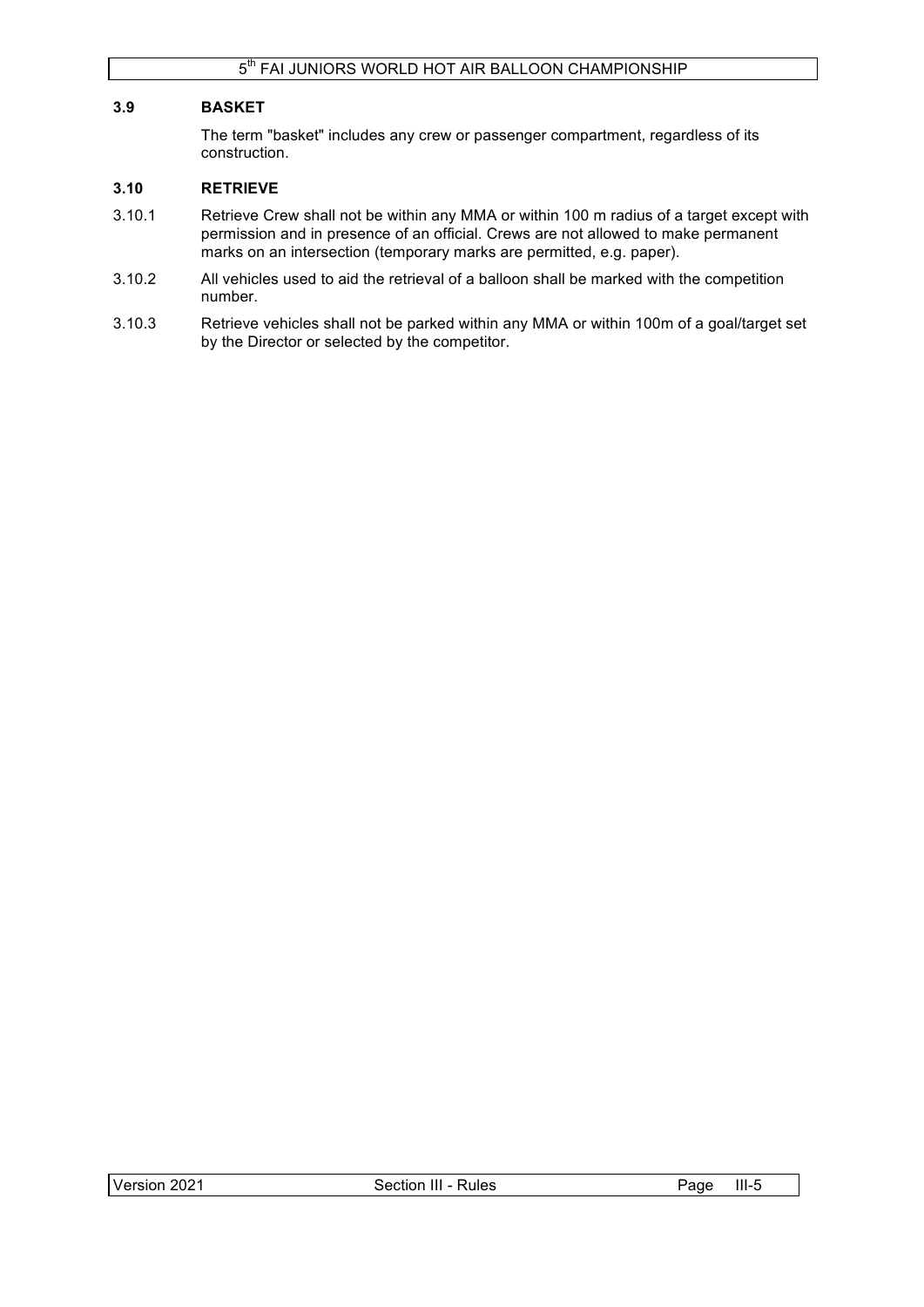### **CHAPTER 4 - ORGANIZATION OFFICIALS**

### **4.1 EVENT DIRECTOR (GS 5.5.1)**

- 4.1.1 THE EVENT DIRECTOR SHALL BE IN OVERALL OPERATIONAL CHARGE OF THE EVENT. HE SHALL HAVE A DEPUTY DIRECTOR AND TECHNICAL OFFICIALS TO ASSIST HIM. THE EVENT DIRECTOR AND DEPUTY SHALL BE APPROVED BY THE CIA.
- 4.1.2 THE EVENT DIRECTOR IS RESPONSIBLE FOR THE GOOD MANAGEMENT, SMOOTH AND SAFE RUNNING OF THE EVENT. HE SHALL MAKE OPERATIONAL DECISIONS IN ACCORDANCE WITH THE RULES OF THE SPORTING CODE AND COMPETITION RULES. HE CAN PENALISE OR DISQUALIFY A COMPETITOR FOR MISCONDUCT OR INFRINGEMENT OF THE RULES. HE SHALL ATTEND MEETINGS OF THE INTERNATIONAL JURY AND GIVE EVIDENCE IF REQUESTED.
- 4.1.3 In these rules the word "Director" may be used instead of "Event Director".

### **4.2 STEWARDS (GS 5.5.2)**

4.2.1 STEWARDS ARE ADVISORS TO THE DIRECTOR. THEY WATCH OVER THE CONDUCT OF THE EVENT AND REPORT ANY UNFAIRNESS OR INFRINGEMENT OF THE REGULATIONS OR BEHAVIOUR PREJUDICIAL TO THE SAFETY OF OTHER COMPETITORS OR THE PUBLIC OR IN ANY WAY HARMFULL TO THE SPORT. THEY ASSEMBLE INFORMATION AND FACTS CONCERNING MATTERS TO BE CONSIDERED BY THE INTERNATIONAL JURY.

They advise the Director on interpretation of the rules and regulations and on penalties

4.2.2 A STEWARD HAS NO EXECUTIVE POWERS. HE MUST NOT BE A MEMBER OF THE ORGANISING COMMITTEE. A STEWARD MAY ATTEND A MEETING OF THE INTERNATIONAL JURY AS AN OBSERVER OR WITNESS.

### **4.3 DUTIES OF THE INTERNATIONAL JURY (GS 5.4.1.1, 5.4.2.4, 5.4.2.5. S1 5.10 part)**

- 4.3.1 MATTERS OF ADVICE, ARBITRATION OR RULE INTERPRETATION, SHALL BE THE RESPONSIBILITY OF THE INTERNATIONAL JURY, HAVING BEEN APPOINTED BY THE CIA.
- 4.3.2 IN ADDITION TO BEING CHAIRMAN AT JURY MEETINGS, THE PRESIDENT HAS THE RIGHT TO REQUIRE THE ORGANISERS TO ABIDE BY THE FAI SPORTING CODE AND THE PUBLISHED RULES AND REGULATIONS FOR THE EVENT. IF THE ORGANISERS FAIL TO DO SO, THE PRESIDENT OF THE JURY HAS THE POWER TO STOP THE EVENT UNTIL A JURY MEETING HAS CONSIDERED THE SITUATION
- 4.3.3 THE JURY HAS THE RIGHT TO TERMINATE THE EVENT IF THE ORGANISERS FAIL TO ABIDE BY THE FAI SPORTING CODE AND PUBLISHED REGULATIONS. THEY MAY RECOMMEND TO THE FAI SECRETARY GENERAL THAT ALL ENTRY FEES BE RETURNED.
- 4.3.4 A JURY MEMBER MUST POSSESS A THOROUGH KNOWLEDGE OF THE RELEVANT SPORTING CODE AND THE RULES AND REGULATIONS FOR THE EVENT. AT LEAST ONE JURY MEMBER IS TO BE ON SITE DURING COMPETITION OPERATIONS.

### **4.4 SAFETY OFFICER (S1 5.11.1)**

- 4.4.1 THE SAFETY OFFICER SHALL BE APPROVED BY THE CIA.
- 4.4.2 THE SAFETY OFFICER SHALL GIVE ADVICE TO THE EVENT DIRECTOR ON ANY MATTERS REGARDING SAFETY. MANDATORY OPERATIONAL PROCEDURES FOR THE SAFETY OFFICER ARE CONTAINED IN THE SOH.

| Version<br>$III-6$<br>2021<br>⊟II - Rules<br>aae?<br>Section |  |
|--------------------------------------------------------------|--|
|--------------------------------------------------------------|--|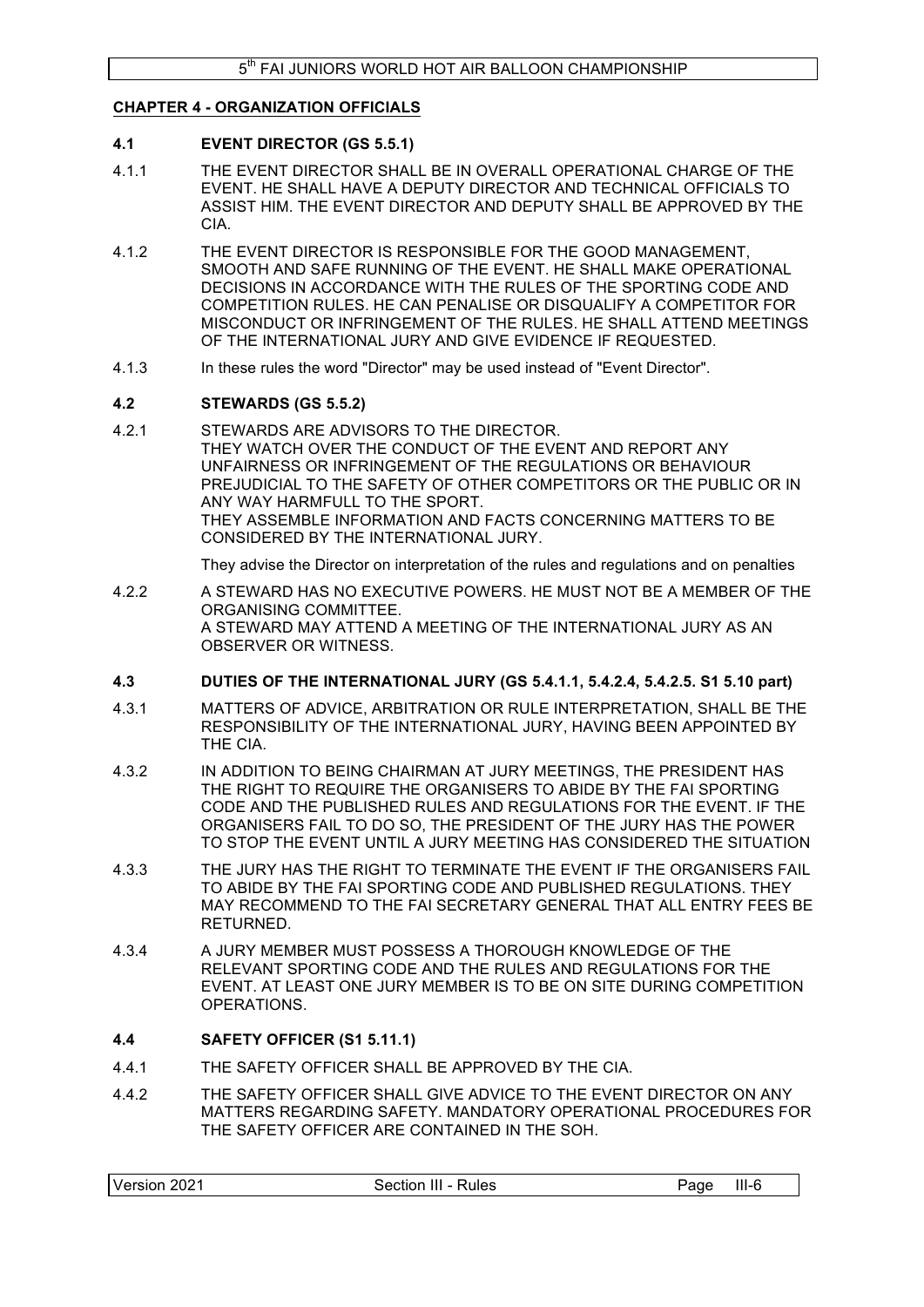### **CHAPTER 5 - COMPLAINTS AND PROTESTS**

### **5.1 ASSISTANCE (GS 6.1.3 S1 An3 7.1)**

AT ANY TIME DURING THE EVENT, A COMPETITOR WHO IS DISSATISFIED ON ANY MATTER SHOULD FIRST ASK THE APPROPRIATE OFFICIAL FOR **ASSISTANCE** 

HE MAY ASK FOR HIS RESULT OR POINTS SCORE TO BE CHECKED, OR THE CALCULATION TO BE EXPLAINED.

IF STILL DISSATISFIED, A COMPLAINT MAY BE MADE, BY THE COMPETITOR, TO THE EVENT DIRECTOR OR HIS DESIGNATED OFFICIAL.

### **5.2 COMPLAINT (GS 6.1.1, S1 An3 7)**

- 5.2.1 THE PURPOSE OF A COMPLAINT IS TO OBTAIN A CORRECTION WITHOUT THE NEED TO MAKE A FORMAL PROTEST.
- 5.2.2 A COMPLAINT IS A REQUEST BY A COMPETITOR TO THE DIRECTOR TO INVESTIGATE ANY MATTER IN WHICH THE COMPETITOR IS DISSATISFIED.
- 5.2.3 A FORMAL COMPLAINT MUST BE SUBMITTED IN ENGLISH AND IN WRITING AND WILL RECEIVE A WRITTEN REPLY.
- 5.2.4 COMPLAINTS SHALL BE HANDED OR TRANSMITTED BY THE COMPETITOR TO THE EVENT DIRECTOR OR HIS DESIGNATED OFFICIAL, WHO WILL ACKNOWLEDGE RECEIPT AND RECORD THE TIME OF RECEIPT.

### **5.3 COMMUNICATION (S1 An3 7.7)**

REPLIES TO COMPLAINTS SHALL BE POSTED ON THE OFFICIAL NOTICE BOARD AT FIXED TIMES, ANNOUNCED IN ADVANCE BY THE DIRECTOR.

### **5.4 PUBLICATION (S1 An3 7.7)**

THE DIRECTOR MAY AT HIS DISCRETION PUBLISH THE TEXT OF ANY FORMAL COMPLAINT TOGETHER WITH HIS REPLY. IF REQUESTED BY THE COMPETITOR, HE MUST DO THIS.

#### **5.5 PROTEST (S1 An3 8)**

- 5.5.1 IF DISSATISFIED WITH THE DECISION ON A COMPLAINT MADE DURING THE EVENT, A COMPETITOR HAS THE RIGHT OF PROTEST.
- 5.5.2 DECLARATIONS OF INTENTION TO PROTEST AND PROTESTS WITH PROTEST FEES SHALL BE HANDED OR TRANSMITTED BY THE COMPETITOR TO THE EVENT DIRECTOR OR HIS DESIGNATED OFFICIAL, WHO WILL ACKNOWLEDGE RECEIPT AND RECORD THE TIME OF RECEIPT.
- 5.5.3 A COMPETITOR WHO HAS MADE A PROTEST HAS THE RIGHT TO MAKE A VERBAL PRESENTATION OF HIS CASE TO THE JURY. HE MAY BE ASSISTED BY AN INTERPRETER OR ADVISOR OF HIS CHOICE DURING THIS MEETING.
- 5.5.4 THE TEXT OF ALL PROTESTS AND THE DECISIONS OF THE JURY SHALL BE POSTED ON THE OFFICIAL NOTICE BOARD.

### **5.6 TIME LIMITS (S1 An3 7)**

#### **5.6.1 TIME LIMITS FOR COMPLAINTS**

- 5.6.1.1 COMPLAINTS MUST BE SUBMITTED AS SOON AS POSSIBLE AFTER THE EVENT GIVING RISE TO THE COMPLAINT AND MUST BE DEALT WITH EXPEDITIOUSLY.
- 5.6.1.2 Complaints concerning scoring must be made to the Director within eight hours of publication of the official scores for a task. The rest hours defined in the competition details will be disregarded for the purpose of the time limits.

| Version 2021        | $III - 7$ |
|---------------------|-----------|
| Section III - Rules | Page      |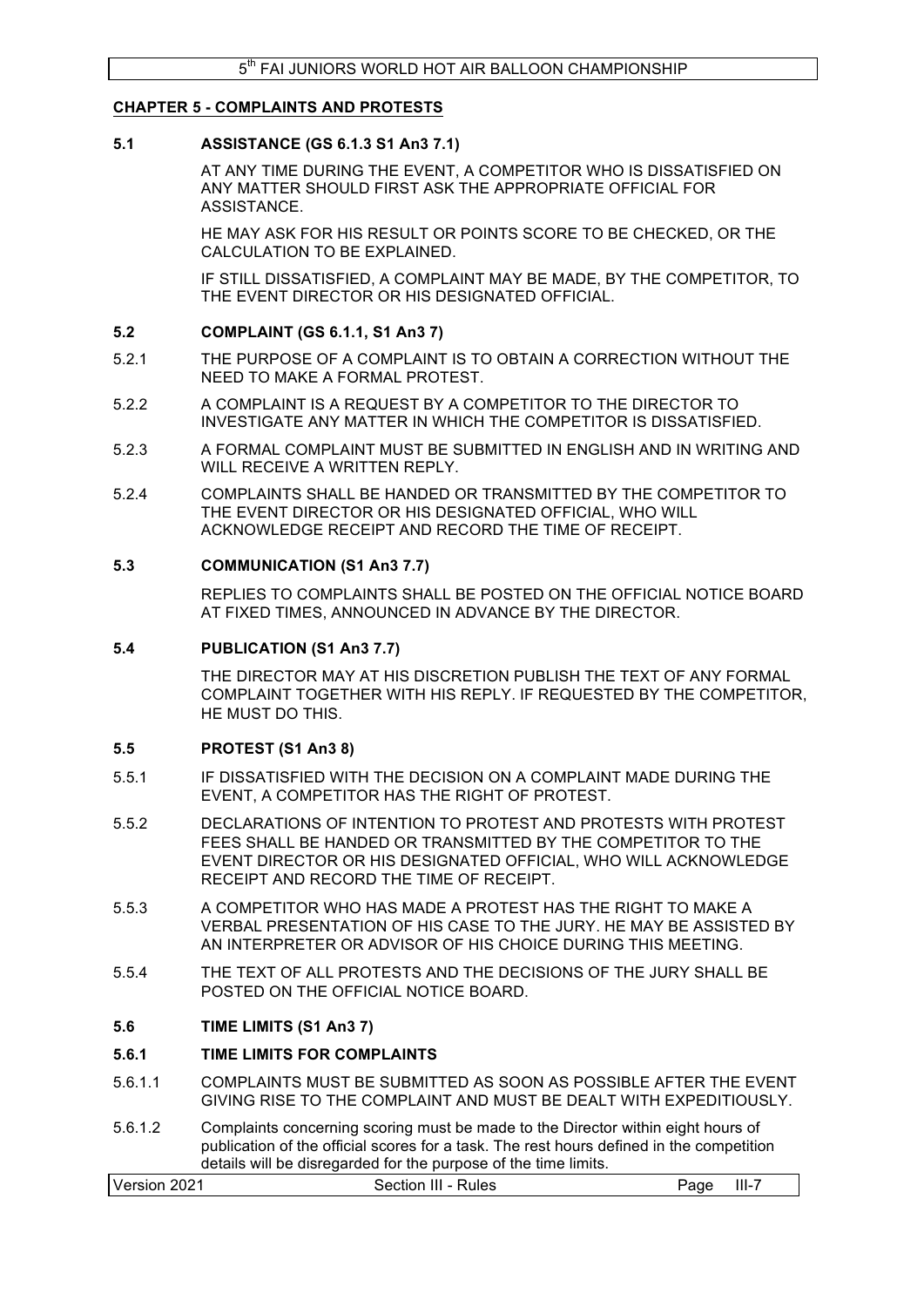5.6.1.3 Publication of a new version of official scores will only extend the complaint time in the matter concerned.

## **5.6.2 TIME LIMITS FOR PROTESTS**

- 5.6.2.1 A competitor intending to protest, SHALL, WITHIN ONE HOUR OF THE REPLY TO HIS COMPLAINT, DECLARE HIS INTENTION TO PROTEST TO THE EVENT DIRECTOR.
- 5.6.2.2 WITHIN 8 HOURS OF THE REPLY TO HIS COMPLAINT THE COMPETITOR SHALL SUBMIT HIS PROTEST IN ENGLISH AND IN WRITING ACCOMPANIED BY THE PROTEST FEE. The rest hours defined in the competition details will be disregarded for the purpose of the time limits.
- **5.6.3 SHORTENED TIME LIMITS FOR COMPLAINTS AND PROTESTS (S1 An3 7.6, 8.6 part)**
- 5.6.3.1 COMPLAINTS MADE ON OR AFTER THE LAST DAY OF THE EVENT, MUST BE SUBMITTED to the Director within one hour of publication of the official scores.
- 5.6.3.2 PROTESTS MADE ON OR AFTER THE LAST DAY OF THE EVENT MUST BE SUBMITTED WITHIN ONE HOUR OF THE REPLY.
- 5.6.3.3 The Director shall announce the publication times for all task scores on the last flying day.
- 5.6.3.4 Time limits applying to scores published after 1300 on the day before the last flying day will also be reduced to one hour on or after the last flying day of the event.

## **5.7 TREATMENT OF PROTESTS (GS 6.4)**

- 5.7.1 THE EVENT DIRECTOR MUST PRESENT ANY PROTEST TO THE JURY PRESIDENT WITHOUT DELAY. THE PRESIDENT SHALL CALL A MEETING OF THE INTERNATIONAL JURY WITHIN 24 HOURS OF RECEIVING A PROTEST.
- 5.7.2 THE JURY SHALL HEAR BOTH SIDES ON THE MATTER OF ANY PROTEST, APPLYING THE RELEVANT FAI REGULATIONS AND THE RULES FOR THE EVENT.
- 5.7.3 THE PRESIDENT OF THE JURY SHALL REPORT THE RESULT AND A SUMMARY OF ANY RELEVANT CONSIDERATIONS IN WRITING TO THE EVENT DIRECTOR WITHOUT DELAY, WHO SHALL MAKE PUBLIC THE PRESIDENT'S REPORT.

## **5.8 RETURN OF DEPOSIT (GS 6.3.3, 6.3.4)**

- 5.8.1 NORMALLY THE DEPOSITED FEE IS RETURNABLE ONLY IF THE PROTEST IS UPHELD, OR IS WITHDRAWN PRIOR TO THE HEARING BY THE JURY.
- 5.8.2 ALL NON-REFUNDED DEPOSIT FEES FROM PROTESTS WILL BE SENT BY THE JURY TO THE FAI, TO THE ATTENTION OF THE SECRETARY GENERAL, WITHIN 28 DAYS OF THE CONCLUSION OF THE EVENT. THE FEE WILL THEN BE SEGREGATED FOR THE USE OF THE CIA.

## **5.9 JURY APPROVAL OF SCORES & PRIZEGIVING (GS 5.4.2.7.2, 4.16.1)**

- 5.9.1 THE LAST ACTION OF THE JURY IS TO VERIFY AND APPROVE THE COMPETITION RESULTS OF THE EVENT AND DECLARE THE EVENT VALID PROVIDING IT HAS BEEN CONDUCTED IN ACCORDANCE WITH THE RULES AND THE DECISIONS OF THE JURY.
- 5.9.2 THE scores OF THE EVENT SHALL BE FINAL ONLY AFTER ALL PROTEST HAVE BEEN DEALT WITH BY THE JURY AND THE JURY HAS CEASED ITS FUNCTIONS. THE FINAL scores MUST BE MADE PUBLIC BEFORE THE PRIZEGIVING IS HELD.
- 5.9.3 The Jury shall verify and sign the final total scores before they are made public.

| Version<br>2021<br>Section III<br>⊺- Rules | $III-8$<br>Page |
|--------------------------------------------|-----------------|
|--------------------------------------------|-----------------|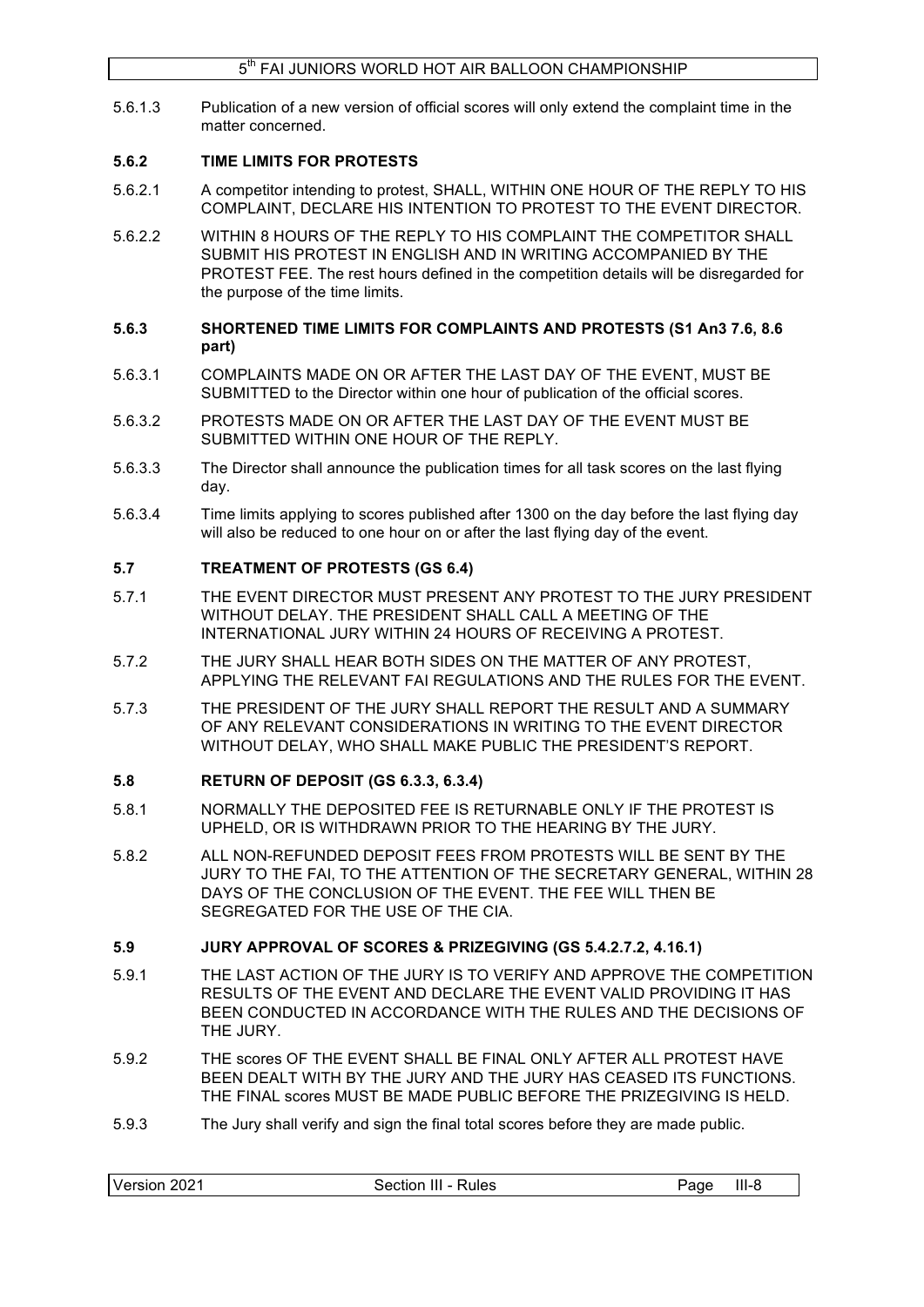## **5.10 OFFICIAL NOTICE BOARD**

- 5.10.1 The Official Notice Board (ONB) is the place where all results, scores, replies to complaints and protests, and other official communications directly relating to the event will be published. It should be marked OFFICIAL NOTICE BOARD. All information posted shall be dated and timed.
- 5.10.2 The ONB will either be on-line or in paper format.
- 5.10.3 All information posted on the paper ONB will be additionally signed.
- 5.10.4 In case of unavailability of the on-line ONB, a fallback paper ONB will be installed and competitors shall be notified. In case of conflict between the on-line ONB and the paper ONB the on-line ONB will prevail.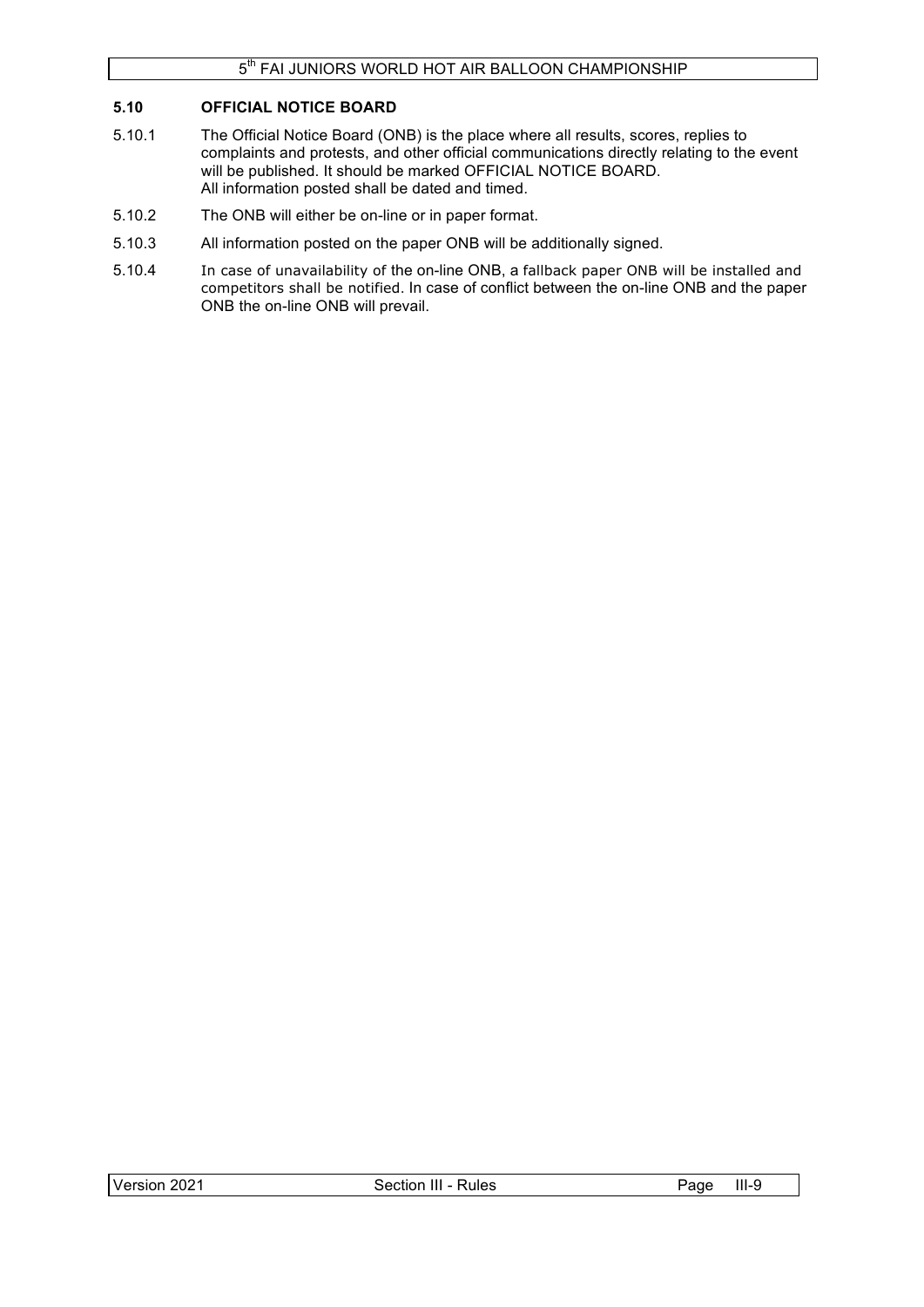### **CHAPTER 6 – OBSERVERS AND LOGGERS**

### **6.1 COMPETITION STRUCTURE**

The competition will be conducted as defined in Section II. Rules 6.2 to 6.8 apply only to competitions with observers

### **6.2 OBSERVERS**

An Observer is a competition official, responsible to the Chief Observer. His duties are primarily the impartial recording of particulars of positions, times, distances etc. achieved during a flight. He also has the duty to report any apparent infringement of these rules or of air law, and any case of inconsiderate behaviour towards landowners or the public by any competitor or crew member.

### **6.3 APPOINTMENT**

At the task briefing an Observer will be appointed to each competitor. An Observer will not be appointed to the same competitor more than once. In WAG, World Championships and European Championships, the observer will not be of the same nationality as the competitor.

### **6.4 ASSISTANCE**

- 6.4.1 An observer may not assist the competitor with advice at any time. He should not attempt, to amplify, explain or interpret the rules to a competitor.
- 6.4.2 He may not handle the marker or any of the controls of the balloon during a task.
- 6.4.3 If he wishes, and is invited by the competitor, he may assist in the ground handling and inflation and, if flying, may assist with the final landing under the competitor's direction.

### **6.5 REQUEST TO WITNESS**

If an observer is asked by a competitor to record or witness any particular piece of information during a task he shall do so.

### **6.6 OBSERVER ON RETRIEVE**

- 6.6.1 When the observer is not flying, he will occupy a seat with a window in the retrieve vehicle and the crew must do their best to keep in visual contact with the balloon until the final marker has been dropped. The observer may not drive the vehicle. He may assist with map reading during the retrieve if asked to do so by the crew, at their responsibility.
- 6.6.2 It is the duty of the competitor and crew to convey the observer to the launch area, and to return him promptly to the Competition Center after measurement of results and recovery of the balloon.
- 6.6.3 In events using Observers, it is the duty of the retrieve crew to assist the Observer to locate the marker and measure its position. The Observer may not be left unaccompanied to search for a marker.

### **6.7 PHOTOGRAPHY**

An Observer may not take a camera on board or engage in photography while flying, except by permission of the competitor, or if required by his duties.

### **6.8 OBSERVER REPORT**

The competitor should read and sign the observer's report sheet after completion of the flight. If the competitor disagrees with any information on the sheet, it should be noted at the time of signing.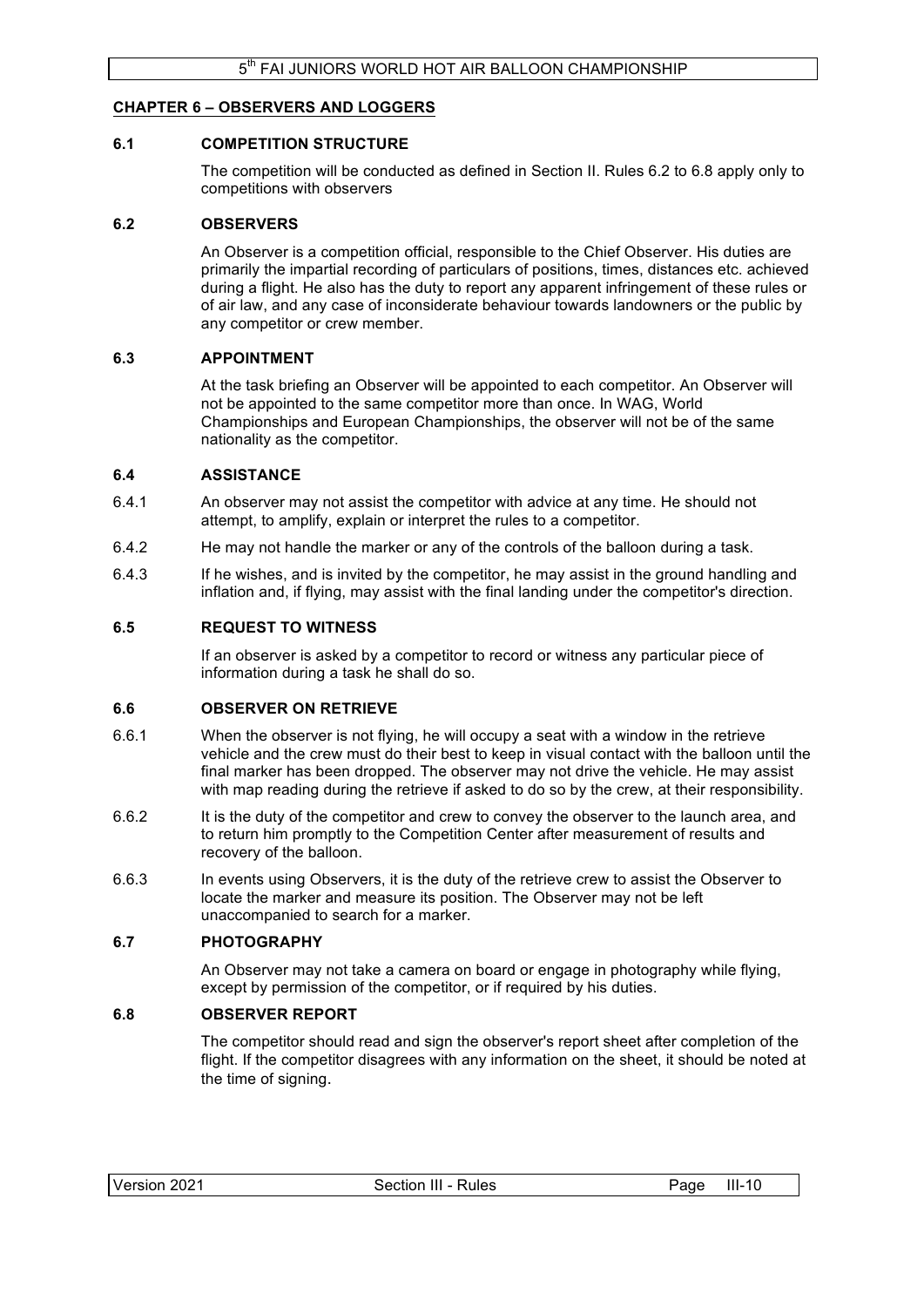## **6.9 GPS LOGGERS**

A GPS logger is a device that logs track and altitude of a balloon. The track points of the log will specify the position (latitude/longitude), the altitude (barometric or GPS altitude) and a time stamp. Devices enabling competitor's input may additionally be available depending on the type of logger. GPS loggers may be used in competition as an observation tool to monitor compliance with the rules, for task setting and for achieving a score or result. Competitors shall comply with the operational instructions on their use.

**------------------------------------- (Option A – FAI loggers in use)---------------------------------------------------**

### **6.10 HANDLING**

- 6.10.1 Rules on the handling of loggers are specified in Section II.
- 6.10.2 The competitor will take the logger with him after briefing, switch it on and attach it to his balloon before take-off on the appropriate spot.
- 6.10.3 After landing he will detach the logger, switch it off and return it to the competition centre.
- 6.10.4 At no time is the competitor allowed to open or interfere with the logger or its operation other than specifically instructed by the Director.
- **6.11 FLIGHT REPORT FORM (FRF)** (in events without observers)
- 6.11.1 A flight report form (FRF) stating the take-off and landing place and time, estimated task results, landowner related issues and other relevant data shall be completed and signed by the competitor.
- 6.11.2 The competitor will return the
	- FRF
	- logger(s)
	- any unused marker

to the designated official(s) and sign off the return in a log sheet. Any undue delay in returning the above-mentioned objects may be penalised.

**----------------------------------------- (Option B – Balloon live in use) -----------------------------------------------**

### **6.10 HANDLING**

- 6.10.1 Rules on the handling of loggers are specified in Section II.
- 6.10.2 The competitor will take theirmobile device with the Balloon Live app with him after briefing, switch it on, "Start Flight" and attach it to his balloon before take-off on the appropriate spot.
- 6.10.3 After landing he will detach the logger, "Stop Flight", and close the App once all data points have been transmitted. If there is no mobile reception available at the landing point, the Balloon Live app should be opened AS SOON AS POSSIBLE once mobile reception is obtained so that all data can be sent to the scoring team.
- 6.10.4 At no time is the competitor allowed to open or interfere with the logger or its operation other than specifically instructed by the Director.
- **6.11 FLIGHT REPORT FORM (FRF)** (in events without observers)
- 6.11.1 A flight report form (FRF) stating the take-off and landing place and time, estimated task results, landowner related issues and other relevant data shall be completed and submitted by the competitor.
- 6.11.2 Pilots will be required to fill out and submit a digital FRF, using https://watchmefly.net, as soon as possible after the completion of the flight. Any undue delay in submitting the FRF

| Version 2021 | Section III - Rules | $III-11$<br>Page |
|--------------|---------------------|------------------|
|--------------|---------------------|------------------|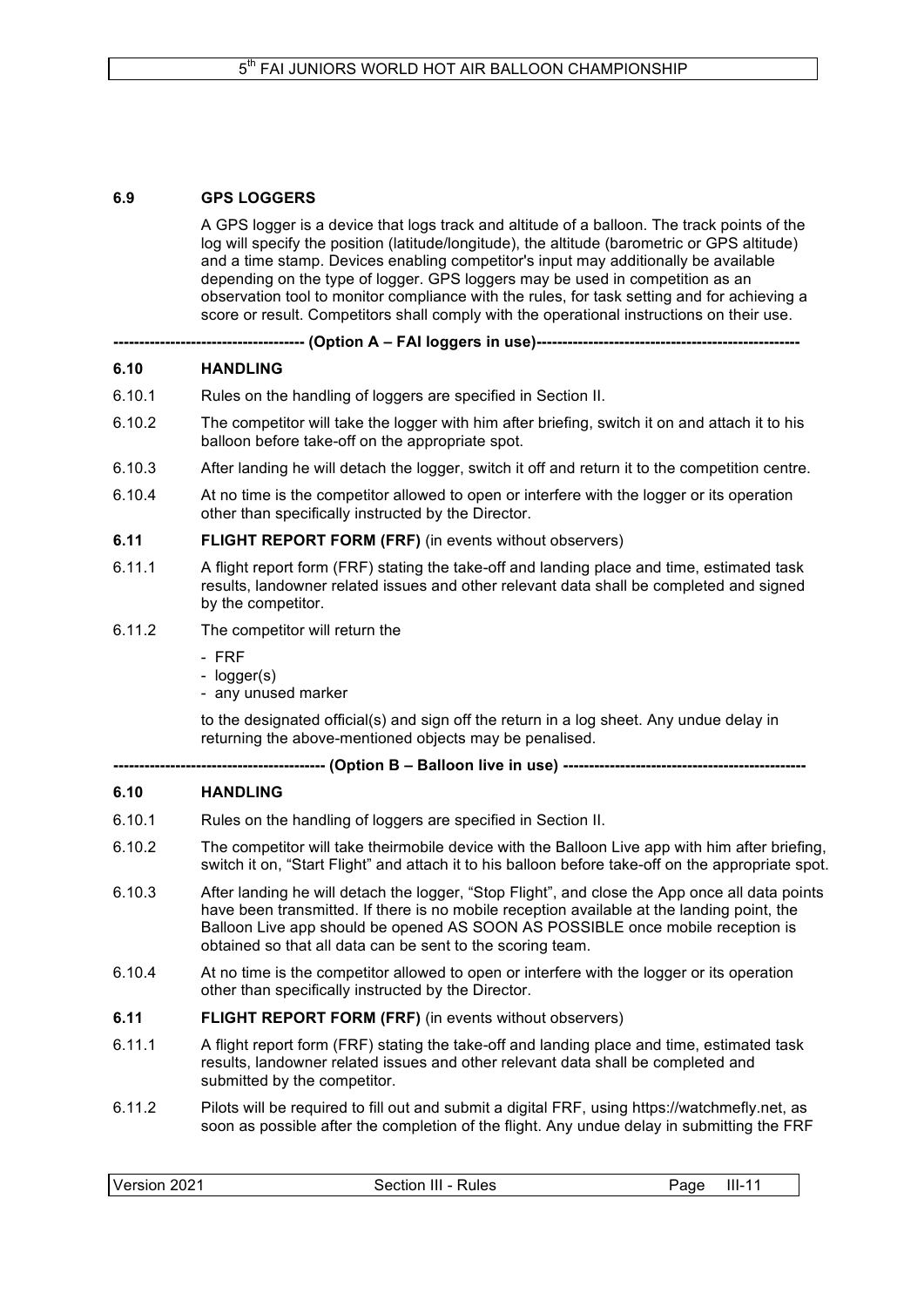may be penalized.

## **6.12 RESPONSIBILTY**

The competitor is responsible for any loss or damage between handing over and return of the logger, if such used on this event.

## **6.13 GPS-LOGGER FAILURE**

- 6.13.1 Reported malfunctions are considered failures only when they can be reproduced after flight. When a failure is found, the officials may ask the competitor to provide his GPS equipment to substitute the missing track information.
- 6.13.2 In case both the official track log and the competitor's GPS-equipment are not providing the necessary information to establish a result, the competitor will not receive a result based on track points. It is therefore in the competitor's interest to equip himself with a GPS that provides track information usable for scoring (position, altitude and time) and use the same set-up (time interval etc.) as the official logger.
- 6.13.3 An electronic mark recorded by a competitor's GPS-equipment can only be used if the equipment has been approved by the Director before the flight or specific rules under Section II have been followed. Otherwise the competitor will be scored to his nearest electronic mark of the official logger, nearest physical mark or landing position, whichever is best. A score to a track point will not be made.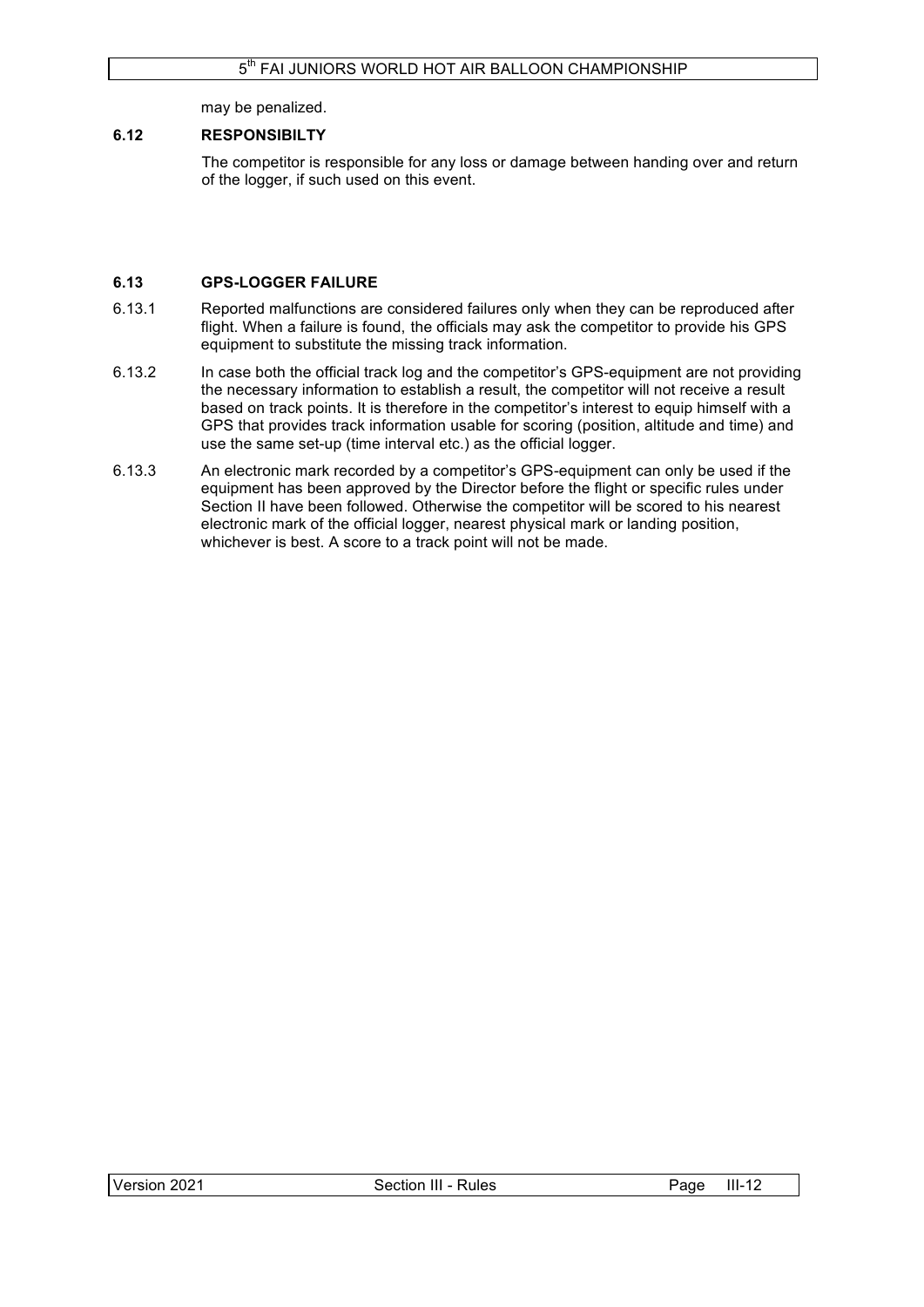## **CHAPTER 7 - MAPS**

## **7.1 CONTEST AREA**

An area defined by reference to the Official Competition Map, published at the start of the Event. Tasks will not be set, and results will not be measured, outside this area.

### **7.2 OUT OF BOUNDS (OFB)**

The Director may define areas or airspaces as out of bounds. Take-Offs or contest landings in OFB Areas are prohibited and the competitor will achieve no result in the relevant task. Goal declarations in OFB areas or airspaces will be considered invalid. Competitors cannot achieve a valid mark, valid track point or result in OFB areas or airspaces.

### **7.3 PROHIBITED ZONES (PZs)**

- 7.3.1 The Director may define airspace or areas as prohibited. A mark or track point inside red, yellow or blue PZ is valid unless the area is defined as OFB. The boundaries and, if applicable, the altitude limits in feet MSL, shall be published in writing for each PZ.
- 7.3.2 Circular PZs (cylinder or dome shape) shall be defined by the center point map reference and radius in meters and/or feet. PZs with natural boundaries shall be defined by marked copies of the competition map to each competitor individually.
- 7.3.3 There are three classifications of PZs, Red, Yellow and Blue.
- 7.3.4 A RED PZ is a restricted airspace and will include an upper altitude limit which a competitor shall not fly below. Ground handling is not permitted.
- 7.3.5 A YELLOW PZ is a restricted area where no take-offs, landings or ground handling are permitted.
- 7.3.6 A BLUE PZ is a restricted airspace and will include a lower altitude limit which a competitor shall not fly above.

#### **7.4 PZs IN FORCE**

At each task briefing PZs will be published as in force or not in force for competition purposes in that flight. This does not necessarily describe their operational activity or status for other aviation purposes.

### **7.5 PZ INFRINGEMENT**

A competitor violating a PZ in force will be penalised by up to 1000 competition points, proportionally to the offence.

### **7.6 MAPS**

A competitor is required to carry a competition map in the basket. All published PZs, whether or not in force for the task, and all out-of-bounds areas shall be clearly and accurately marked on these maps. An adequate map of aeronautical restrictions must be carried, unless these are also marked on the competition map. A competitor violating this rule will be penalised up to 250 competition points.

### **7.7 EARTH TO BE FLAT**

For scoring purposes the earth is flat. Calculations based on the competition map will be taken as accurate.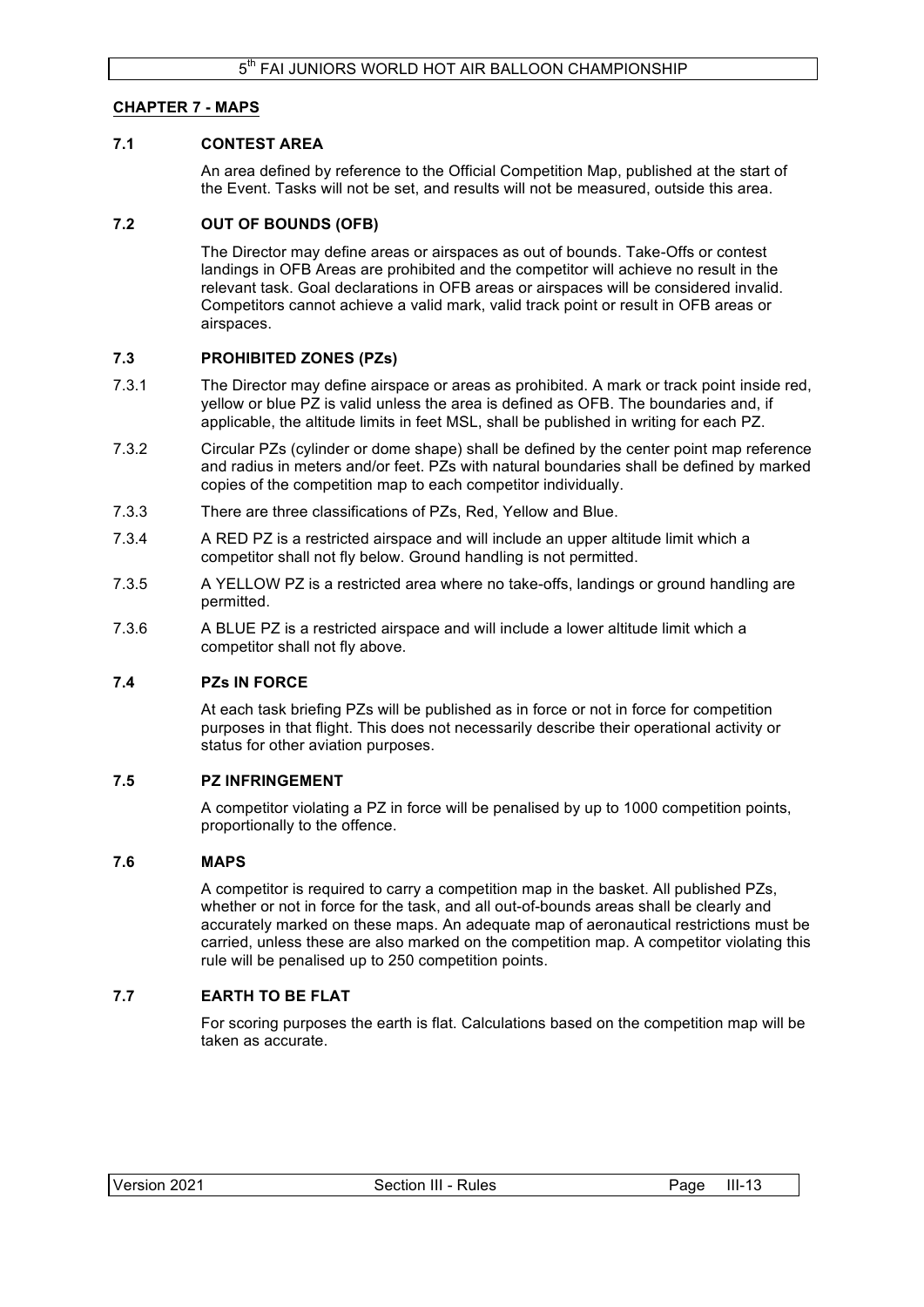### **7.8 MAP COORDINATES**

To identify a point on the competition map, the coordinates must be written in eight-digit format (First four digits west/east and the second four digits south/north. Easting then Northing) or one of the formats as defined in Section II. For goal declaration of predefined goals, the complete goal number of the published list may be used. Penalty for inappropriate but unambiguous declarations is 100 task points.

## **7.9 DEGREE REFERENCE**

Unless otherwise stated, directions are expressed in degrees referenced to the grid system printed on the competition map.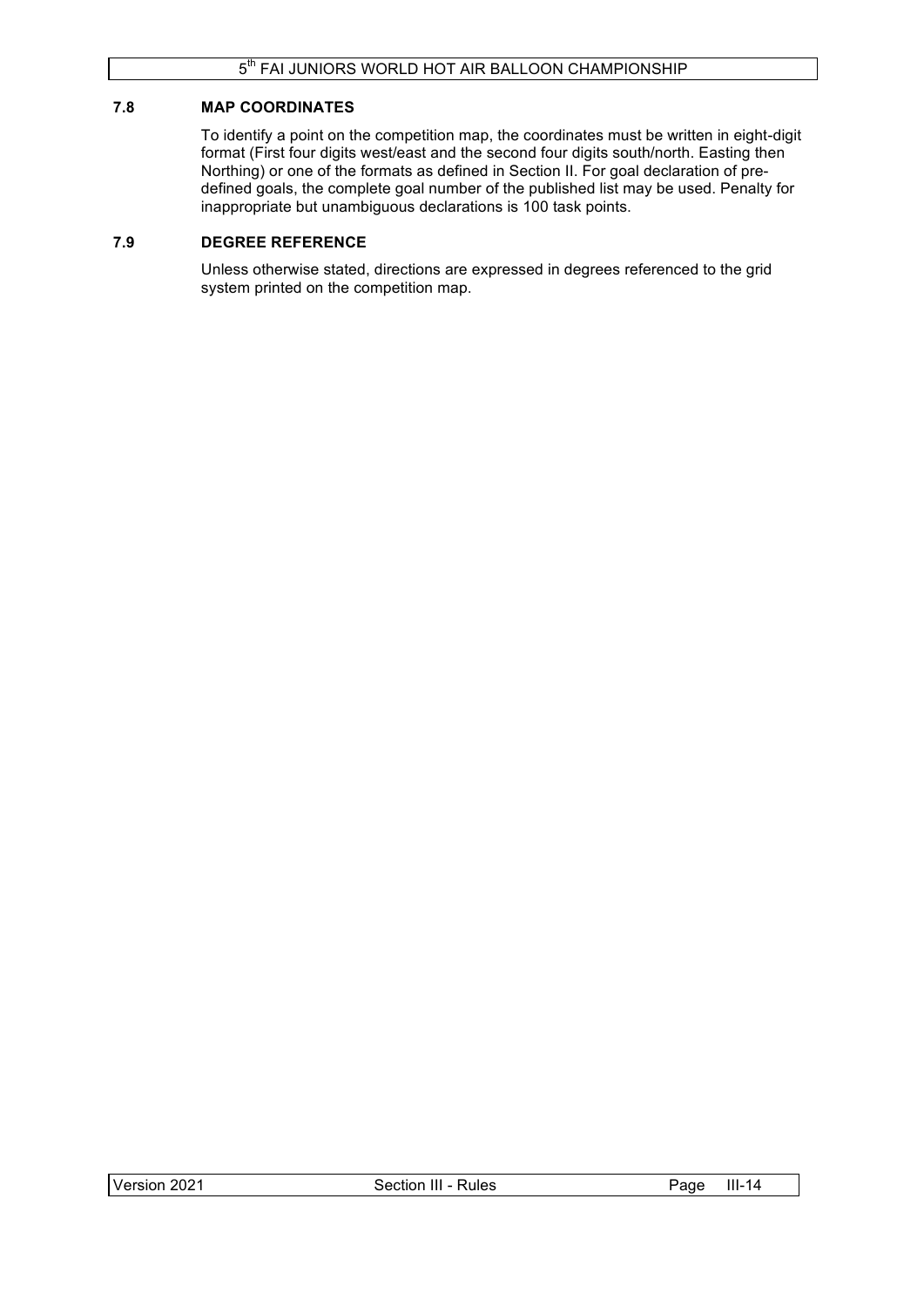### **CHAPTER 8 - PROGRAM, BRIEFINGS**

#### **8.1 TASK PROGRAM**

The Event will consist of a series of tasks. The number and frequency of the tasks and rest periods are at the discretion of the Director. At the first task briefing on the day before the last planned flying day, the Director shall publish the remaining flying program.

#### **8.2 VALID TASK (S1 5.9.1)**

- 8.2.1 A VALID TASK IS DEFINED AS ONE IN WHICH ALL ENTERED COMPETITORS WERE GIVEN A FAIR OPPORTUNITY TO MAKE A VALID TAKE-OFF, UNLESS THEY HAD WITHDRAWN OR HAD BEEN DISQUALIFIED.
- 8.2.2 The Director has the authority to cancel a task(s) for safety reasons and force majeure, at any time before the official status task scores are published.
- 8.2.3 Tasks are not valid if less than 50% of the competitors take off.

### **8.3 TASK SELECTION**

The Director shall select tasks from those described in Chapter 15. Particular tasks may be set more than once or not at all.

#### **8.4 MULTIPLE TASKS**

- 8.4.1 The Director may set more than one task to be performed on one flight. The tasks will be scored separately, with a winning score of 1000 points before penalties for each task. The combination of tasks should aim at the possibility of winning each task independently.
- 8.4.2 Unless otherwise specified, tasks in a multiple task flight shall be flown in the order indicated in the task data, penalty up to 1000 task points in each task.
- 8.4.3 When markers are used, dropping the marker(s) of a task inside the set MMA indicates the completion of that task and the start of the follow on task, if applicable.
- 8.4.4 Competitors missing the MMA or choosing not to drop their marker(s) or when scoring by track points is indicated, are considered flying in the follow on task if they cross the boundary line (area, grid line, arc, etc.) or boundary time of the follow on task.
- 8.4.5 If electronic marks are used to determine the transition point from one task to another, then their use is mandatory as specified in Section II and/or the GB.
- 8.4.6 Penalties related to the take off will normally be applied in the first task. Penalties related to the landing will normally be applied in the last task. Other penalties should be applied in the task in which they were incurred unless this is impossible, in which case they will be divided equally over more than one or all tasks.
- 8.4.7 Unless track points are used, the task data shall specify for each task the marker(s) and/or electronic marks to be used. If no competitive advantage is gained, the penalty for releasing the wrong marker or dropping the wrong electronic mark is 25 task points per task.
- 8.4.8 If more than the allocated number of physical markers is released and achieve a valid mark in a task, the competitor will be scored by track point. If an electronic mark is dropped more than once, the 1<sup>st</sup> electronic mark in time will be scored.

#### **8.5 MODIFICATION OF RULES (GS 4.9.1 part)**

- 8.5.1 COMPETITION RULES FOR A PARTICULAR EVENT SHALL NOT CONFLICT WITH THE SPORTING CODE. THEY SHALL BE APPROVED IN ADVANCE BY THE CIA AND MUST NOT BE CHANGED THEREAFTER.
- 8.5.2 The task rules of Chapter 15 are defined as variable rules and changes to those may be made without authorisation.

| Version 2021<br>$III-15$<br>Section III - Rules<br>Page |
|---------------------------------------------------------|
|---------------------------------------------------------|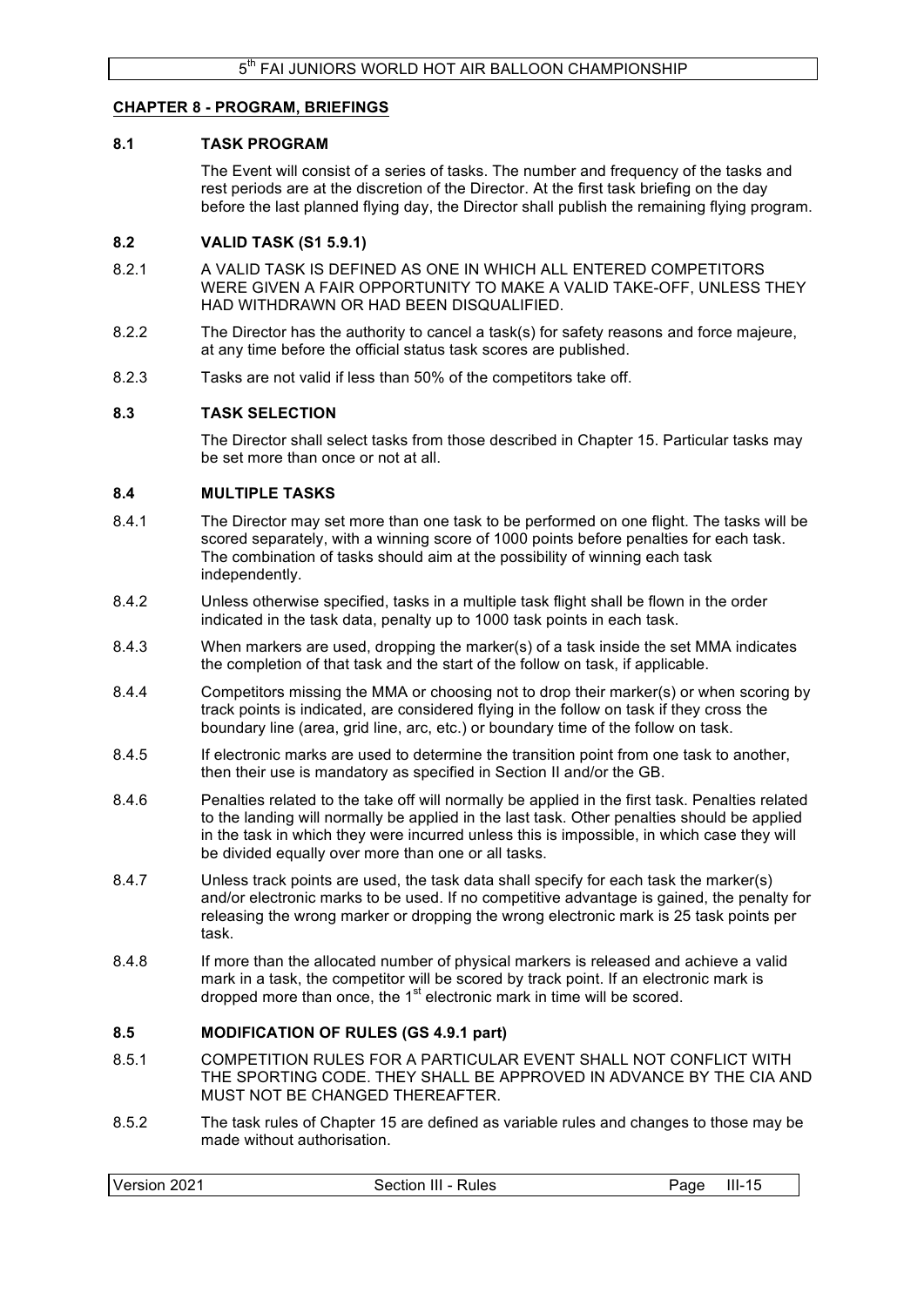8.5.3 Variations to task rules shall be notified individually to each competitor in writing.

## **8.6 GENERAL BRIEFING (GB) (S1 An3 6)**

A GENERAL BRIEFING ON THE RULES, REGULATIONS AND MAJOR ASPECTS OF THE EVENT SHALL BE HELD BEFORE THE START OF THE EVENT. ATTENDANCE AT THE GENERAL BRIEFING IS COMPULSORY FOR ALL ENTRANTS, OBSERVERS AND OTHER OFFICIALS. THE OFFICIAL COMPETITORS LIST, COMPILED FROM THE ROLL CALL OF THE ENTRANTS TAKEN AT THE GENERAL BRIEFING, SHALL BE PUBLISHED AS SOON AS PRACTICABLE AFTER THE GENERAL BRIEFING BUT BEFORE THE FIRST TASK BRIEFING. WHERE A JUSTIFIABLE REASON EXISTS, A LATE ENTRY MAY BE ACCEPTED BY THE DIRECTOR IN CONSULTATION WITH THE JURY, BUT BEFORE PUBLICATION OF THE FIRST SCORES.

## **8.7 TASK BRIEFING**

- 8.7.1 Task briefings will be called by the Director at times published on the official notice board. Alternative methods may be used as announced in the GB. At the briefing the following information will be given verbally, by written circular or by posted notices.
	- a. Meteorological information
	- b. Air traffic and safety information (if any)
	- c. Task data
- 8.7.2 Where written information is supplied, adequate study time should be allowed before briefing proceeds (as specified in the COH).

## **8.8 TASK DATA**

- 8.8.1 At task briefings the task data, preferably in writing, shall be given to competitors. They shall contain flight data related to all tasks and individual task data.
- 8.8.2 Flight data:
	- a. date
	- b. official sunrise/sunset
	- c. PZs in force
	- d. launch area
	- e. minimum distance from ILP to all goals/targets set by the director (if applicable)
	- f. launch period
	- g. provisional time and place of next briefing
	- h. solo flight (if directed)
	- i. search period
	- j. QNH (if needed for logger scoring)
- 8.8.3 Individual task data:
	- a. Marker(s) colour to be used (if used)
	- b. Task/Marker order (if other than normal)
	- c. Dropping method (if gravity drop directed)
	- d. Marker Measuring Area (MMA)
	- e. Scoring period, scoring area and/or scoring airspace (if set)
	- f. task data as per task rule

## **8.9 SUPPLEMENTARY BRIEFING**

If it should be necessary to publish additional or revised information to competitors at the common launch area, a pink flag will be raised at the signals point. The competitor should attend in person or send a responsible crew member to the signals point. The information will be given verbally and a written copy may be displayed. All competitors will be deemed to have proper notice of the information. Alternatively, an official may circulate a written notice to each balloon and obtain the signature of the competitor or crew member.

| Version 2021 | Section III - Rules | Page III-16 |  |
|--------------|---------------------|-------------|--|
|--------------|---------------------|-------------|--|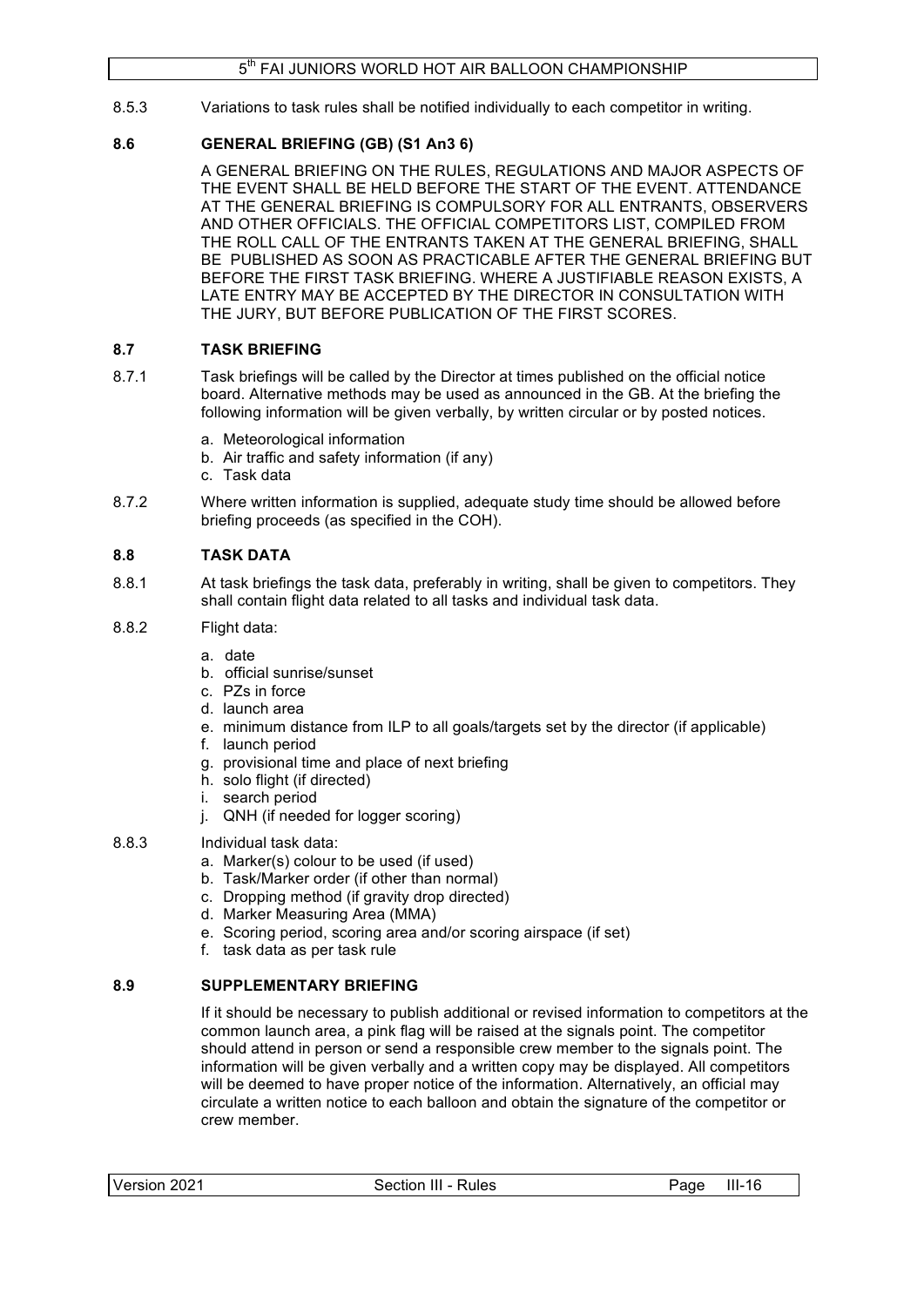### **8.10 ENTRY FOR TASKS**

A competitor shall enter a task by answering his name or competition number at the roll call at the task briefing. Alternative methods of checking the competitor's attendance may be used.

### **8.11 LATE ENTRY**

- 8.11.1 A competitor may make a late entry at the signals point with a penalty of 50 task points up to five minutes before the start of the launch period, or 100 task points thereafter. Officials will not be available to give a personal briefing except for Air Traffic, safety matters and PZs.
- 8.11.2 In tasks where competitors select their own launch areas, late entries shall be made at the Competition Center.

## **8.12 OFFICIAL TIME**

The official time is GPS time corrected for the local time offset.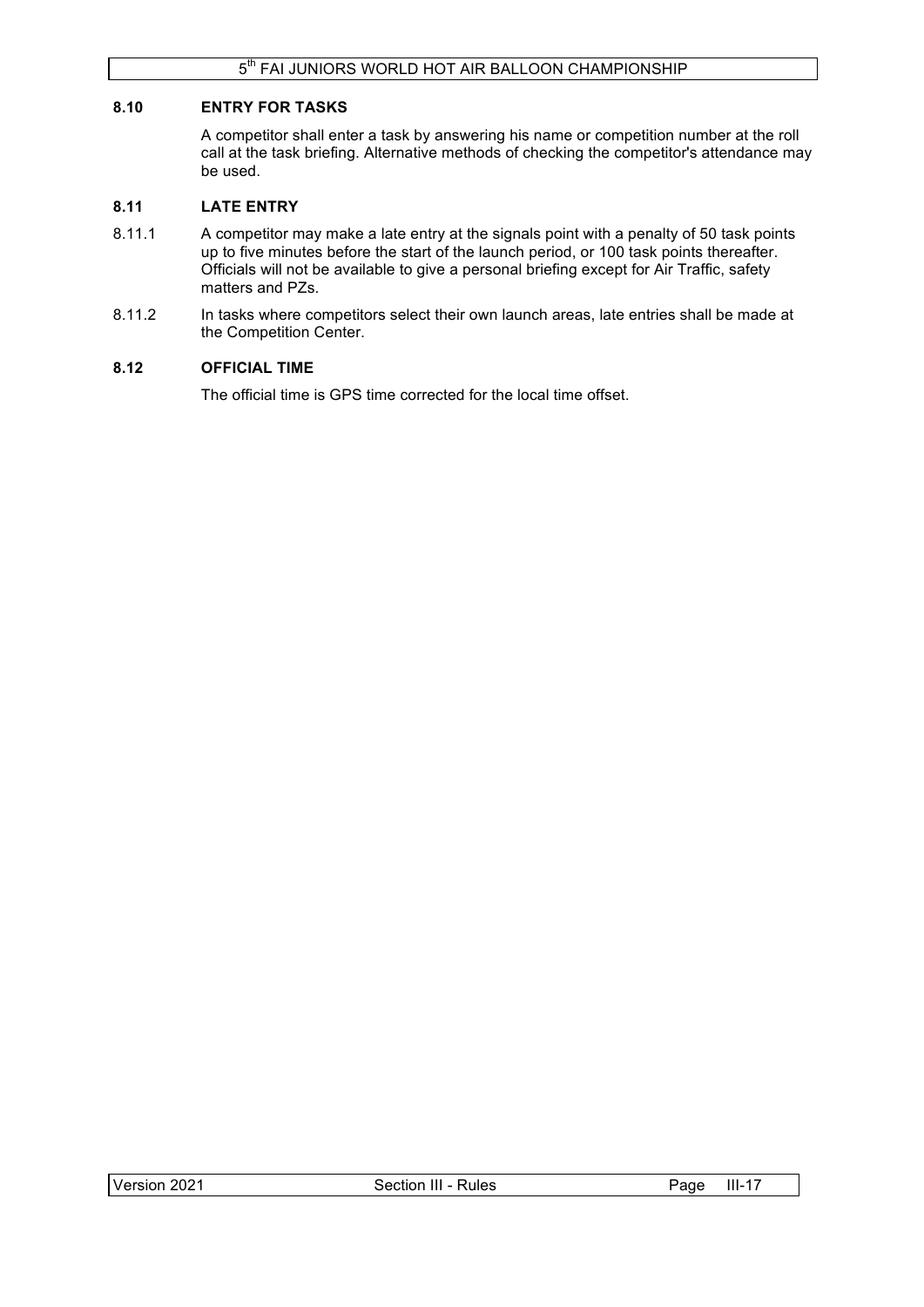## **CHAPTER 9 - LAUNCH PROCEDURES**

### **9.1 COMMON LAUNCH AREA(S) (CLA)**

- 9.1.1 One or more areas defined by the organiser and used when the task requires all competitors to launch from a common area. A competitor taking off outside the prescribed common launch area will not achieve a result in all tasks of that flight. Once his balloon is inflated a competitor may not move his balloon on the CLA except for safety reasons and only after approval from a responsible official.
- 9.1.2 The COMMON LAUNCH POINT (CLP) is a point in or near the launch area, physically marked on the ground before the beginning of the Event, from which all angles and distances are measured, irrespective of the take-off points of individual balloons.

### **9.2 INDIVIDUAL LAUNCH AREAS**

- 9.2.1 Individual launch areas are selected by the competitors. The boundary of the launch area is a circle of 100 meter radius from the position of the basket at the start of hot inflation.
- 9.2.2 Competitors must ensure permission has been obtained from the landowner or occupiers before driving onto, or launching from, any land which is enclosed or cultivated or apparently private or used for agricultural purposes. Penalty for infringement is up to 250 task points.
- 9.2.3 In tasks where competitors select an individual launch area, the INDIVIDUAL LAUNCH POINT (ILP) is the position of the basket at take-off. Unless otherwise stated in the TDS only one take-off is permitted.
- 9.2.4 In tasks where multiple take-offs are allowed, unless the balloon is deflated, the landing position of the discontinued flight is considered the ILP for the next take-off.
- 9.2.5 Individual launch areas shall not be selected outside the contest area. Penalty: no result in the first task of that flight.
- 9.2.6 A balloon inflated in an individual launch area shall not be moved and take off outside of it unless it is deflated, moved to another launch area and re-inflated. Penalty: no result in the first task of that flight.

### **9.3 LAUNCH PROCEDURES**

- 9.3.1 The launchmaster may allocate to each competitor a space in which to prepare and inflate his balloon. He has the authority to regulate the operation of all balloons and vehicles on the launch area. Penalty is up to 200 task points.
- 9.3.2 Quick-release tie-offs must be used for all balloons inflating in a common launch area and are recommended in individual launch areas.

## **9.4 VEHICLES**

- 9.4.1 Not more than one vehicle per balloon may be present in the launch area during the launch period. Penalty 100 task points.
- 9.4.2 Vehicles must be driven at suitably reduced speeds within the launch area. The Safety Officer and the launchmasters may bar from the area any vehicle that is driven inconsiderately.
- 9.4.3 No vehicle may enter the launch area after the advance yellow warning flag has been raised except by permission of a launchmaster. Penalty 100 task points.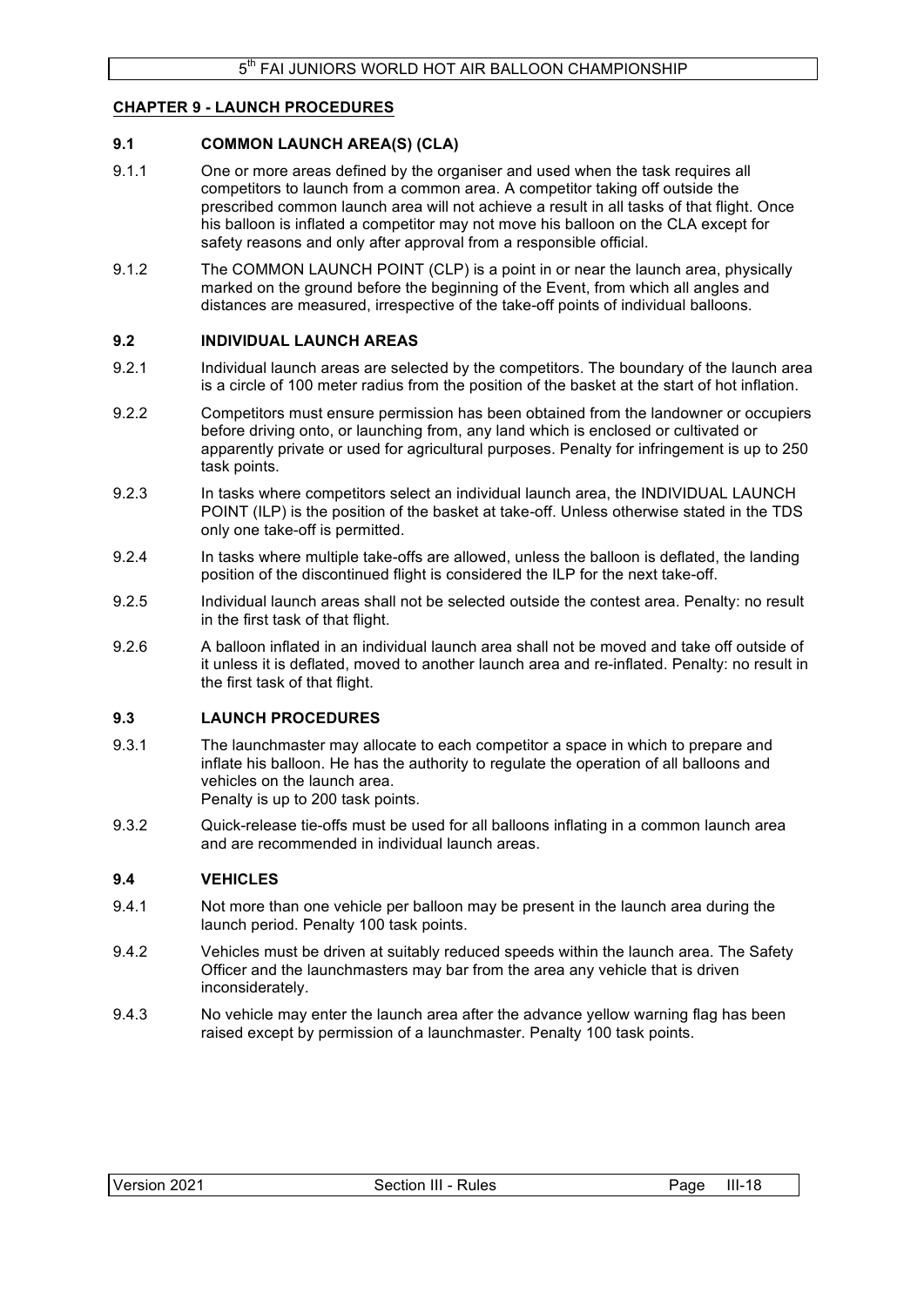## **9.5 COLD INFLATION**

Burners may be briefly tested and cold air may be introduced into envelopes for rigging and inspection, but before permission for hot inflation has been given, there must be no hot inflation, no use of powered fans, and no part of the envelope fabric may be more than two meters off the ground. Fans may be tested or used before the launch period until a flag of any colour has been raised. This rule does not apply to ILA.

## **9.6 SIGNALS POINT**

One or more points at the launch area at which flag signals are displayed and competitor's task declarations, late entries and supplementary briefings take place. Competitors are responsible for keeping observation on the signals point, and its obscuring shall not be grounds for complaint.

## **9.7 LAUNCH SIGNALS**

9.7.1 Coloured flags shall have the following meanings when displayed at the signals point:

RED No take-off permitted. Any previous permission to take-off cancelled. GREEN Permission to all balloons to begin hot inflation. BLUE Permission to 'blue' wave (odd numbered balloons) to begin hot inflation. WHITE Permission to 'white' wave (even numbered balloons) to begin hot inflation. YELLOW Five minute warning. PINK Supplementary or amended briefing information available. BLACK Task cancelled.<br>VIOLET Reserve: meani Reserve: meaning as declared at task briefing.

9.7.2 An audible signal may be given to draw attention to changes of flag signals.

## **9.8 PUBLIC ADDRESS**

Unless the Director has specified at the flight briefing that the public address system will be used, any information given over the public address system is of no effect for competition purposes.

### **9.9 LAUNCH PERIOD**

Take-off may not be made before or after the launch period. Any take-off made outside the launch period, except under rule 9.12, will be subject to a penalty of 50 task points per minute or part minute early or late. The yellow warning flag will be raised 5 or more minutes before the end of the launch period.

### **9.10 OBSTRUCTION**

Once his balloon is fully inflated a competitor may not unnecessarily remain in position where his balloon obstructs another

### **9.11 ADEQUATE TIME**

A competitor who is given permission to begin hot inflation 20 or more minutes before the end of the launch period is deemed to have adequate time, even if the launch period is curtailed for any reason.

## **9.12 EXTENSION OF TIME**

A competitor may request an extension of time from the launchmaster. The launchmaster may grant an extension if he is satisfied that the competitor was delayed by the action of officials or other competitors, or by other causes outside his control (equipment malfunction excluded).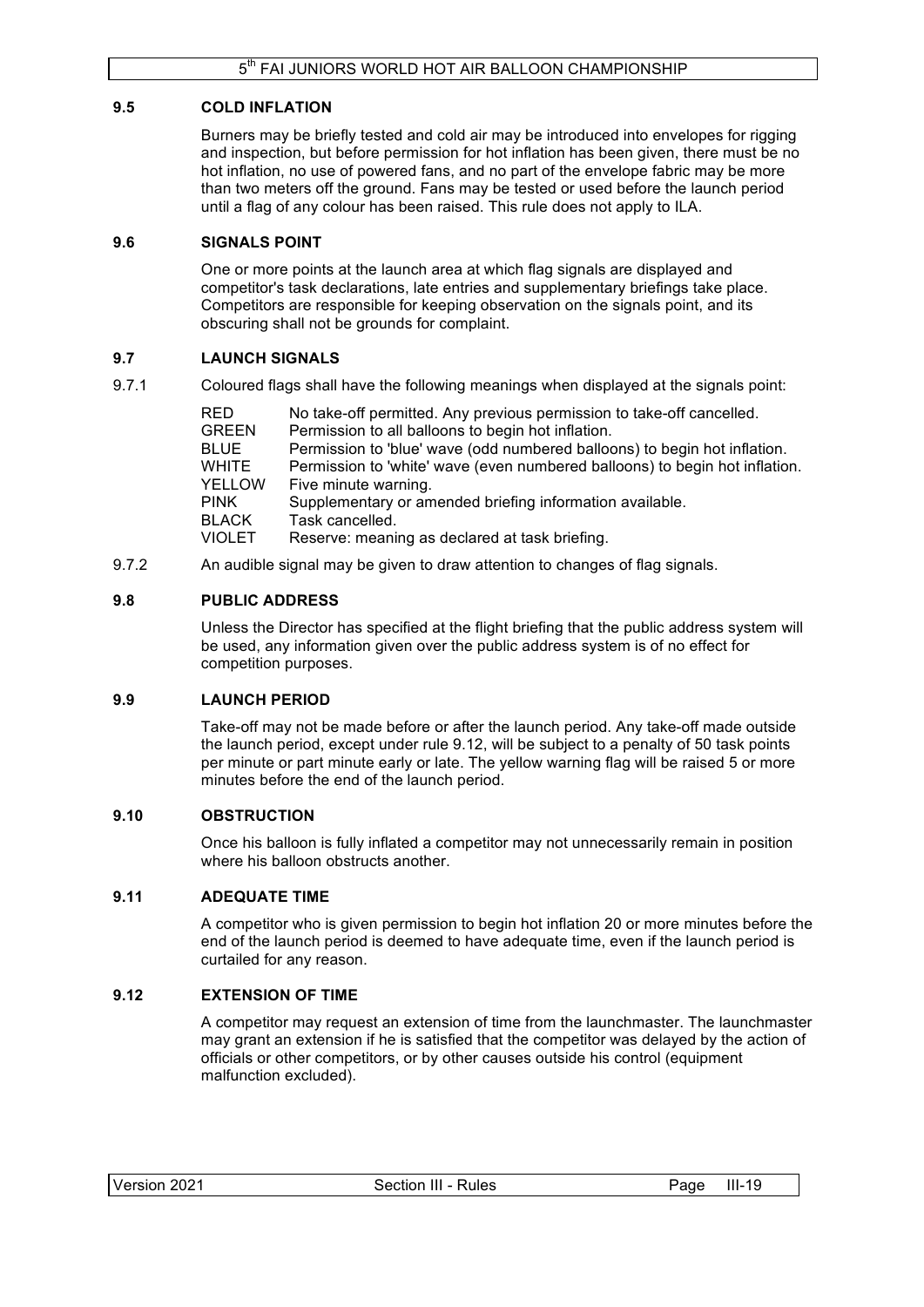### **9.13 LAUNCHING ORDER**

Balloons may be allotted an order of priority for inflation, which will be rotated from one task to the next. Competitors may commence hot inflation according to the flag signal or when given individual permission by a launchmaster.

### **9.14 LAUNCH MASTERS**

- 9.14.1 Launch masters are officials designated by the Director to regulate the operation of all balloons and vehicles on the launch area and to assist in launching of balloons from CLAs.
- 9.14.2 The Director can make the use of launch masters compulsory for all competitors or optional.

## **9.15 PROCEDURES WHEN LAUNCH MASTERS ARE COMPULSORY**

- 9.15.1 When a competitor is completely ready for take-off, and has positive buoyancy, he should wave a white flag to indicate his readiness to the launchmaster. When the launchmaster has acknowledged this signal, the competitor should leave the flag displayed on the edge of the basket and await further instructions while maintaining his readiness to take off. The launchmaster will, as far as possible, launch balloons in the order of signalling their readiness. Competitors should equip themselves with a suitable white flag about 50 cm square for this purpose.
- 9.15.2 To avoid congestion, extension of time will not be granted when competitors wave their white flag within the last ten minutes of the launch period.
- 9.15.3 The launchmaster will give each competitor permission to take-off according to the signals as published. The competitor may then take-off at will, subject to any instructions from the launchmaster at the time.











Clear for take-off Cancel all previous instructions. **Wait** 

I acknowledge your Stay on ground; white flag.

follow instruction of you for take-off. my right hand.

I'm going to clear

9.15.4 This permission does not relieve the competitor of complete responsibility for his take-off,

- including adequate lift to clear obstacles and other balloons, and to continue safely in flight. A competitor taking off without permission, whether due to loss of control or any other reason, may be penalised up to 500 competition points
- 9.15.5 If the balloon does not take off within 30 seconds, permission to take off may be cancelled by the launchmaster.

### 9.16 **PROCEDURES WHEN LAUNCH MASTERS ARE OPTIONAL**

When a competitor is completely ready for take-off, he should have an experienced crew member advise him when the airspace above and upwind is clear for launch. Alternatively, he may ask an available launch master to clear him for launch.

### **9.17 LOSS OF CONTROL**

A competitor losing control of his balloon shall deflate immediately or take appropriate action.

| Version<br>2021 | Section III - Rules | 'aɑe | $III-20$ |
|-----------------|---------------------|------|----------|
|                 |                     |      |          |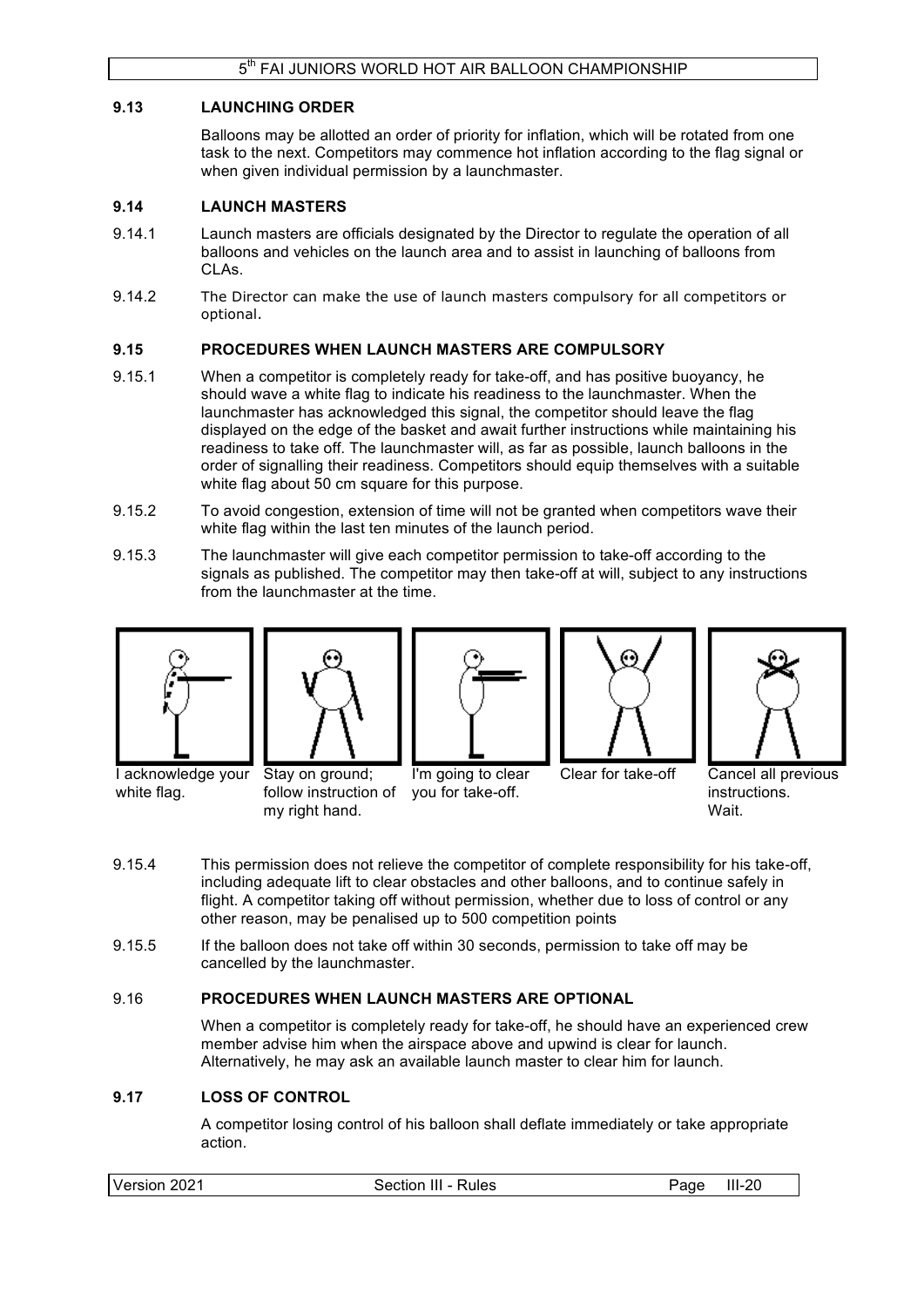## **9.18 TAKE-OFF (S1 3.2, 3.3)**

THE POINT IN POSITION AND TIME AT WHICH AN AEROSTAT FIRST BECOMES AIRBORNE.

AN AEROSTAT IS AIRBORNE WHEN ITS ENVELOPE, GONDOLA, CREW AND ALL SUBSTANTIAL PARTS OF ITS EQUIPMENT AND PAYLOAD HAVE NO CONTACT WITH THE GROUND OR WATER SURFACE OR ANYTHING ATTACHED OR RESTING ON THE GROUND OR WATER.

### **9.19 VALID TAKE-OFF**

A balloon is considered to have taken off and to be flying the task(s) if a mark has been achieved or if the balloon passes over the boundary of any launch area.

## **9.20 ABORTED TAKE-OFF**

- 9.20.1 A competitor may abort his take-off for safety reasons but must avoid the obstruction of other balloons. He may attempt further take-offs inside the Launch Period.
- 9.20.2 At a common Launch Area he must inflate in his originally allocated space, except by permission of the launchmaster, and must again obtain permission to take off.

## **9.21 CLEARING LAUNCH AREA**

Within three minutes of his basket first leaving the ground a competitor shall have passed over the boundary of the launch area or shall have climbed to 500 feet above ground level, regardless of the end of the launch period. He shall not re-enter the launch area below 500 ft before the end of the launch period or until after all balloons have taken off, whichever is earlier.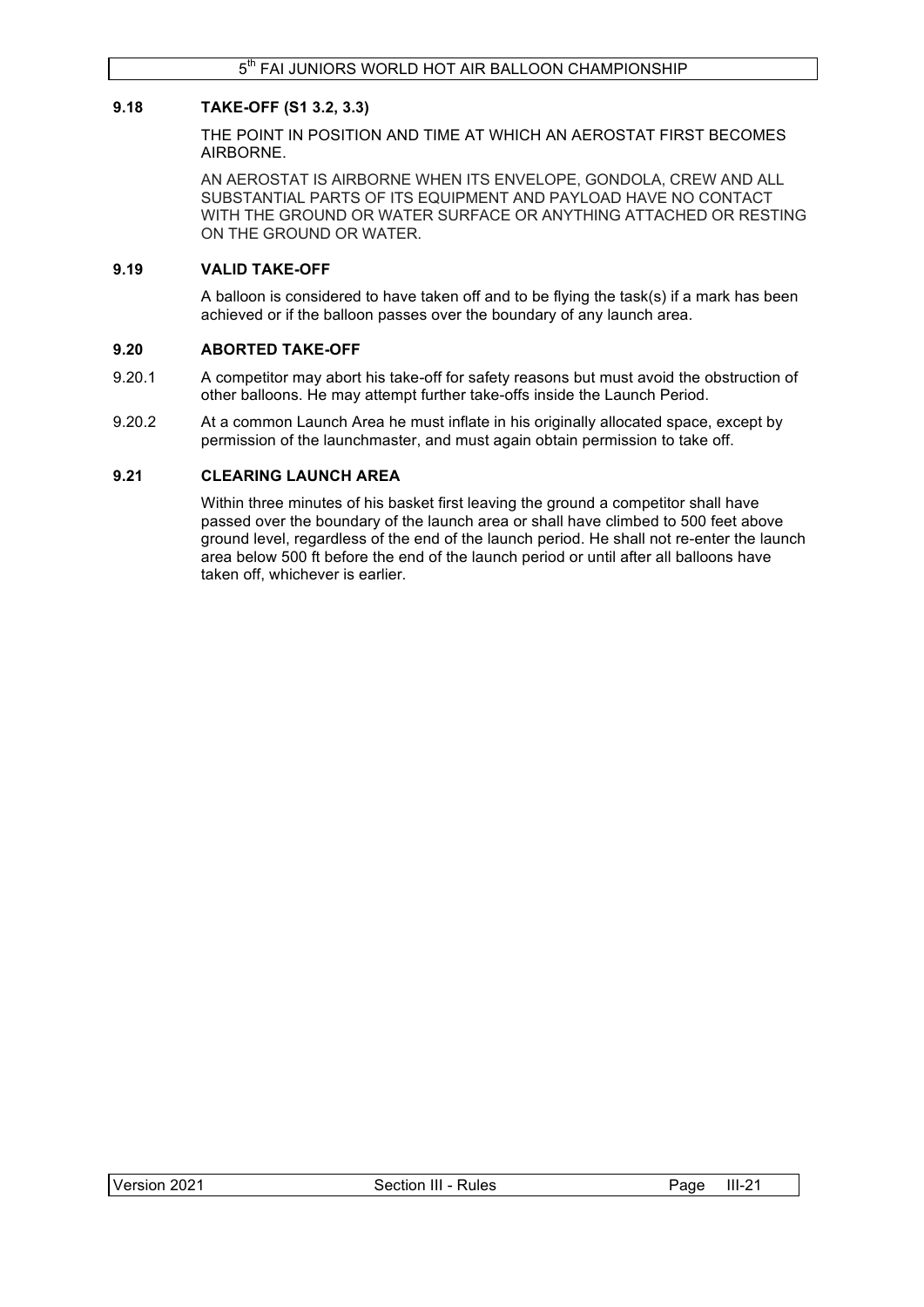### **CHAPTER 10 - FLIGHT RULES**

### **10.1 BALLOON COLLISION**

- 10.1.1 When two balloons are converging in flight, both competitors are responsible to avoid collision. The competitor of the higher balloon shall give way and shall climb if necessary. A basket to envelope contact will be penalized regardless of vertical approach speed.
- 10.1.2 Competitors shall not initiate or maintain a vertical speed exceeding 1,5 m/s (300 ft/min) unless they are certain that no balloon is in their flight path.
- 10.1.3 Competitors causing a collision, in the air or on the ground, will be penalised by up to 1000 competition points.

A repeated offence will be penalized at least 1000 competition points and the competitor may be grounded for the next flight(s).

- 10.1.4 Envelope to envelope contact in approximate level flight will generally not be penalized.
- 10.1.5 In case the competitor suffering the collision is not able to fly further tasks after the collision, the Director may award him points for the lost tasks in that flight. (COH)

### **10.2 DANGEROUS FLYING**

Dangerous flying (e.g. any flying creating an unnecessary risk to other balloons, or people on the ground), not necessarily causing a collision, will be penalized up to disqualification from the event (GS 5.3).

### **10.3 CLEARING GOAL/TARGET AREA**

A competitor who has dropped his marker shall clear the vicinity of the goal/target as quickly as reasonably possible.

### **10.4 DROPPING OBJECTS**

No object may be dropped from the balloon except for official markers, or small pieces of paper or similar lightweight materials for navigational purposes.

### **10.5 BEHAVIOUR**

Competitors are required to fly with proper consideration for persons and livestock on the ground and to follow good landowner relations etiquette or code of conduct when provided. Inconsiderate behaviour by competitors or crew members, or endangering the public during flight, may be penalised by up to 1000 competition points.

### **10.6 LIVESTOCK AND CROP**

Balloons shall not fly closer than defined in Section II from livestock or buildings containing livestock, and competitors and crews must not damage crops unless given permission by the landowner or person responsible for the crop. Penalty: up to 1000 competition points.

### **10.7 LANDOWNER**

In these rules the term "Landowner" means the person who is responsible for any crop or livestock on the land, not necessarily the legal owner of the land itself.

#### **10.8 COLLISION**

A competitor whose balloon is in collision with power or telephone wires or their supports, at any time between inflation and completion of final landing will be penalised up to 500 competition points. Collisions may additionally be penalised under the rule for dangerous flying.

| Version 2021 |  |
|--------------|--|
|--------------|--|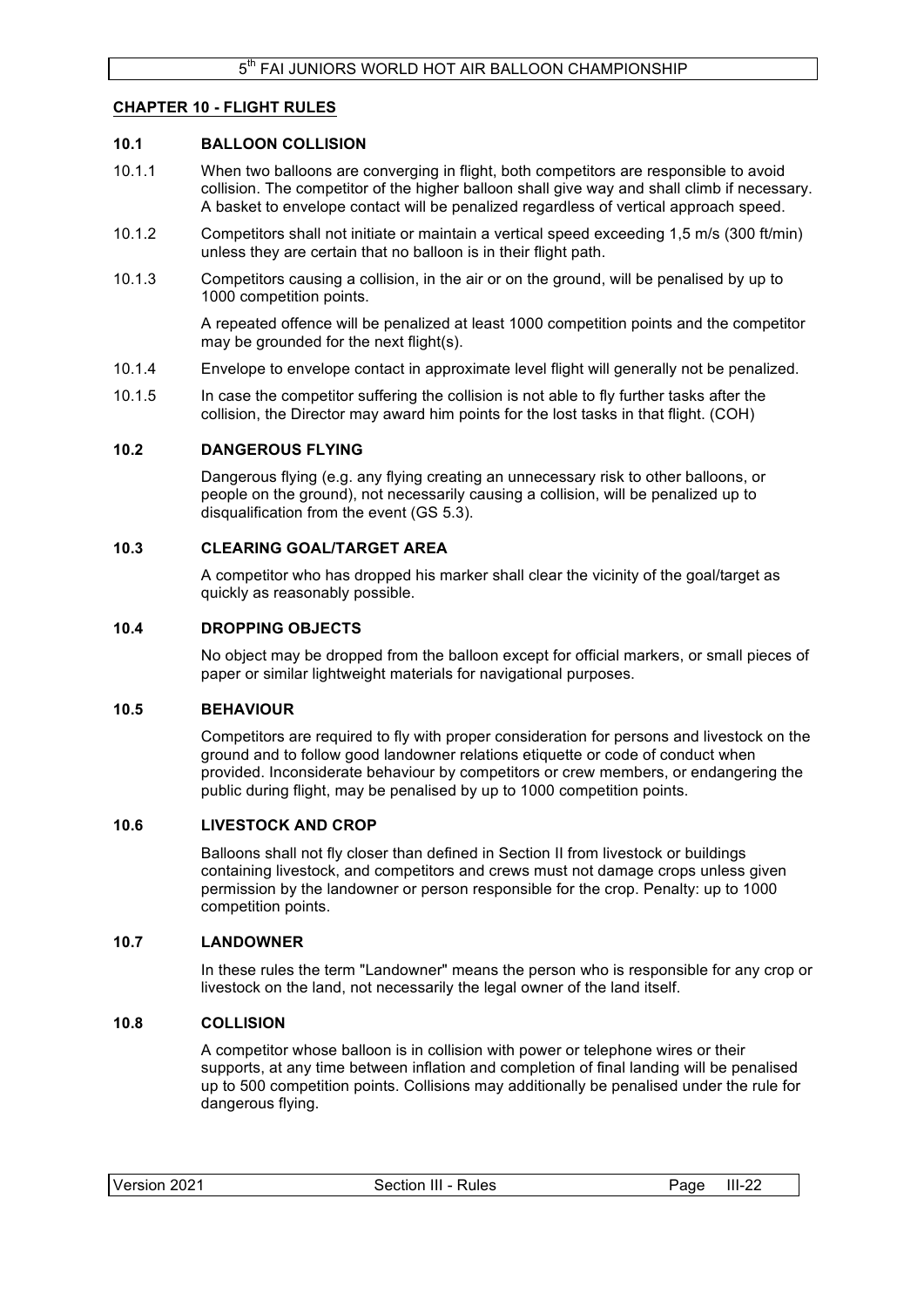## **10.9 PERSONS ON BOARD**

- 10.9.1 Competitors may carry other crew during a flight, and they may perform any duties he wishes to assign to them, except to act as pilot-in-command.
- 10.9.2 The total number of persons on board (including competitor) shall not exceed 3.
- 10.9.3 Competitors may be required to perform a particular flight "solo" as specified in the task data. Penalty: the competitor will not achieve a result.

## **10.10 GROUND CREW**

- 10.10.1 Crew are those persons associated with the launch and retrieval of the balloon and those providing the pilot with information about the tasks such as weather, position of other balloons during the competition. They can act for several balloons but must be registered with a particular pilot or country. Those registered for a country will then be considered a crew member of each team associated with that country.
- 10.10.2 A country can nominate up to 2 National Team managers. These persons have to be nominated by competitors from that country. A seat at the briefings may be arranged and competition documents handed out.
- 10.10.3 Each competitor shall ensure that he has sufficient crew to operate his balloon and retrieve vehicle. He shall ensure that all those involved with his balloon are adequately briefed on safety.

### **10.11 DRIVING**

Vehicles must be driven safely during the retrieve and comply with local driving laws. Penalty up to 500 competition points

### **10.12 DISEMBARKATION**

No person may enter or leave the basket between take-off and final landing.

### **10.13 ASSISTANCE**

The use of handling lines or any handling assistance from persons on the ground is forbidden during flight.

### **10.14 AIR LAW**

Infringements of air law which do not contravene the rules of the Event or provide competitive advantage will not be penalised by the Director except in cases of damage, disturbance or reasonable complaint from persons not connected with the Event.

### **10.15 RECALL PROCEDURE**

The organiser may introduce a recall procedure to be defined in the competition details.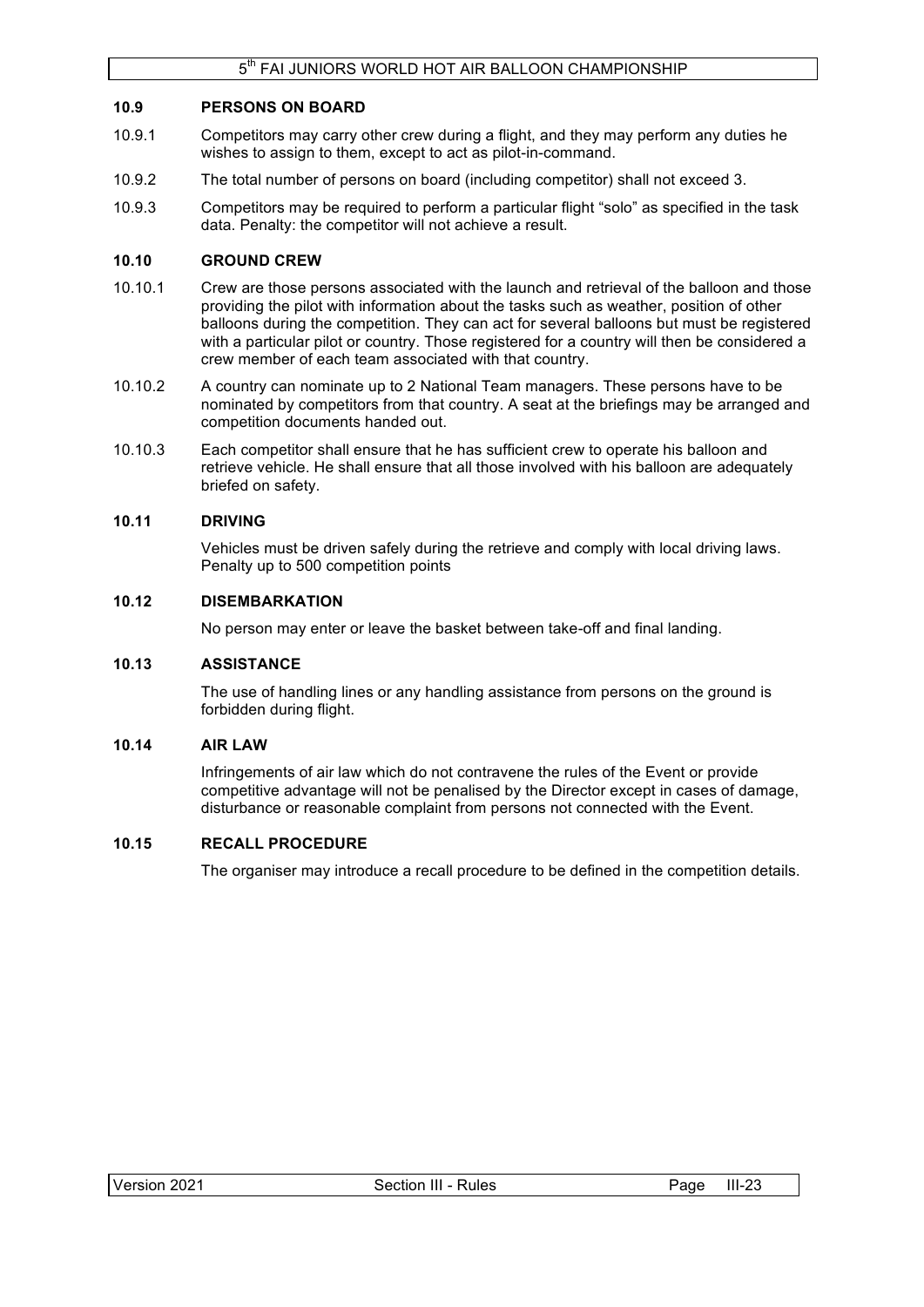## **CHAPTER 11 - LANDINGS**

### **11.1 LANDINGS**

A competitor may land at will when he has completed all tasks during flight.

## **11.2 LANDING AT WILL**

- 11.2.1 When a competitor makes a landing at will, the landing point is the final resting place of the basket after landing.
- 11.2.2 Unless otherwise stated in the task data, a landing at will is not permitted within a MMA where a target is displayed or if no MMA is set, within 200 meters of any goal/target set by the Director or selected by the competitor or any physical mark of the competitor (for penalty see distance infringements).

## **11.3 CONTEST LANDING**

- 11.3.1 The scoring position for a contest landing is the final resting place of the basket. Published scoring periods and search periods apply.
- 11.3.2 No handling assistance may be received from anyone on the ground and no one of the flight crew may leave the basket before the basket has reached its final resting place.
- 11.3.3 Any retained marker must be handed over to an official at the earliest opportunity.
- 11.3.4 Unless otherwise stated in the task data, a contest landing is not permitted within 200 meters of any goal/target set by the Director or selected by the competitor or within a MMA (for penalty see distance infringements).

## **11.4 GROUND CONTACT 1**

After passing over the boundary of any launch area, no part of the balloon or anything attached to it may make solid contact with the ground or water surface or anything resting on or attached to the ground, until the last task has been completed. Penalty for each contact is 200 task points.

### **11.5 GROUND CONTACT 2**

No part of the balloon or anything attached to it may make contact with the ground or water surface or anything resting on or attached to the ground (marker excepted), within the Marker Measuring Area, if set, or within 200 meters of any goal/target set by the Director or selected by the competitor. Penalty for each contact is 100 task points if light or 500 task points if solid. The penalty is applied to the task of the goal/target involved.

### Notes:

- Competitors will not be penalised under both rules for any single contact.
- A contact is solid if it is prolonged or results in a change of motion of the basket or the envelope.

## **11.6 PERMISSION TO RETRIEVE**

Competitors must ensure that permission has been obtained from the landowner or occupier before driving onto any land which is enclosed or cultivated or apparently private or used for agricultural purpose. Penalty up to 250 task points.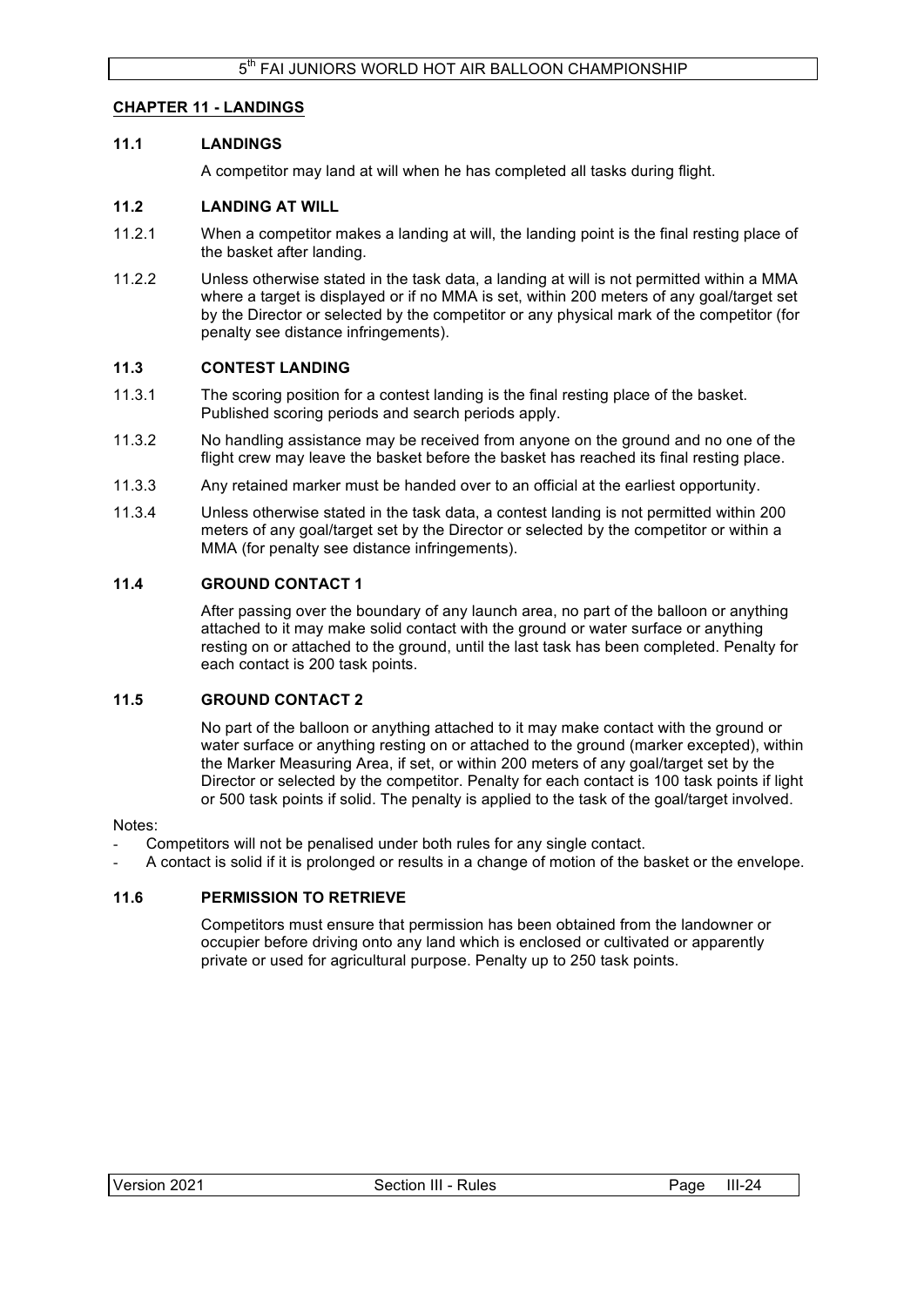### **CHAPTER 12 - GOAL, MARKER, TRACK POINT**

### **12.1 GOAL**

- 12.1.1 A place defined by grid reference to the competition map, set by the Director or chosen by a competitor.
- 12.1.2 A competitor arriving at an expected goal that was rebuilt or moved, should aim for the closest replaced goal within 100 m. If the goal has ceased to exist and no similar goal is seen within 100 m, the competitor should aim for the coordinates. These coordinates will also be taken to calculate/measure any other related tasks of that flight.
- 12.1.3 The Director may provide a list with predetermined goals. The goals are numbered by a 3-digit list number followed by the map coordinates.

### **12.2 GOAL SELECTED BY A COMPETITOR**

- 12.2.1 A goal selected by a competitor shall appear from the map to be easily accessible to vehicles on the ground and precisely identifiable for measurement. Unless otherwise allowed in the task data, the goal shall be the intersection of two roads. According to the task data competitors may be required to choose one or more goals from the list of predetermined goals or as listed in the TDS.
- 12.2.2 Measurements will be made from a target or marked point as indicated in the TDS. In the remote case that an unmarked intersection is used or allowed to be chosen by a competitor, measurements will be made from the center of the intersection as specified in the competition details. If the intersection shown as a crossroad on the map turns out to be a staggered tee-intersection, then the goal will be the midpoint between the points defined with the method mentioned in the competition details.
- 12.2.3 The types of roads allowed for goal declarations by competitors will be published in Section II.

### **12.3 DECLARATIONS BY COMPETITORS**

- 12.3.1 A competitor shall identify his goal by map coordinates. He shall add descriptive detail to distinguish between possible goals located close together near his coordinates. For goal declaration of pre-defined goals the 3-digit goal number may be used.
- 12.3.2 In case of ambiguity between more than one valid goal within 200 m of the coordinates, the goal achieving the least advantageous result will be placed upon a competitor's declaration. If there is no valid goal shown on the map within 200 m of the coordinates, the competitor will not achieve a result
- 12.3.3 A goal declaration violating the restrictions of Section II will be considered invalid and the competitor will not achieve a result. In case the competitor is allowed to declare more than one goal in a task and one or more goals are invalid, the competitor will be scored to the nearest valid goal if any.
- 12.3.4 In tasks where a competitor is required to declare his goal(s) or other declarations according to the TDS, he shall do so in writing and his declaration shall be deposited before declaration time at the place of the declaration box specified in the briefing data, clearly identified with his name and/or competition number. If more goals or declarations are made than permitted, the competitor will be scored to the least advantageous valid goal.

A competitor who wishes to revise his declaration may deposit a further declaration, within the declaration time, provided that it is clearly marked to distinguish it from any previous declaration(s).

The timekeeper will close the declaration box precisely at the declaration time, and will accept late goal declarations, writing the time in minutes and seconds on each.

12.3.5 Penalty for late declarations that have to be made by a specified time before take-off is 50 task points per minute or part minute late. If the competitor fails to declare before take-off, he will not achieve a result.

| Version 2021 | Section III - Rules | Page | $III-25$ |
|--------------|---------------------|------|----------|
|              |                     |      |          |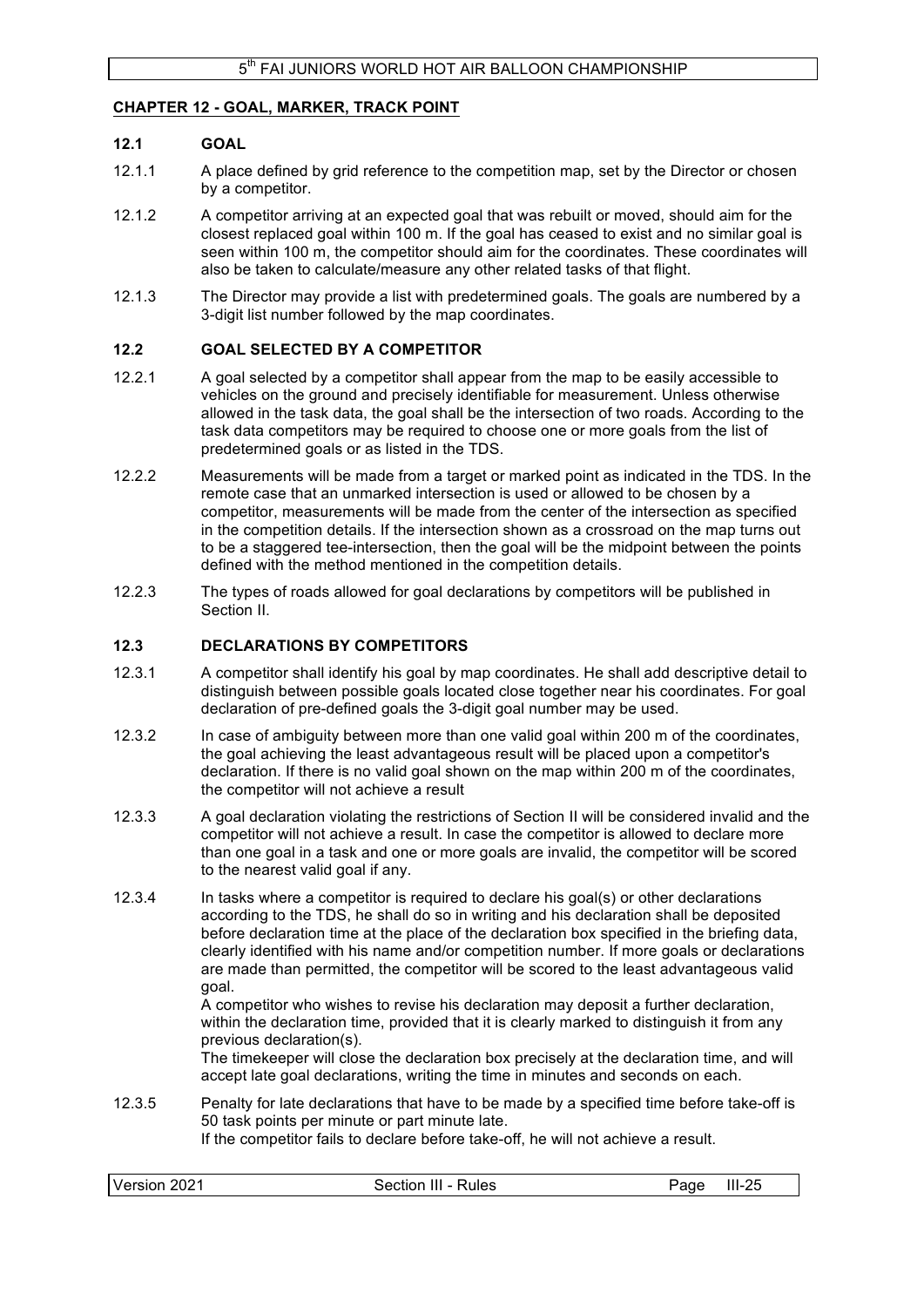## 5<sup>th</sup> FAI JUNIORS WORLD HOT AIR BALLOON CHAMPIONSHIP

- 12.3.6 If a declaration may be made in flight before a defined time, point or boundary and the competitor fails to do so, the declaration will be invalid.
- 12.3.7 Goals not meeting distance or relative altitude limitations will be scored according to the rule on distance infringements. Declarations not meeting boundaries or absolute altitude limits will be invalid.
- 12.3.8 If the competitor doesn't have a valid declaration he will not achieve a result.

### **12.4 (NOT USED)**

### **12.5 TARGET**

A prominent cross (as specified in the COH) displayed in the vicinity of a goal or at a specified coordinate. Where a target is displayed, any measurements are made from the target, not from the goal. A competitor reaching a goal where an expected target is not displayed should aim for the goal coordinate.

### **12.6 MARKER**

Markers (as specified in the COH) supplied by the organizers will be used for scoring purposes to create a physical mark. Competitors are responsible for collecting the necessary marker(s) before the task. The marker must not be modified in any way. Penalty for modified or unauthorized markers is up to 250 task points.

**12.7** (NOT USED)

### **12.8 MARKER RELEASE**

The marker may be thrown by hand, unless Gravity Marker Drop is specified at the task briefing.

### **12.9 GRAVITY MARKER DROP (GMD)**

In a GMD, no horizontal motion shall be applied to the marker in relation to the basket and gravity shall be the only means for the marker to drop. The person releasing the marker must hold the unrolled marker by the tail. The person's hand holding the tail of the marker shall not be outside the basket.

Penalty for violating this rule, unless otherwise stated on the TDS:

- minor infringements with no competitive advantage: 50 task points
- infringements with competitive advantage: 50 meters will be added to the competitors result in the least advantageous direction

Unless otherwise stated on the TDS, a marker thrown into a MMA or a scoring area under limited area scoring will be regarded as a valid result and the penalty will be applied

### **12.10 FREE MARKER DROP**

The marker must be completely unrolled when released. No mechanism may be used to propel the marker. The person releasing the marker must stand on the floor of the basket. Penalty for minor infringements with no competitive advantage: 50 task points. Otherwise 50 meters will be added to the competitors result in the least advantageous direction.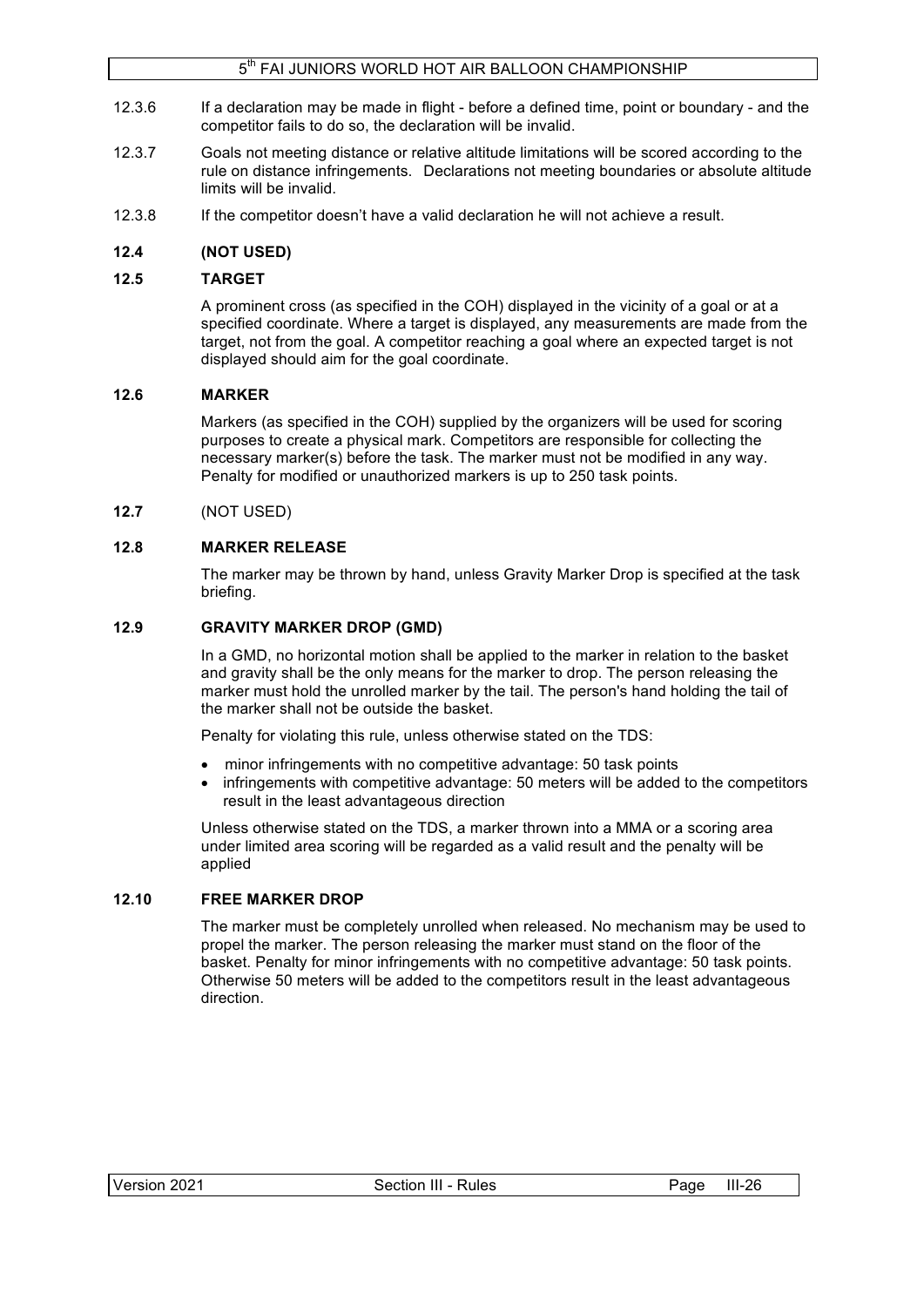## **12.11 MARK**

- 12.11.1 A physical mark is the point on the ground vertically below the weighted part of the marker where it comes to rest after falling from the balloon. If the marker has been moved after landing and there is indisputable evidence available showing its original position, measurements will be based on the evidence. If the marker is displaced after coming to rest or disappears subsequently from view (e.g. beneath water level), the earliest position an official or observer has seen the marker in ground contact will be taken with the accuracy available. Same applies, if the marker is carried on top of another balloon.
- 12.11.2 An electronic mark is a track point specially identified for scoring purposes. The technical details and procedures are defined in Section II. If the scoring criteria defined in the TDS are not met, the competitor will not achieve a result in the relevant task.
- 12.11.3 If no mark has been achieved the competitor will be scored to his next following mark or landing position, whichever is best.

## **12.12** (NOT USED)

## **12.13 INTERFERENCE WITH MARKER**

No person other than an official may touch or interfere with a marker on the ground.

## **12.14 SEARCH PERIOD**

- 12.14.1 Competitors have a specified period from the actual start of the launch period in which to find their marker(s).
- 12.14.2. The choice between searching for the marker, or first recovering the competitor rests with the competitor or his crew.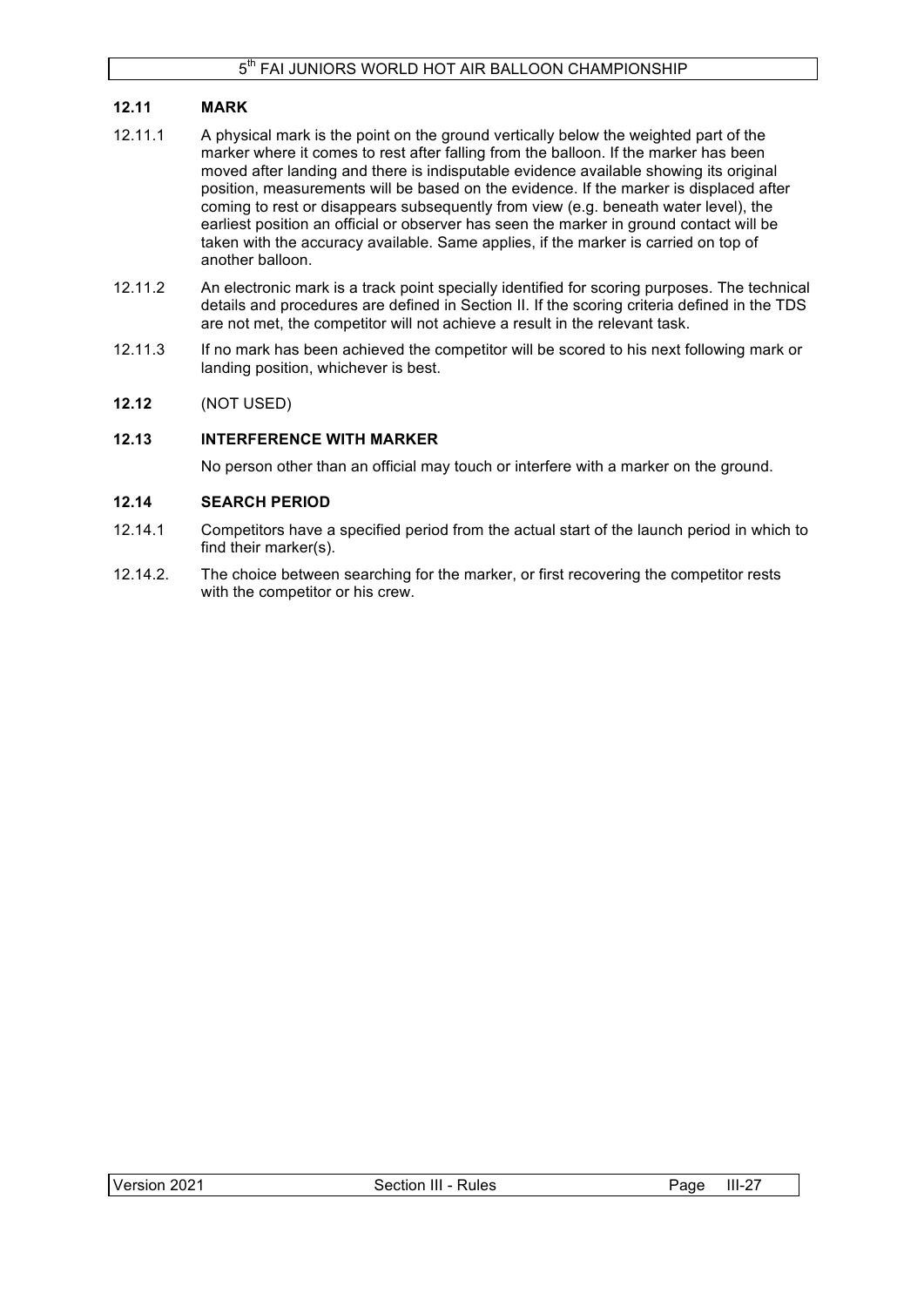## **12.15 LOST MARKER** (in events with logger scoring)

- 12.15.1 A marker, dropped within the Marker Measuring Area, is considered lost if it is not found and in possession of Officials within the time limit specified. Competitors may inquire with the measuring officials at a target or goal if they have doubt that their marker will be found. Competitors will not be allowed to search for markers in the MMA without the presence of an official. If a marker dropped or allegedly dropped in the MMA is considered lost, then the competitor will be scored by track point as if the competitor had missed the MMA.
- 12.15.2 If the marker has earlier been seen by an official on the ground and is estimated within the Marker Measuring Area then the official's evidence together with the logger's data will be used to determine the competitor's result, based on the least advantageous interpretation of evidence available.
- 12.15.3 Competitors may be required to pay for any marker damaged, not re-usable, lost or not brought back in time. Competitors are responsible for returning markers dropped outside the MMA.
- **12.16 LOST MARKER** (in events with observers and no logger scoring)
- 12.16.1 A marker is considered lost if it is not found and in possession of Officials or an Observer within the time limit specified, except that the Director, or his delegated official may grant an extension of this time limit if there is sufficient reason to believe that the marker(s) may be found.
- 12.16.2 If the marker has earlier been seen on or falling to the ground by an Official or Observer, then the competitor will be given an assessed result based on the least advantageous interpretation of evidence available, provided that the marker was released from an altitude lower than the one defined in Section II. Otherwise the competitor will be scored to his nearest marker or landing position, whichever is best.

## **12.17 SCORING PERIOD**

- 12.17.1 When defined by the Director in the task briefing, the scoring period is the time limits, within which a goal/target or scoring area is valid.
- 12.17.2 A competitor will only score if his marker or any subsequent marker is found or seen falling to the ground by officials or he has landed, within the set time limit (except as noted in Rule 15.9). Otherwise he will be scored by track point.
- 12.17.3 A competitor who does not achieve a scoring position within the scoring period (if set) or within the search period (if no scoring period is set) will not achieve a result.
- 12.17.4 Under all circumstances scoring after official sunset is prohibited.

### **12.18 SCORING AREA**

- 12.18.1 An area or areas, defined by the Director in the task data within which a valid mark or track point can be achieved. Unless otherwise stated in the task data the boundary will be the inner hard surface or gravel edge of a road, the inner bank of a river, or other defined marked area. Any part of the weighted bag that is on the inner edge will be considered valid.
- 12.18.2 A competitor who does not achieve a scoring position inside the scoring area(s) will not achieve a result.

## **12.19 SCORING AIR SPACE**

An air space or spaces, defined by the Director in the task data within which a valid track point can be achieved. Unless otherwise stated in the task data the boundary will be defined by coordinate lines. The altitude limits are defined by altitude as recorded by the logger and under rule II.21. Any recorded track point exactly on the line or altitude limit will be considered valid.

| Version 2021 | Section III - Rules | Paɑe | $III-28$ |
|--------------|---------------------|------|----------|
|              |                     |      |          |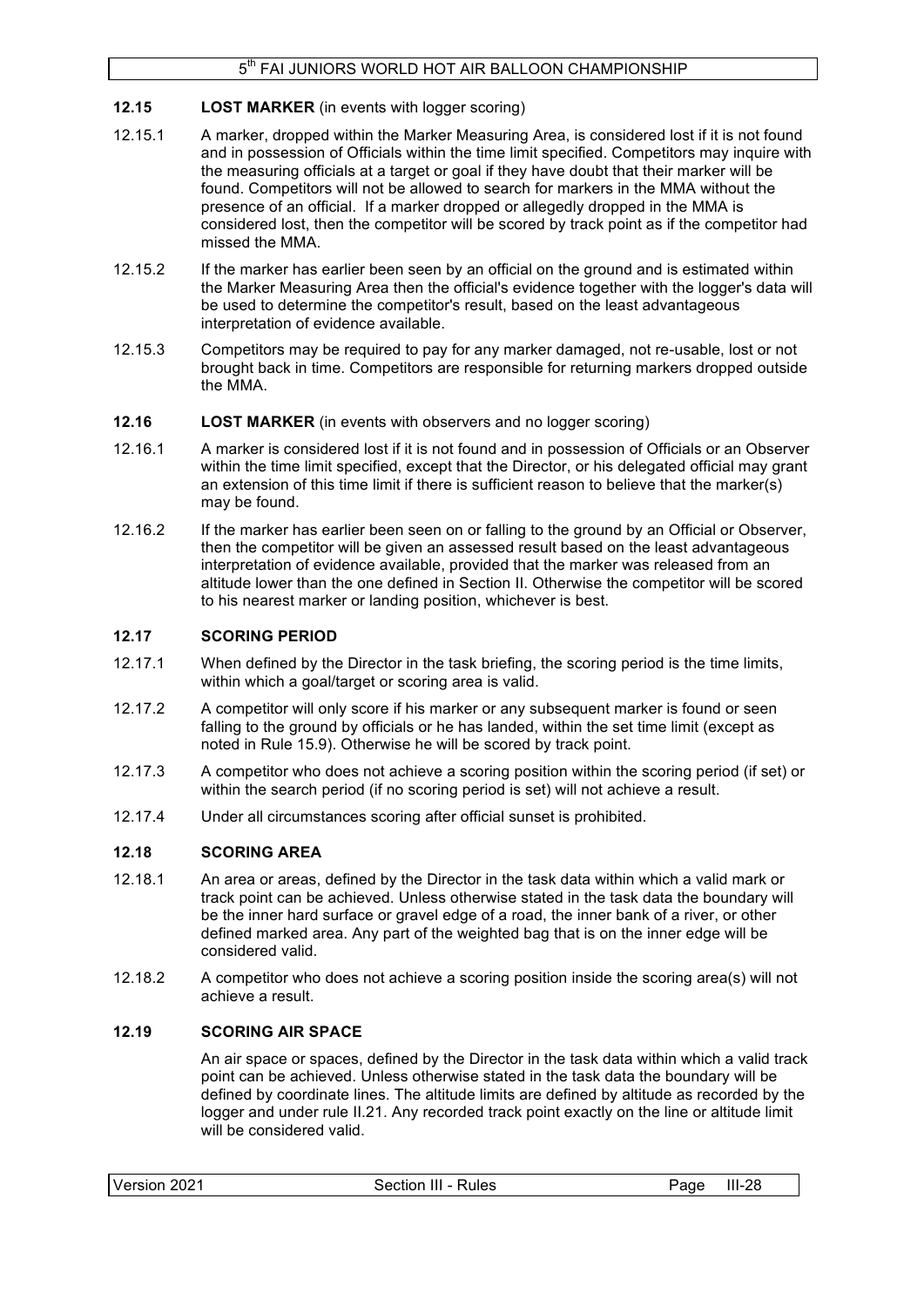## **12.20 MARKER MEASURING AREA (MMA)**

- 12.20.1 The MMA is an area defined by a radius around a goal/target or an otherwise clearly defined area within which results will be achieved by markers.
- 12.20.2 The MMA will be provided for each task in which markers are used.
- 12.20.3 Competitors not achieving a physical mark within the MMA will be scored by track point or by their observer within limits described on the TDS (in events with observers).

## **12.21 VALID MARK**

- 12.21.1 A physical mark is considered valid if it is within the scoring area or marker measuring area (MMA) and within the scoring period if set.
- 12.21.2 An electronic mark is considered valid if the recorded track point meets all scoring criteria defined in the TDS.
- 12.21.3 A valid physical mark shall have precedence over any track point or electronic mark.
- 12.21.4 Measurements will be made to the closest point of the weighted bag portion of the marker.

### **12.22 TRACK POINT**

- 12.22.1 A track point is defined by recorded date / time, coordinates and altitude of a point of the track of a GPS logger.
- 12.22.2 When goals or targets are used, results based on track points will be the 2D, modified 3D or 3D-distance from the goal/target to the track or electronic mark. Details to be specified in Section II.
- 12.22.3 A competitor's result based on a track point cannot be better than the worst possible result in the MMA.
- 12.22.4 In tasks without goals or targets the horizontal distance (2D distance) between points will be used to calculate results.

### **12.23 VALID TRACK POINT**

12.23.1 A valid track point is a track point meeting all scoring criteria set in the task data like scoring area and/or scoring airspace and/or scoring period.

### **12.24 TARGET OFFICIALS**

Target Officials are assigned to establish the competitor's results and possible rule violations. In general, in all task having set goals or targets, the Target Officials will measure the results by tape or surveyor equipment within the Marker Measuring Area (MMA).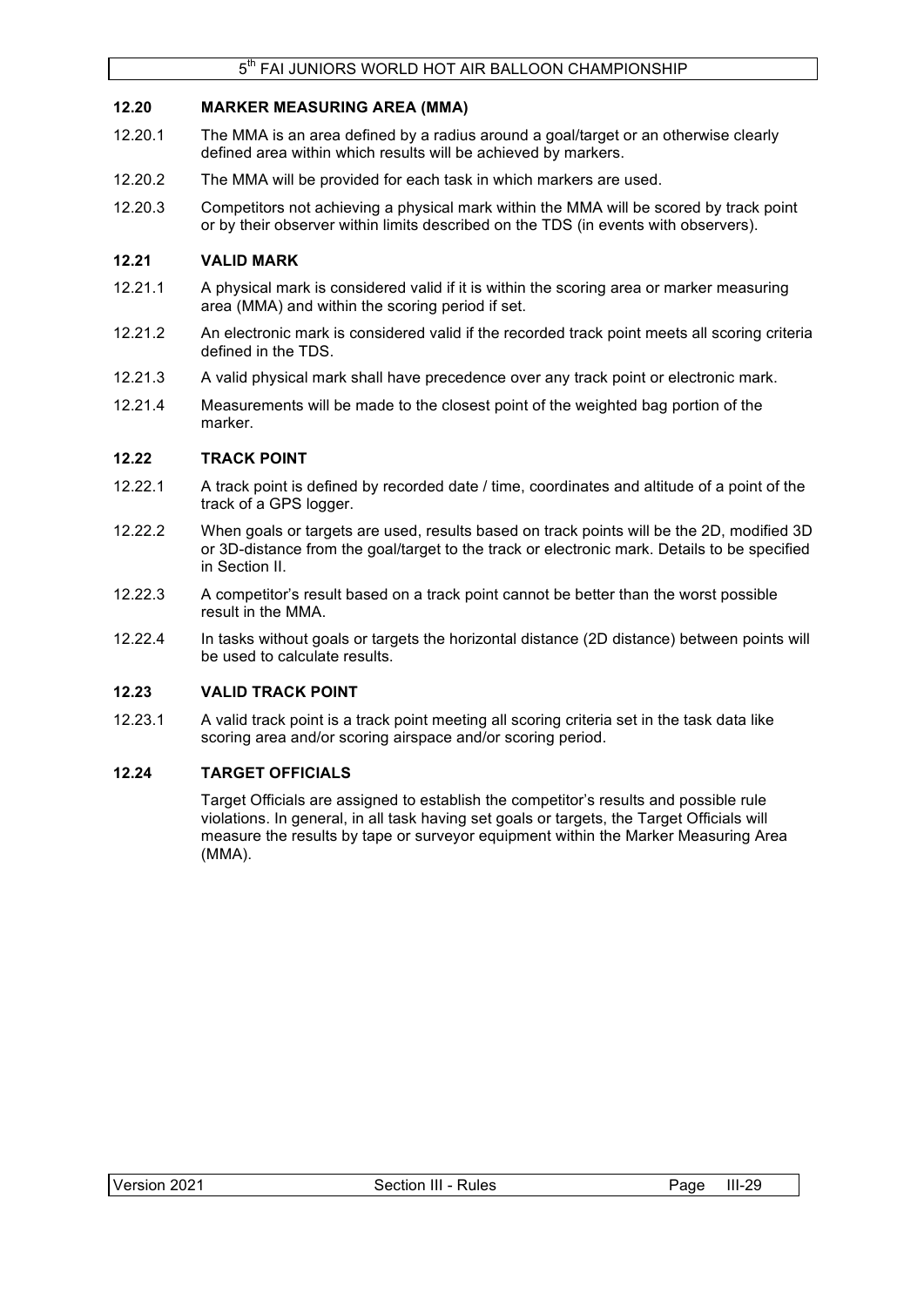### **CHAPTER 13 - PENALTIES**

### **13.1 SERIOUS INFRINGEMENTS, UNSPORTING BEHAVIOUR (sS1 An3 5)**

- 13.1.1 Serious Infringements includes dangerous or hazardous actions or repetitions of lesser infringements, and will be penalised according to the appropriate rule.
- 13.1.2 DISHONESTY OR UNSPORTING BEHAVIOUR, INCLUDING DELIBERATE ATTEMPTS TO DECEIVE OR MISLEAD OFFICIALS, WILFUL INTERFERENCE WITH OTHER COMPETITORS, FALSIFICATION OF DOCUMENTS, USE OF FORBIDDEN EQUIPMENT OR PROHIBITED DRUGS, OR REPEATED SERIOUS INFRINGEMENTS OF RULES SHOULD, AS A GUIDE, RESULT IN DISQUALIFICATION FROM THE EVENT.

#### **13.2 UNSPECIFIED PENALTIES**

- 13.2.1 A competitor infringing any rule for which the penalty is not specified may have a penalty (distance, angle or time) applied to his result or a deduction of points.
- 13.2.2 Where safety is not an issue, and no competitive advantage has been gained, he may receive a warning in the first instance.
- 13.2.3 A competitor may not be penalised for infringing a rule for which the penalty is not specified, if he has already been penalised under the same rule in a previous task, but has not been informed of the fact before the beginning of the task in question, except for follow-on tasks in the same flight.

### **13.3 DISTANCE INFRINGEMENTS**

- 13.3.1 Where the individual launch point, a goal selected by a competitor, a mark, or a final landing infringes a distance or altitude limit at any time, the competitor will be penalised.
- 13.3.2 If a launch point infringes a natural set boundary, the infringement is the distance to the closest correct point.
- 13.3.3 Competitors landing in an MMA will not achieve a result in the related task. If no MMA is set, landing within 200 meters of goals/targets or any physical mark of the competitor will be penalised up to 200 task points.
- 13.3.4 Where the penalty relates to landing too close to a goal/target or mark, the competitor will only receive a penalty for the greater infringement.
- 13.3.5 The penalty will be waived if the competitor can show that he was unable to comply because of safety reasons, or because of light wind (unable to clear area within 10 minutes).
- 13.3.6 For competitors taking off too close to a goal or target, declaring a goal outside the limits specified in the TDS or otherwise abusing the set distance or altitude limits of a task, the penalty will be 2 task points per 0,1% infringement. Above 25% infringement the competitor will be scored in group B. For Elbow, Angle and Land Run Tasks, the percent infringements will be the sum of the percent infringements of each 'leg', unless otherwise defined in the TDS. A competitor penalized under this rule cannot achieve a score less than Group B as a result of the distance infringement penalty.

### **13.4 PENALTY POINTS**

- 13.4.1 There are two kinds of point penalties: task points and competition points.
- 13.4.2 Task point penalties are subtracted from a competitor's task score, which cannot be reduced below zero. Competition point penalties are also subtracted from a competitor's task score and may result in a negative score, which will be set against his total score in the Event.

| Version 2021 | Section III - Rules | Page III-30 |  |
|--------------|---------------------|-------------|--|
|              |                     |             |  |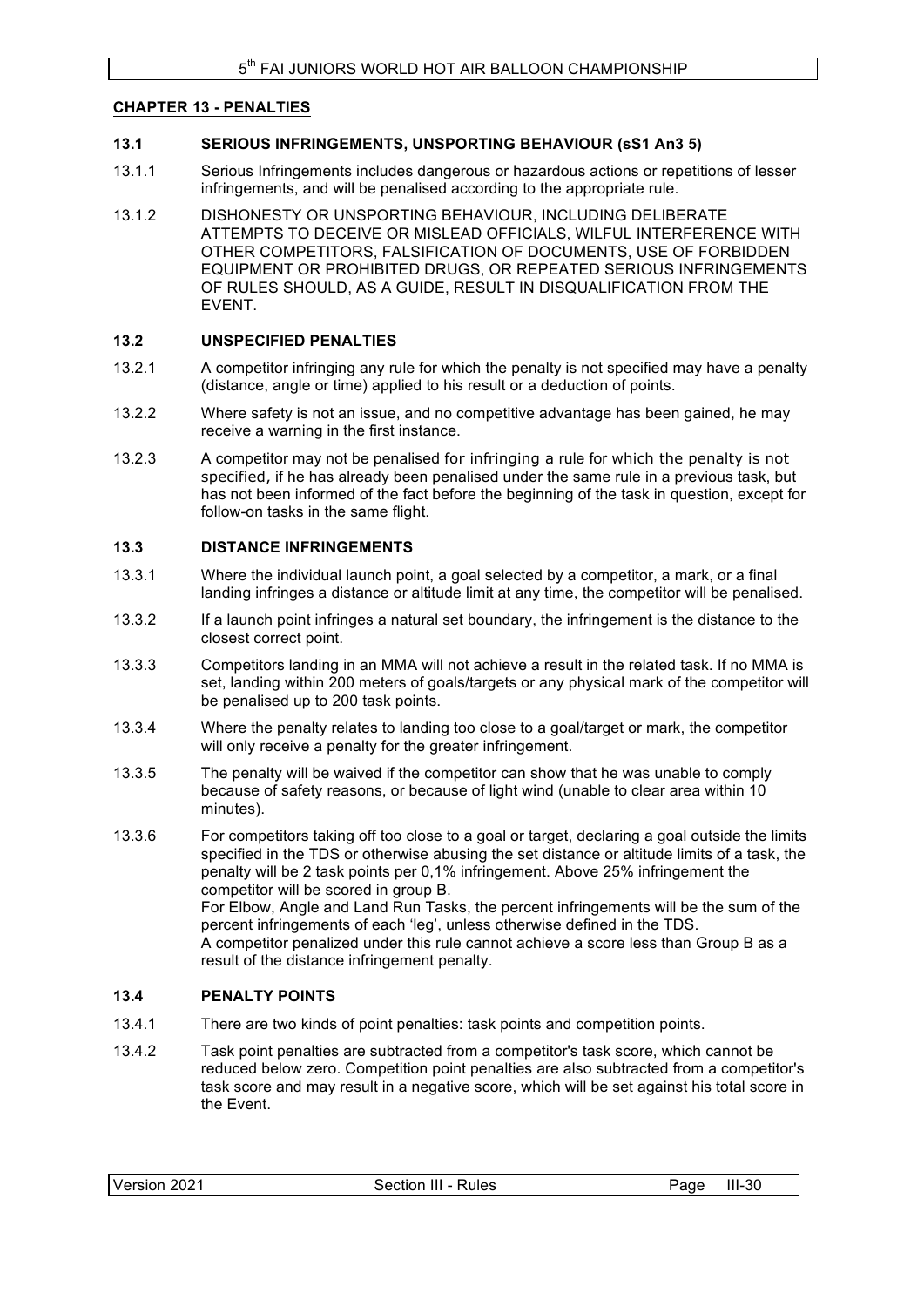## **13.5 PROOF OF RULES VIOLATION (S1 An3 8.9)**

THE PRODUCTION AND DEMONSTRATION OF EVIDENCE FOR ANY ALLEGED INFRINGEMENT BY A COMPETITOR ALWAYS RESTS ENTIRELY WITH THE EVENT OFFICIALS. RULES SHALL NOT BE WRITTEN IN ORDER TO OBLIGE THE COMPETITOR TO PROVE HIS COMPLIANCE WITH THE RULES OR HIS INNOCENCE IN CASE OF ALLEGED INFRINGEMENT.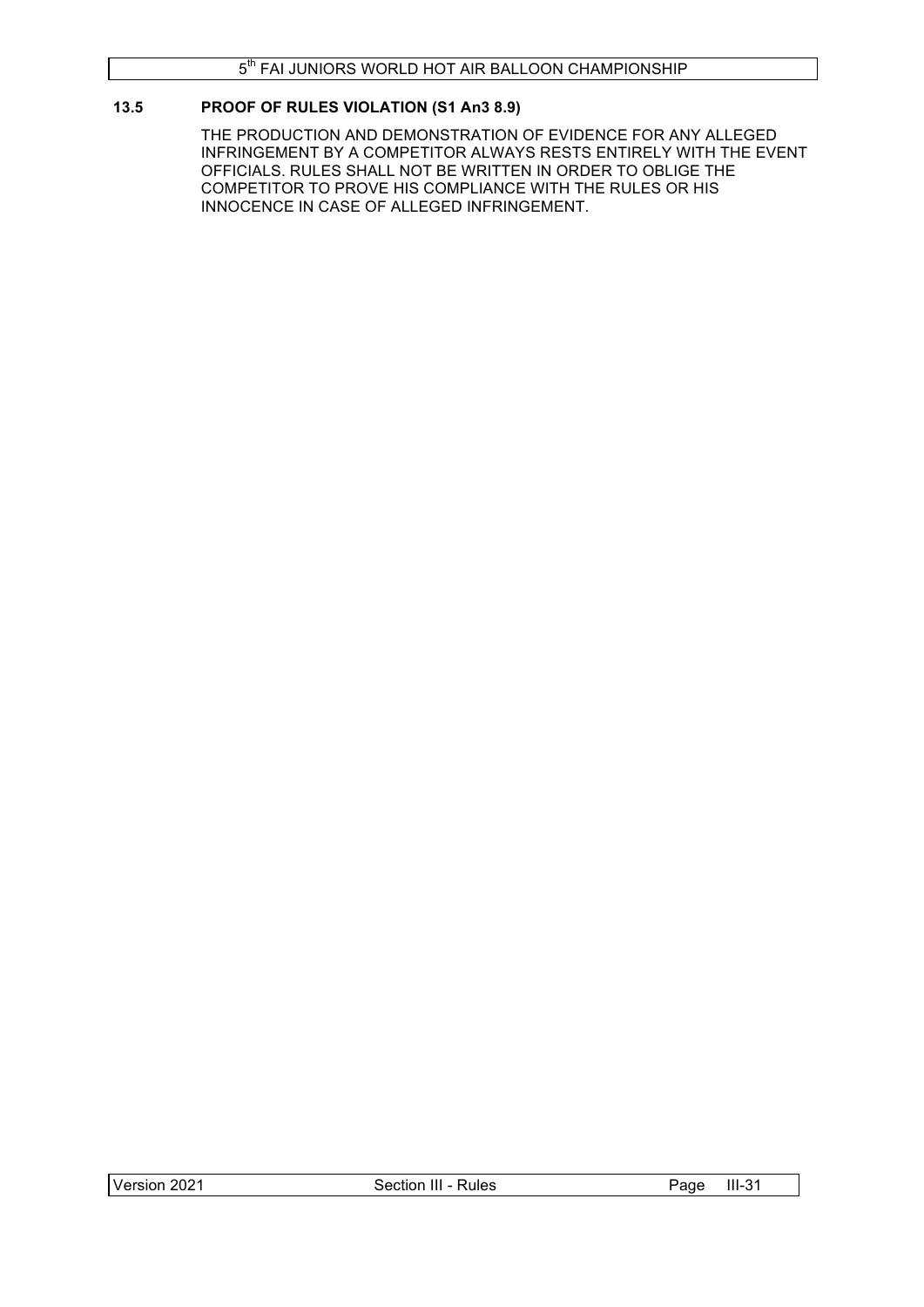## **CHAPTER 14 - SCORING**

### **14.1 RESULT**

A competitor's result is the achieved outcome in a task including result penalties. Results will be expressed in meters, square kilometers, minutes with an accuracy of two decimal places. Degrees will be measured to an accuracy of one or two decimal places depending on the distance defined in the TDS.

### **14.2 SCORE**

A competitor's score is the number of points achieved in a task when applying the appropriate formulas. Task or competition penalties may be applied according to the rules.

### **14.3 PUBLICATION OF SCORES (S1 5.9.4 part)**

- 14.3.1 THE scores OF EACH TASK SHALL BE PUBLISHED WITH THE MINIMUM OF DELAY on the Official Notice Board.
- 14.3.2 Task score sheets shall include:
	- a. EVENT NAME, TASK DATE and time, TASK SEQUENCE NUMBER, TASK NAME AND RULES reference.
	- b. for each competitor his: rank, competition number and name, result, score and if applicable, penalties followed by the kind of penalty, a rule reference and a brief description.
	- c. THE FIXED DATA USED IN THE SCORING FORMULAS (P, A, M, RM, W AND SM) and the checksum
	- d. Publication date and time, version number and signature of the Director.
	- e. IF MORE THAN ONE score SHEET VERSION IS PUBLISHED FOR A PARTICULAR TASK, THE CHANGES FROM THE PREVIOUS ISSUE SHALL BE MARKED AND THE DIFFERENT VERSIONS SHALL BE NUMBERED IN SEQUENCE.
- 14.3.3 Task score sheets will have the following status:
	- PROVISIONAL Provisional scores are published for information only and have no validity for timing purposes.
	- OFFICIAL Time periods for complaints/protests start from the publication of official scores.
	- FINAL Official scores become final after all relevant time periods have expired. The jury may require a correction of the results and/or penalties prior to approving and signing the final scores.
- 14.3.4 Total score sheets shall include:
	- a. Event name
	- b. for each competitor his: rank, competition number and name, total score and task scores
	- c. task checksums
- 14.3.5 Total scores are for information only and will not carry a signature.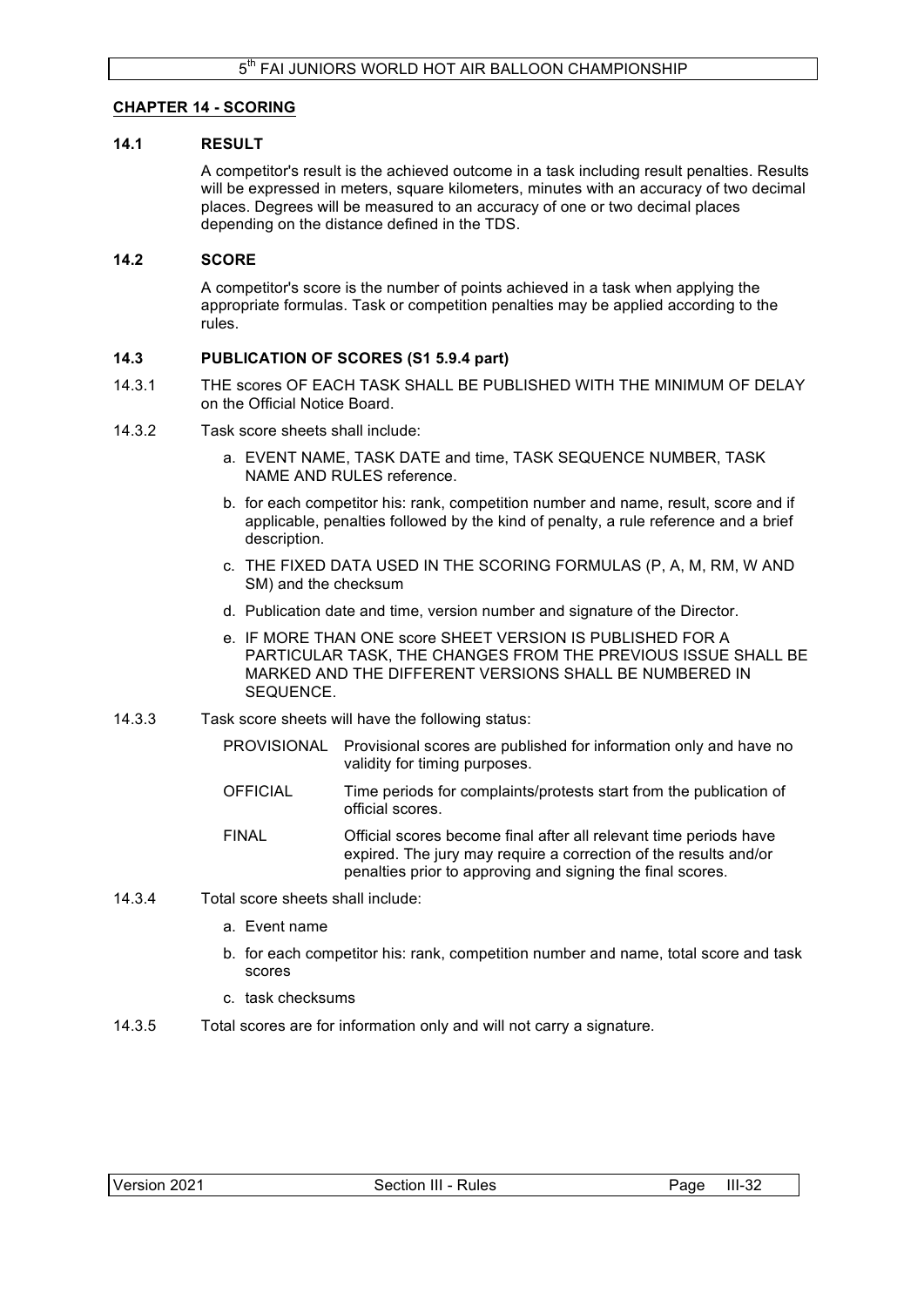### **14.4 RANKING ORDER**

- 14.4.1 Competitors will be ranked in order of performance according to the rules for each task, after adjustment for any result penalties. Competitors will be ranked in the following groups for each task:
	- Group A Competitors whose results have been measured, or assessed under the rule for lost markers.
	- Group B Competitors flying the task, but not achieving a result. They will be scored equally using Formula Three, or share equally the remaining points available using Formula Two, whichever is the higher.
	- Group C Competitors not making a valid launch or disqualified in the event, all scoring zero points.
- 14.4.2 After calculating the points score with the applicable formula, any penalty points will be subtracted to obtain the competitors final task score. The competitors final task scores will be ranked again before being published.

### **14.5 POINTS FORMULA**

- 14.5.1 Each competitor will then be awarded a number of points according to his performance. The formula to be used will depend on the competitor's place in the ranking order for the Task.
- 14.5.2 The best result will be awarded 1000 points before points penalties.
- 14.5.3 The superior half of the results will receive a score between 1000 and approximately 500 points, in proportion to their performance using Formula One.
- 14.5.4 The inferior half of the results will receive a score between approximately 500 points and 0 points according to their relative position in the ranking order using Formula Two.
- 14.5.5 FORMULA ONE: (superior half of performances).

1000 - [(1000 - SM)/(RM - W)] x (R - W)

FORMULA TWO: (inferior half of performances).

 $1000 \times (P + 1 - L)/P$ 

FORMULA THREE: (competitors in group B).

1000 x  $[(P + 1 - A)/P] - 200$ 

- $P =$  number of competitors entered in the competition.
- $M =$  P/2 (rounded to the next higher number) (Median Rank).
- $R =$  competitor's result (meters, etc.) if in the superior half.
- RM = result achieved by the median ranking competitor.
- $L =$  competitor's ranking position if in the inferior portion.
- $W =$  the winning result of the task.
- A = number of competitors in group A.
- SM = rounded points score of the median ranking competitor, calculated under formula two.
- 14.5.6 If fewer than half of the competitors achieve a result in the task, the following changes in definition will apply:
	- RM = lowest ranking result in group A.
	- SM = rounded score of the lowest ranking competitor in group A, calculated under Formula Two.
	- $M =$  lowest ranking competitor in group A.
- 14.5.7 In tasks where no competitor achieves a result, all competitors in group B will receive a score of 500 points before any penalty points.

14.5.8 Points scores will be rounded to the nearest whole number.

| Version 2021<br>$III-33$<br>Section III - Rules<br>Page |
|---------------------------------------------------------|
|---------------------------------------------------------|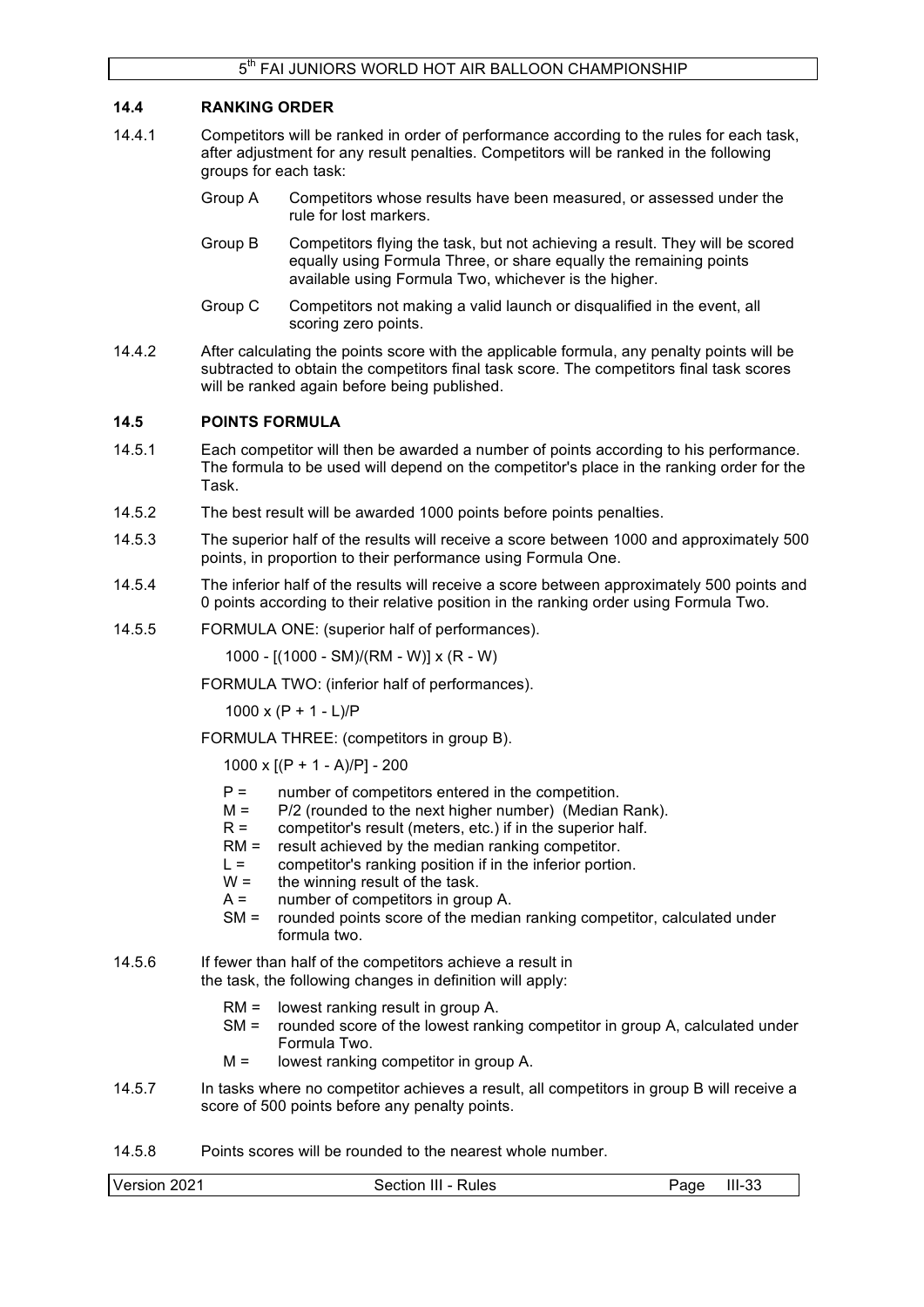## **14.6 PRECISION**

- 14.6.1 Results shall be established with the highest precision at hand.
- 14.6.2 The following standards will be used:

| Result method    | Precision   | Printout example [m] |
|------------------|-------------|----------------------|
| tape / surveying | centimeters | 1.23                 |
| map coordinate   | decameters  | 1250.00              |
| Track point/GPS  | meters      | 1231.00              |

Any combination of result methods will revert to the lowest precision method used.

If positions can be determined relative to a common coordinate with a more accurate method, the precision of that method will be used.

Interpolation between track points may be used to establish the scoring position.

- 14.6.3 Results are considered tied when the outcome is the same after applying above mentioned principles. Competitors whose results are tied will share equally between them the points which they would have received had they not been so tied.
- 14.6.4 The altitude used in competition is specified in Section II.
- **14.7 MEASURING** (for events without logger scoring)
- 14.7.1 Measurements by the measuring officials take precedence.
- 14.7.2 Within 200m, tape/surveying, should be used. If there is reason to believe that a GPS measurement may be more accurate or safer for officials/crew than the tape/surveying, a GPS measurement shall be recorded.
- 14.7.3 All marks outside 200m shall be recorded by GPS. In case of a goal selected by the competitor, the coordinates of the goal shall also be recorded by GPS.

### **14.8 TOTAL SCORES**

- 14.8.1 The Total Score is the addition of the individual task scores.
- 14.8.2 Where two competitors have equal total scores in the Event, the competitor with the smaller difference between his best and worst scores will be ranked higher.

## **14.9 NATION RANKING**

- 14.9.1 Nations will be ranked according to the average total score (before rounding) of all competitors of the relevant NAC.
- 14.9.2 The Nation Ranking requires a minimum of 4 NACs, each with at least 2 competitors scored in the event.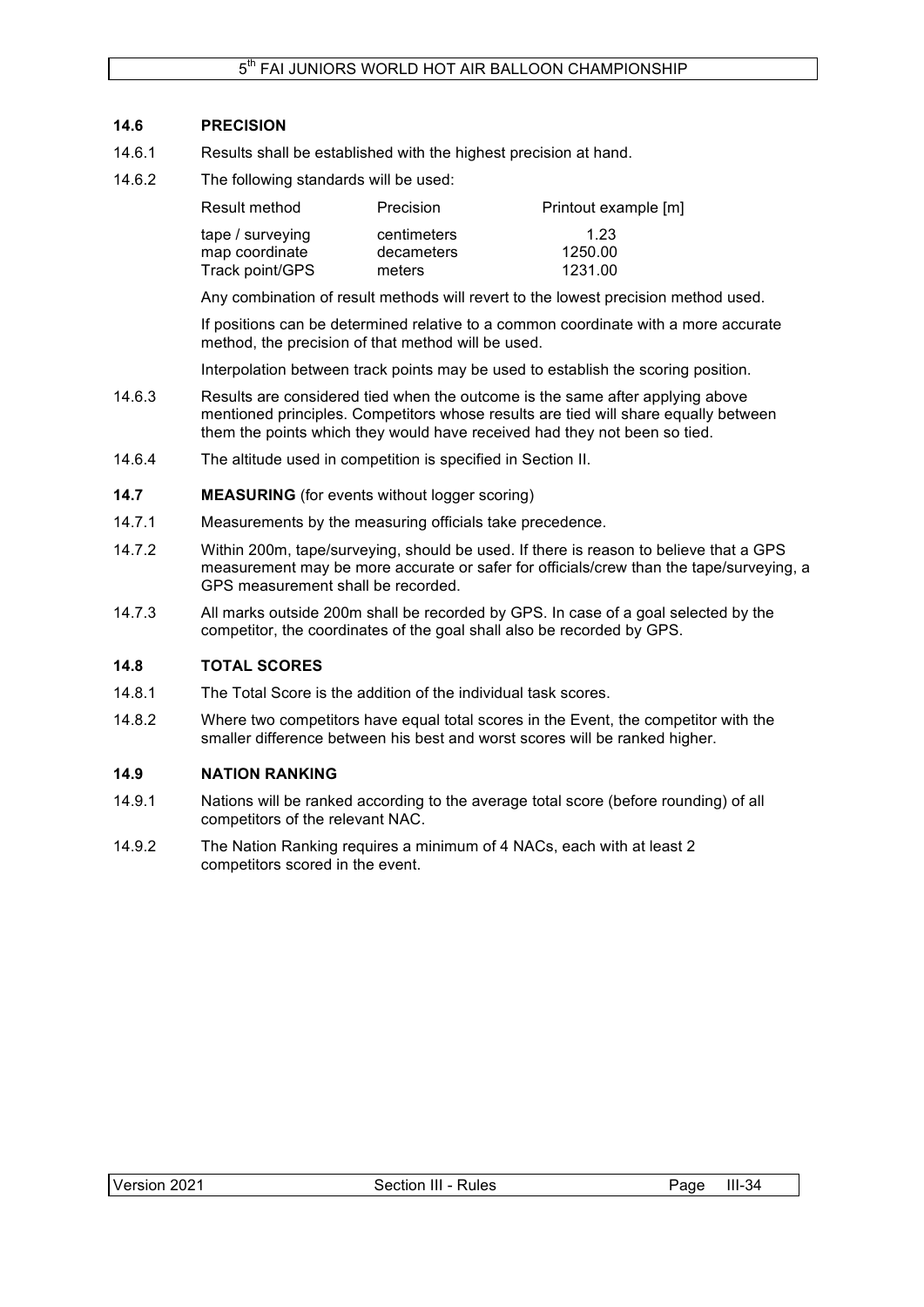## **CHAPTER 15 - TASKS**

### **15.1 PILOT DECLARED GOAL (PDG)**

- 15.1.1 Competitors will attempt to achieve a mark or valid track point close to a goal selected and declared by him.
- 15.1.2 Task data:
	- a. method of declaration
	- b. number of goals permitted
	- c. goals available for declarations

 $\mathcal{L}_\text{max}$  , where  $\mathcal{L}_\text{max}$  and  $\mathcal{L}_\text{max}$ 

- d. minimum and maximum distances of goal(s) from CLP or ILP as per TDS
- 15.1.3 The result is the distance from the mark or closest valid track point to the nearest valid declared goal. Smallest result is best.

## **15.2 JUDGE DECLARED GOAL (JDG)**

- 15.2.1 Competitors will attempt to achieve a mark or valid track point close to a set goal.
- 15.2.2 Task data:
	- a. position of set goal/target
- 15.2.3 The result is the distance from the mark or closest valid track point to the target, if displayed, or goal. Smallest result is best.  $\mathcal{L}_\text{max}$  , where  $\mathcal{L}_\text{max}$  and  $\mathcal{L}_\text{max}$

## **15.3 HESITATION WALTZ (HWZ)**

- 15.3.1 Competitors will attempt to achieve a mark or valid track point close to one of several set goals.
- 15.3.2 Task data:
	- a. position of various set goals/targets

 $\mathcal{L}_\text{max}$  , where  $\mathcal{L}_\text{max}$  and  $\mathcal{L}_\text{max}$ 

15.3.3 The result is the distance from the mark or closest valid track point to the nearest target, if displayed, or goal. Smallest result is best.

### **15.4 FLY IN (FIN)**

15.4.1 Competitors will find their own launch areas and attempt to achieve a mark or valid track point close to a set goal or target.

## 15.4.2 Task data:

- a. position of set goal/target
- 15.4.3 The result is the distance from the mark or closest valid track point to the target, if displayed, or goal. Smallest result is best.
- 15.4.4 Only one scoring attempt (marker drop) may be made.

 $\mathcal{L}_\text{max}$  , where  $\mathcal{L}_\text{max}$  and  $\mathcal{L}_\text{max}$ 

In events without logger scoring, a contest landing shall be declared as such to the appointed observer at the earliest opportunity.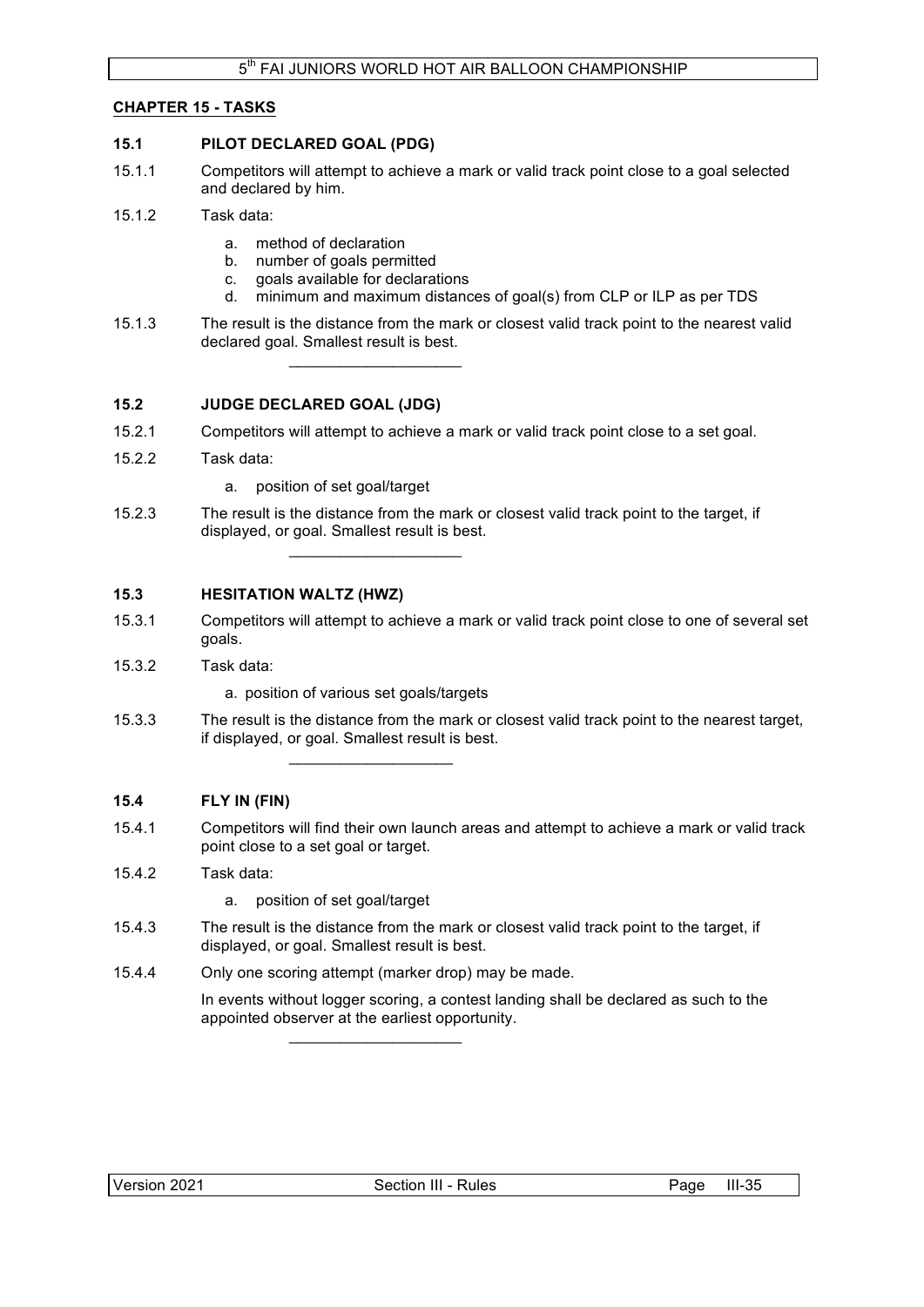## **15.5 FLY ON (FON)**

- 15.5.1 Competitors will attempt to achieve a mark or valid track point close to a goal selected and declared by them before take-off or during flight.
- 15.5.2 Task data:
	- a. method of declaration,
	- b. number of goals permitted
	- c. goals available for declarations
	- d. minimum and maximum distance between previous mark and declared goal
- 15.5.3 The result is the distance from the mark or closest valid track point to the nearest valid declared goal. Smallest result is best.
- 15.5.4 Declaration method for events with observers:

The competitor must declare his Fly On goal(s) either on the previous marker or on his assigned observer's report form The declaration can take place at any time prior to dropping the previous marker

The declaration must be written by the pilot. A verbal declaration will not be recorded. If the observer is flying in the basket, he should witness and record any declaration written on the marker before the marker is released.

Any valid declaration on the marker will invalidate all declarations on the observer report form.

If no valid goal is declared the competitor will not achieve a result. If more goals are declared than are permitted the competitor will be scored to the least advantageous valid goal.

## **15.6 HARE AND HOUNDS (HNH)**

- 15.6.1 Competitors will follow a hare balloon and attempt to achieve a mark or valid track point close to a target displayed by the hare no more than two meters upwind of the basket after landing.
- 15.6.2 Task data:
	- a. description of the hare balloon

 $\mathcal{L}$  , we have the set of  $\mathcal{L}$ 

b. intended flight duration of the hare balloon

 $\_$ 

- 15.6.3 The result is the distance from the mark or closest valid track point to the target. Smallest result is best.
- 15.6.4 Variation from intended flight duration of the hare shall not be ground for complaint.
- 15.6.5 The hare may deflate after landing and may be removed from the field.
- 15.6.6 The hare may display a banner hanging below his basket. No competitor shall display any banner hanging below the basket during this task.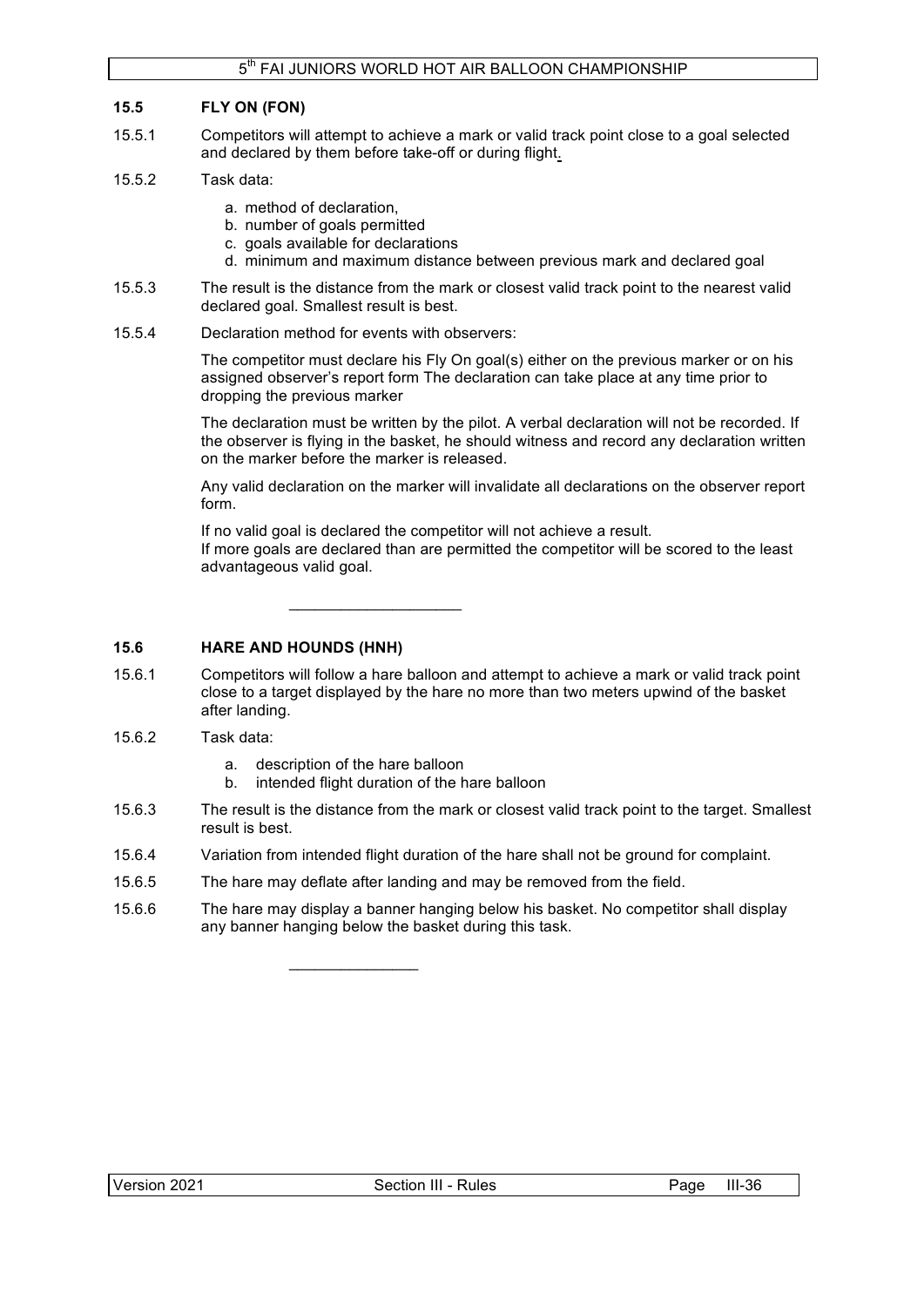## **15.7 WATERSHIP DOWN (WSD)**

- 15.7.1 Competitors will fly to the launch point of a hare balloon, follow the hare and attempt to achieve a mark or valid track point close to a target displayed by the hare no more than two meters upwind of the basket after landing.
- 15.7.2 Task data:
	- a. description of the hare balloon
	- b. location of the launch point of the hare balloon
	- c. set take-off time of the hare balloon

 $\_$ 

- d. intended flight duration of the hare balloon
- 15.7.3 The result is the distance from the mark or closest valid track point to the target. Smallest result is best.
- 15.7.4 If the hare balloon does not take off within 5 minutes after the set time then this task is considered cancelled.
- 15.7.5 Variation from the flight duration of the hare shall not be ground for complaint.
- 15.7.6 The hare may deflate after landing and may be removed from the field.
- 15.7.7 The hare may display a banner hanging below his basket. No competitor shall display any banner hanging below the basket during this task.

## **15.8 GORDON BENNETT MEMORIAL (GBM)**

- 15.8.1 Competitors will attempt to achieve a mark or valid track point within a scoring area(s) close to a set goal.
- 15.8.2 Task data:
	- a. position of goal/target
	- b. description of scoring area(s)
- 15.8.3 The result is the distance from the mark or closest valid track point to the target, if displayed, or goal. Smallest result is best.

## **15.9 CALCULATED RATE OF APPROACH TASK (CRT)**

 $\mathcal{L}_\text{max}$  and  $\mathcal{L}_\text{max}$  and  $\mathcal{L}_\text{max}$ 

 $\mathcal{L}_\text{max}$  , and the set of the set of the set of the set of the set of the set of the set of the set of the set of the set of the set of the set of the set of the set of the set of the set of the set of the set of the

- 15.9.1 Competitors will attempt to achieve a mark or valid track point within a valid scoring area close to a set goal. The scoring area(s) will have unique times of validity.
- 15.9.2 Task data:
	- a. position of goal/target.
	- b. description of scoring area(s) and their validity times
- 15.9.3 The result is the distance from the mark or closest valid track point to the target, if displayed, or goal. Smallest result is best.
- 15.9.4 A competitor who does not achieve a mark or track point inside a scoring area during its time of validity, will not achieve a result.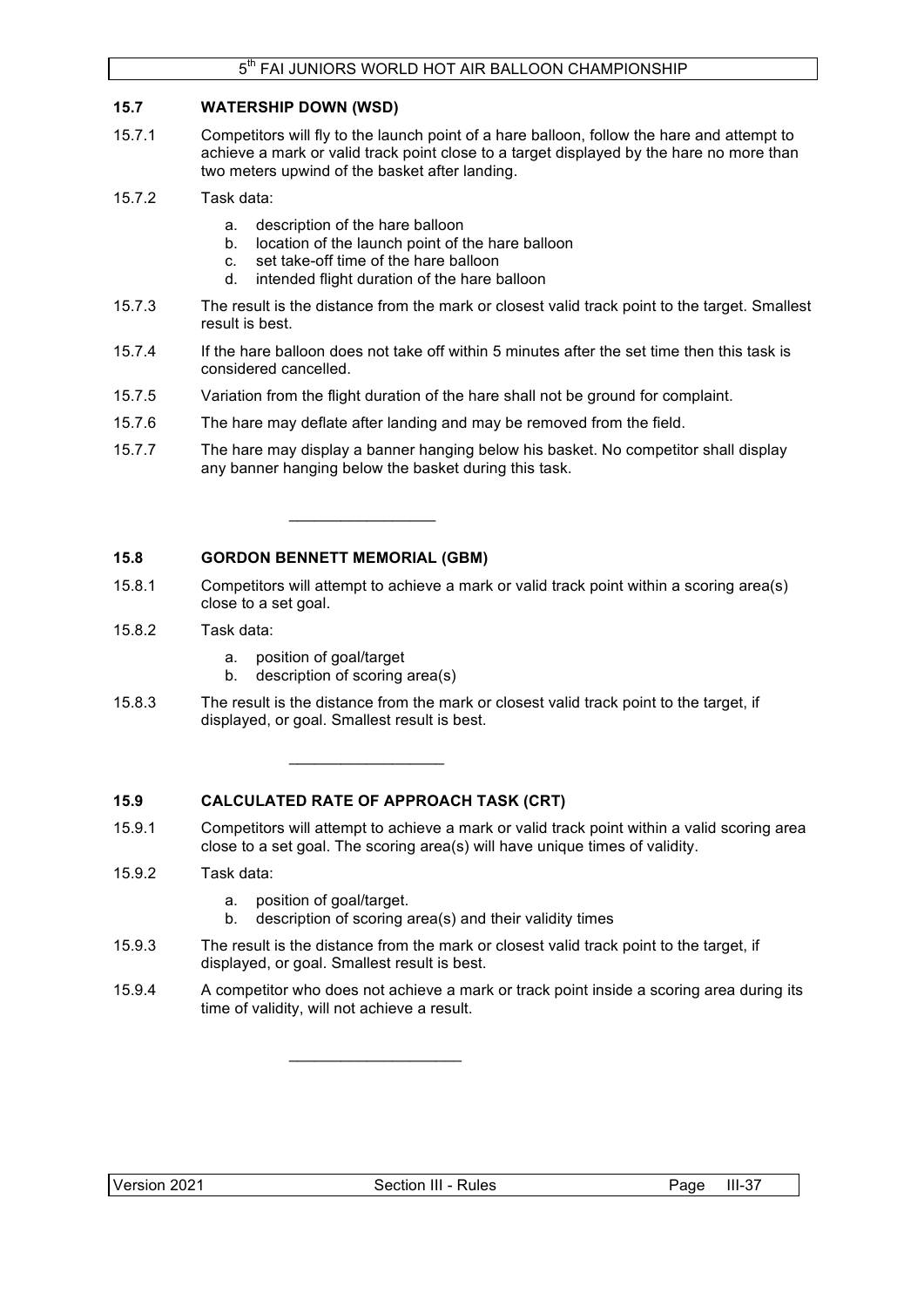## **15.10 RACE TO AN AREA (RTA)**

- 15.10.1 Competitors will attempt to achieve a mark or valid track point, as specified in the task data, in the shortest time within a scoring area(s) or airspace(s).
- 15.10.2 Task data:
	- a. arrangements of timing
	- b. description of scoring area(s)
- 15.10.3 The result is the elapsed time from the take off to the mark or first valid track point. Smallest result is best.
- 15.10.4 The timing ends at the moment the marker is released, falling or on the ground as seen by the officials, the electronic mark is dropped or at the moment of the first valid track point in the scoring area, if track points only was set. If Observers are used, they must ensure that they have stop-watches when observing in this task

## **15.11 ELBOW (ELB)**

- 15.11.1 Competitors will attempt to achieve the greatest change of direction in flight.
- 15.11.2 Task data: (If no markers are used)
	- a. description of track point "A"
	- b. description of track point "B"
	- c. description of track point "C"
- 15.11.3 Task data: (if observers and markers are used)
	- a. description of point "A", "B" and "C".

 $\_$ 

 $\mathcal{L}_\text{max}$  , and the set of the set of the set of the set of the set of the set of the set of the set of the set of the set of the set of the set of the set of the set of the set of the set of the set of the set of the

- b. minimum and maximum distances from "A" to "B".
- c. minimum and maximum distances from "B" to "C".
- 15.11.4 The result is 180 degrees minus the angle ABC. Greatest result is best.

### **15.12 LAND RUN (LRN)**

- 15.12.1 Competitors will attempt to achieve the greatest area of a triangle "A", "B" and "C"
- 15.12.2 Task data:
	- a. location of point "A"
	- b. method of determining point "B"
	- c. method of determining point "C"
	- d. description of scoring area(s)
- 15.12.3 The result is the area of triangle ABC. Greatest result is best.

 $\mathcal{L}_\text{max}$  , where  $\mathcal{L}_\text{max}$  and  $\mathcal{L}_\text{max}$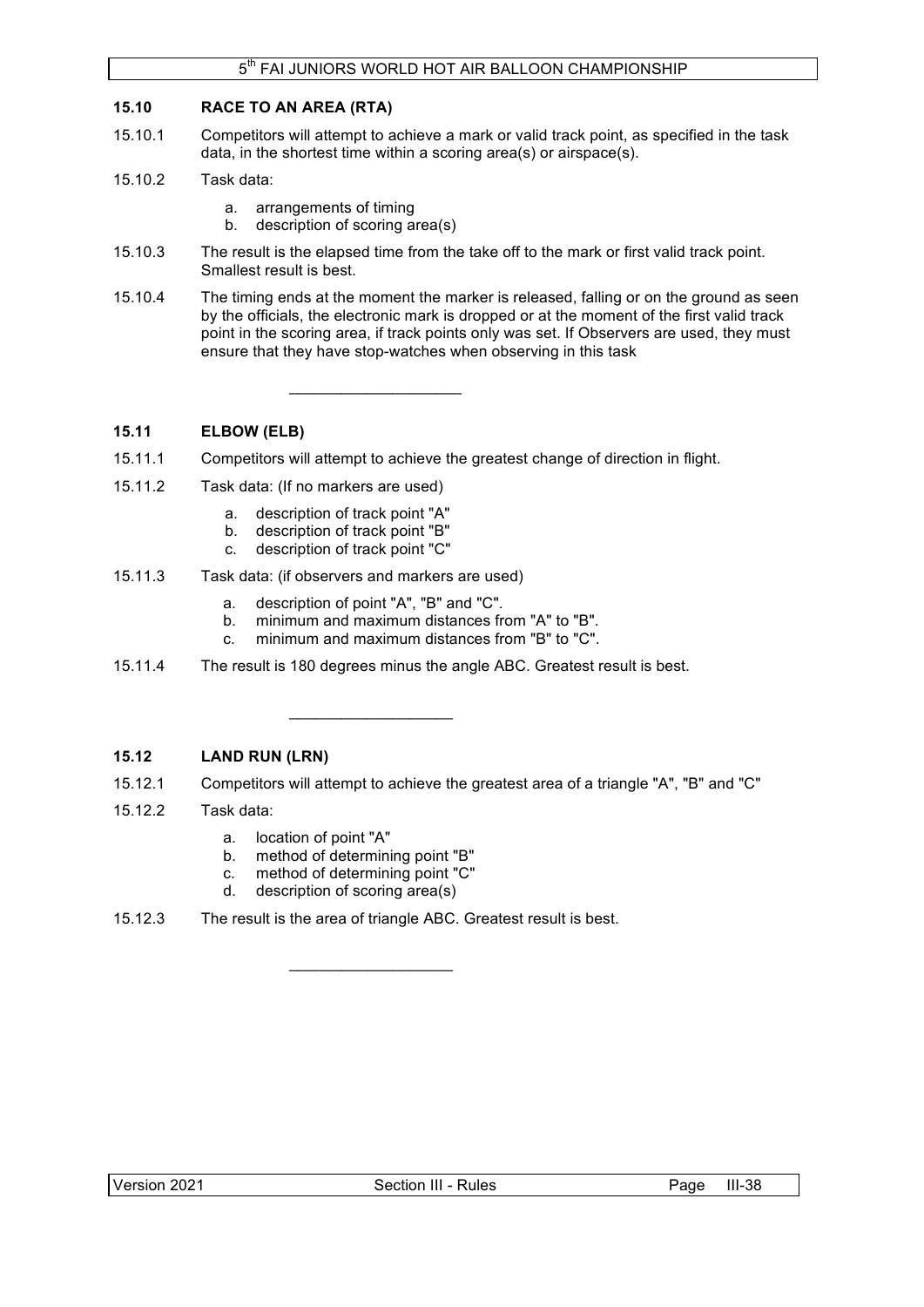## **15.13 MINIMUM DISTANCE (MDT)**

- 15.13.1 Competitors will attempt to achieve a mark or valid track point close to the reference point, after flying a minimum set time or distance.
- 15.13.2 Task data:
	- a. arrangements of timing
	- b. minimum set time or distance
	- c. reference point
- 15.13.3 The result is the distance from the mark or closest valid track point to the reference point. Smallest result is best.
- 15.13.4 The scoring position is the mark or best track point after the minimum time or distance has elapsed. If Observers are used, the scoring position is the mark if the observer has seen the marker drop after the minimum set time. Otherwise the scoring position will be the landing position, provided that the balloon has been seen by an official to be still airborne after the minimum time.

**15.14 SHORTEST FLIGHT (SFL)**

- 15.14.1 Competitors will attempt to achieve a mark or valid track point close to the reference point within a set scoring area(s).
- 15.14.2 Task data:
	- a. description of scoring area(s)

 $\mathcal{L}_\text{max}$  , where  $\mathcal{L}_\text{max}$  and  $\mathcal{L}_\text{max}$ 

\_\_\_\_\_\_\_\_\_\_\_\_\_\_\_\_\_\_\_\_

 $\mathcal{L}_\text{max}$  , and the set of the set of the set of the set of the set of the set of the set of the set of the set of the set of the set of the set of the set of the set of the set of the set of the set of the set of the

- b. reference point
- 15.14.3 The result is the distance from the mark or best valid track point to the reference point. Smallest result is best.

## **15.15 MINIMUM DISTANCE DOUBLE DROP (MDD)**

- 15.15.1 Competitors will attempt to achieve two marks or valid track points close together in different scoring areas.
- 15.15.2 Task data:
	- a. description of scoring areas
- 15.15.3 The result is the distance between the marks or track points. Smallest result is best.
- 15.15.4 Competitors will not achieve a result, unless they have valid track points or marks in different scoring areas as per the TDS.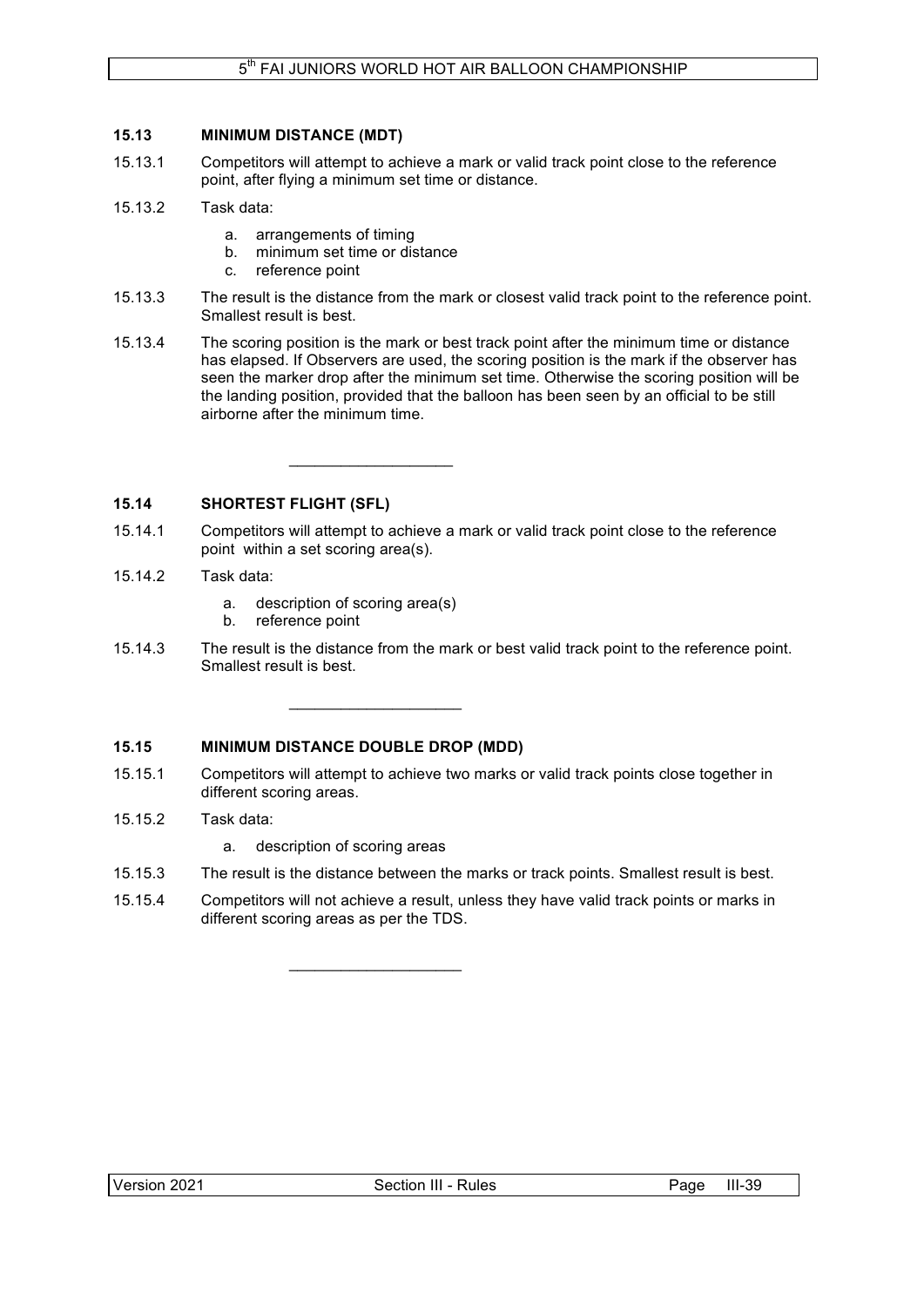### **15.16 MAXIMUM DISTANCE TIME (XDT)**

- 15.16.1 Competitors will attempt to achieve a mark or valid track point far away from the reference point, within a maximum set time.
- 15.16.2 Task data:
	- a. maximum set time
	- b. arrangements for timing
	- c. reference point
- 15.16.3 The result is the distance from the mark or furthest valid track point to the reference point. Greatest result is best.
- 15.16.4 (for events with observers)

If the observer does not see the marker release, falling or on the ground or the marker is not recovered in his hands within the maximum set time, the competitor will not achieve a result.

 $\_$ 

## **15.17 MAXIMUM DISTANCE (XDI)**

- 15.17.1 Competitors will attempt to achieve a mark or valid track point far away from the reference point within a set scoring area(s).
- 15.17.2 Task data:
	- a. description of scoring area(s)
	- b. reference point
- 15.17.3 The result is the distance from the mark or valid track point to the reference point. Greatest result is best.

### **15.18 MAXIMUM DISTANCE DOUBLE DROP (XDD)**

- 15.18.1 Competitors will attempt to achieve two marks or valid track points far apart in the scoring area(s).
- 15.18.2 Task data:
	- a. description of the scoring area(s)

\_\_\_\_\_\_\_\_\_\_\_\_\_\_\_\_\_\_\_\_

 $\_$ 

15.18.3 The result is the distance between the marks or farthest valid track points. Greatest result is best.

### **15.19 ANGLE (ANG)**

- 15.19.1 Competitors will attempt to achieve the greatest change of direction from a set direction. The change of direction is the angle between the set direction and line "A-B".
- 15.19.2 Task data:
	- a. description of point "A" and "B"
	- b. set direction
	- c. minimum and maximum distances from "A" to "B"

\_\_\_\_\_\_\_\_\_\_\_\_\_\_\_\_\_\_\_\_

15.19.3 The result is the angle between the set direction and the line "A-B". Greatest result is best.

|--|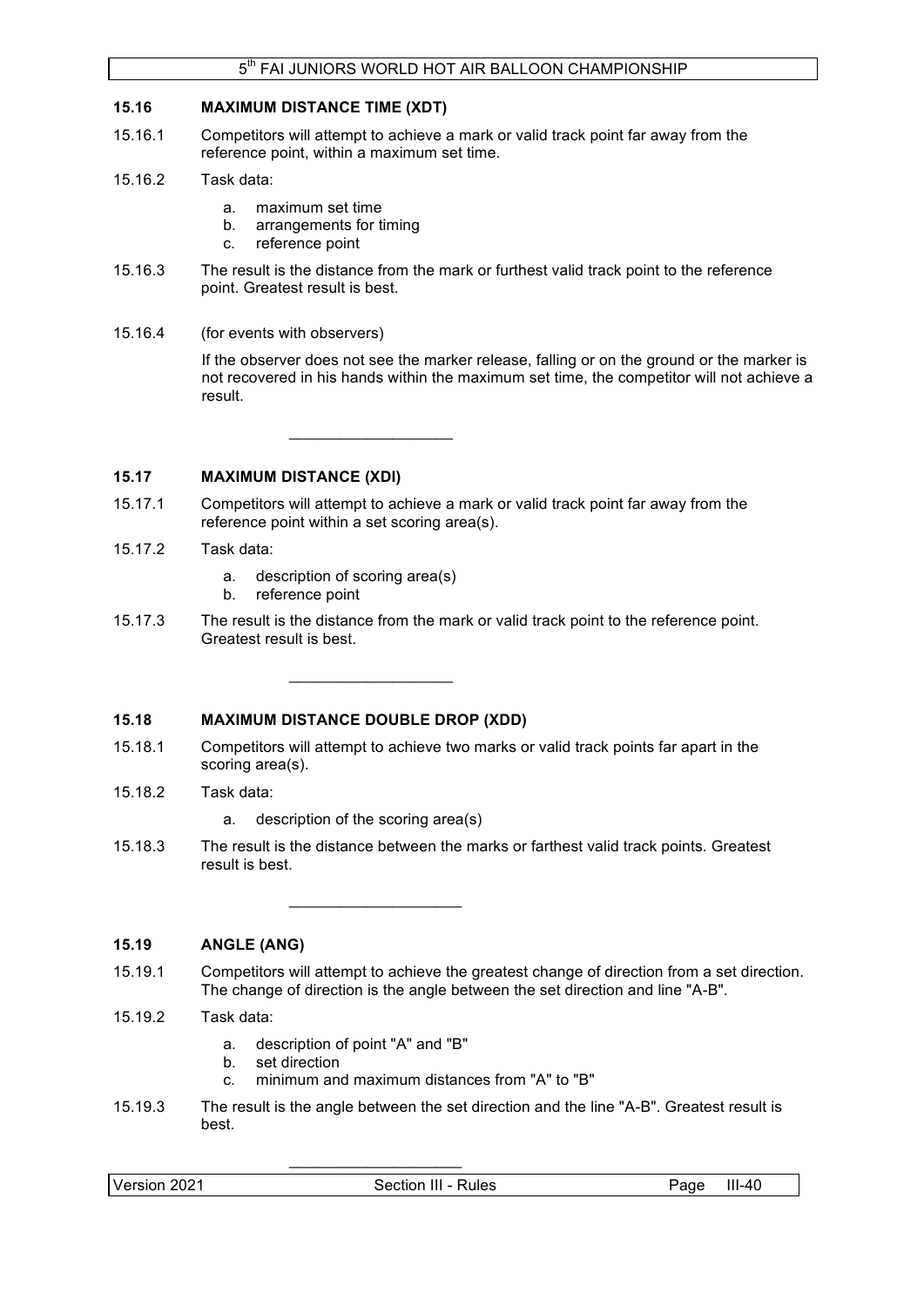- **15.20 3D Shape Task (3DT)** (for events with logger scoring)
- 15.20.1 Competitors will attempt to achieve the greatest distance within a set airspace.
- 15.20.2 Task data:
	- a. description of set airspace(s).

\_\_\_\_\_\_\_\_\_\_\_\_\_\_\_\_\_\_\_\_

15.20.3 The result is the accumulated horizontal distance between valid track points in the set airspace(s). Greatest result is best